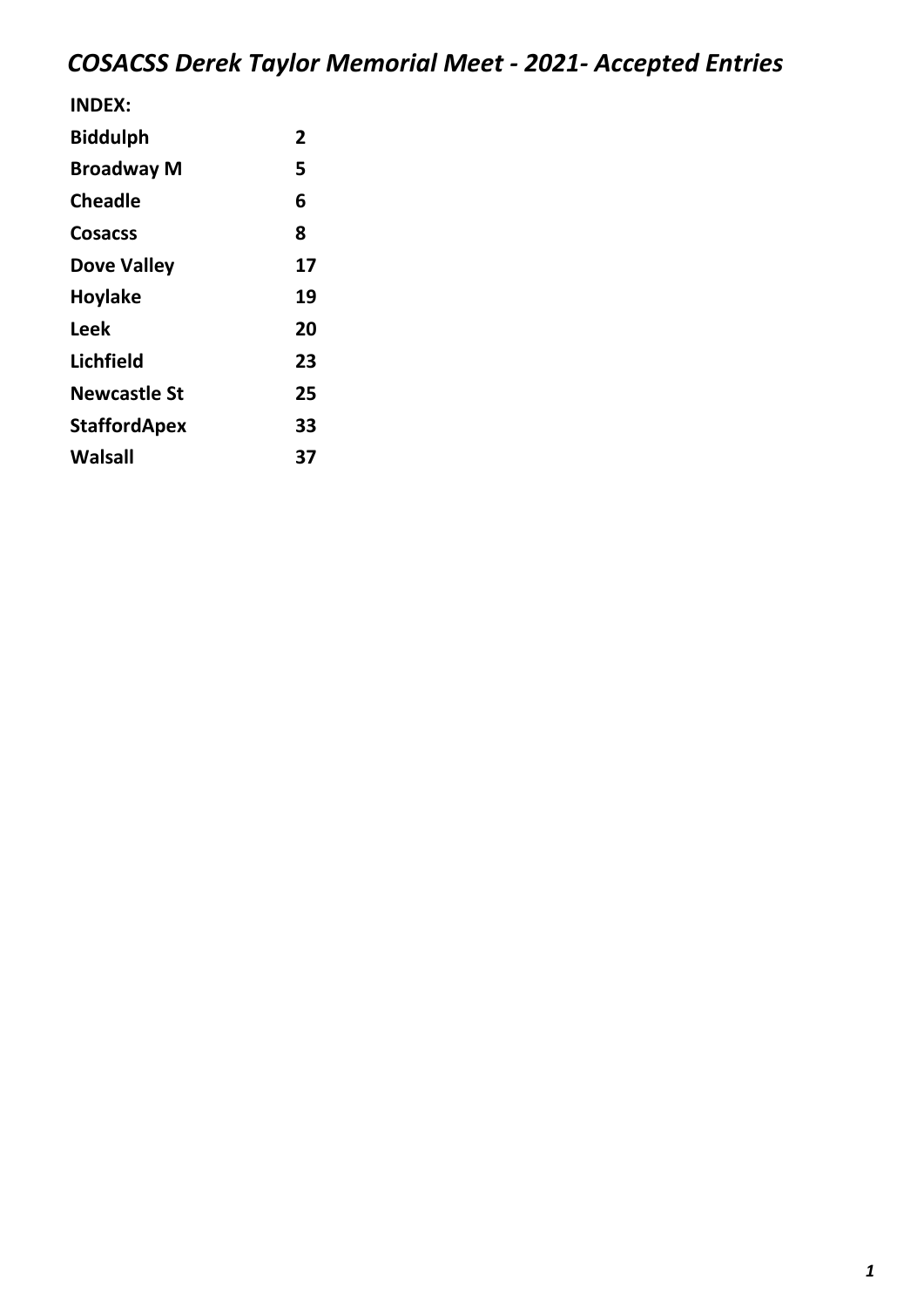#### Biddulph

| <b>Adam MELLOR</b>          | 06                                  |            |         |            |
|-----------------------------|-------------------------------------|------------|---------|------------|
| Event 104                   | Men 09 Yrs/Over 50m Freestyle       | Comp.No 61 | 27.22   | Session 01 |
| Event 207                   | Men 09 Yrs/Over 100m Freestyle      | Comp.No 57 | 59.56   | Session 02 |
| <b>Alice CUMBERLIDGE</b>    | 09                                  |            |         |            |
| Event 202                   | Women 09 Yrs/Over 200m Breaststroke | Comp.No 19 | 3:23.90 | Session 02 |
| Event 206                   | Women 09 Yrs/Over 100m Butterfly    | Comp.No 17 | 1:23.62 | Session 02 |
| Event 301                   | Women 09 Yrs/Over 200m IM           | Comp.No 22 | 2:59.94 | Session 03 |
| Event 307                   | Women 09 Yrs/Over 200m Butterfly    | Comp.No 7  | 3:02.81 | Session 03 |
| <b>Ellie MOULT-WILLIAMS</b> | 08                                  |            |         |            |
| Event 103                   | Women 09 Yrs/Over 50m Butterfly     | Comp.No 47 | 35.23   | Session 01 |
| Event 105                   | Women 09 Yrs/Over 100m Breaststroke | Comp.No 38 | 1:30.89 | Session 01 |
| Event 107                   | Women 09 Yrs/Over 100m Backstroke   | Comp.No 43 | 1:19.95 | Session 01 |
| Event 202                   | Women 09 Yrs/Over 200m Breaststroke | Comp.No 21 | 3:17.76 | Session 02 |
| Event 204                   | Women 09 Yrs/Over 50m Backstroke    | Comp.No 40 | 38.69   | Session 02 |
| Event 206                   | Women 09 Yrs/Over 100m Butterfly    | Comp.No 25 | 1:19.27 | Session 02 |
| Event 303                   | Women 09 Yrs/Over 50m Breaststroke  | Comp.No 69 | 39.78   | Session 03 |
| Event 305                   | Women 09 Yrs/Over 100m Freestyle    | Comp.No 48 | 1:12.62 | Session 03 |
| Event 404                   | Women 09 Yrs/Over 50m Freestyle     | Comp.No 61 | 32.72   | Session 04 |
| Event 406                   | Women 09 Yrs/Over 100m IM           | Comp.No 58 | 1:21.58 | Session 04 |
| <b>Grace EDWARDS</b>        | 08                                  |            |         |            |
| Event 101                   | Women 09 Yrs/Over 200m Freestyle    | Comp.No 53 | 2:20.79 | Session 01 |
| Event 103                   | Women 09 Yrs/Over 50m Butterfly     | Comp.No 54 | 34.31   | Session 01 |
| Event 107                   | Women 09 Yrs/Over 100m Backstroke   | Comp.No 47 | 1:17.56 | Session 01 |
| Event 204                   | Women 09 Yrs/Over 50m Backstroke    | Comp.No 54 | 37.30   | Session 02 |
| Event 206                   | Women 09 Yrs/Over 100m Butterfly    | Comp.No 32 | 1:16.69 | Session 02 |
| Event 301                   | Women 09 Yrs/Over 200m IM           | Comp.No 37 | 2:46.08 | Session 03 |
| Event 305                   | Women 09 Yrs/Over 100m Freestyle    | Comp.No 70 | 1:06.60 | Session 03 |
| Event 307                   | Women 09 Yrs/Over 200m Butterfly    | Comp.No 12 | 2:55.03 | Session 03 |
| Event 402                   | Women 09 Yrs/Over 200m Backstroke   | Comp.No 29 | 2:45.21 | Session 04 |
| Event 404                   | Women 09 Yrs/Over 50m Freestyle     | Comp.No 73 | 31.05   | Session 04 |
| Event 406                   | Women 09 Yrs/Over 100m IM           | Comp.No 71 | 1:16.99 | Session 04 |
| <b>Harriet CHADWICK</b>     | 09                                  |            |         |            |
| Event 101                   | Women 09 Yrs/Over 200m Freestyle    | Comp.No 12 | 2:58.00 | Session 01 |
| Event 103                   | Women 09 Yrs/Over 50m Butterfly     | Comp.No 14 | 42.99   | Session 01 |
| Event 105                   | Women 09 Yrs/Over 100m Breaststroke | Comp.No 12 | 1:46.00 | Session 01 |
| Event 202                   | Women 09 Yrs/Over 200m Breaststroke | Comp.No 8  | 3:52.90 | Session 02 |
| Event 204                   | Women 09 Yrs/Over 50m Backstroke    | Comp.No 27 | 41.58   | Session 02 |
| Event 303                   | Women 09 Yrs/Over 50m Breaststroke  | Comp.No 31 | 48.66   | Session 03 |
| Event 305                   | Women 09 Yrs/Over 100m Freestyle    | Comp.No 13 | 1:24.00 | Session 03 |
| Event 404                   | Women 09 Yrs/Over 50m Freestyle     | Comp.No 24 | 37.90   | Session 04 |
|                             |                                     |            |         |            |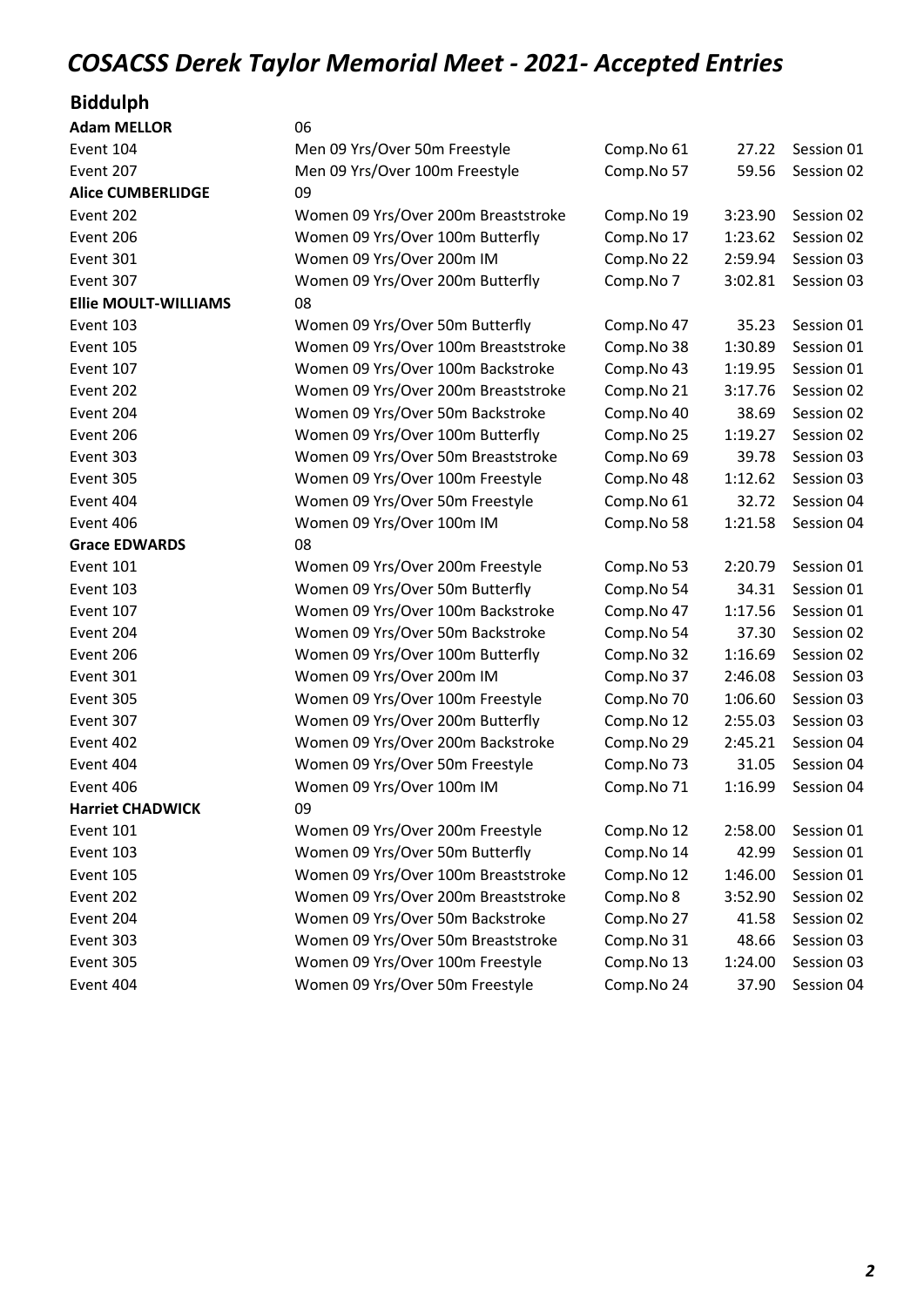| <b>Jamie BOULTON</b>  | 11                                  |            |         |            |
|-----------------------|-------------------------------------|------------|---------|------------|
| Event 101             | Women 09 Yrs/Over 200m Freestyle    | Comp.No 1  | 3:51.65 | Session 01 |
| Event 107             | Women 09 Yrs/Over 100m Backstroke   | Comp.No 2  | 1:40.61 | Session 01 |
| Event 204             | Women 09 Yrs/Over 50m Backstroke    | Comp.No 8  | 49.24   | Session 02 |
| Event 305             | Women 09 Yrs/Over 100m Freestyle    | Comp.No 2  | 1:46.23 | Session 03 |
| Event 402             | Women 09 Yrs/Over 200m Backstroke   | Comp.No 3  | 3:47.68 | Session 04 |
| Event 404             | Women 09 Yrs/Over 50m Freestyle     | Comp.No 2  | 48.43   | Session 04 |
| Event 406             | Women 09 Yrs/Over 100m IM           | Comp.No 3  | 1:57.48 | Session 04 |
| <b>Lucy BATES</b>     | 06                                  |            |         |            |
| Event 107             | Women 09 Yrs/Over 100m Backstroke   | Comp.No 52 | 1:14.56 | Session 01 |
| Event 204             | Women 09 Yrs/Over 50m Backstroke    | Comp.No 74 | 33.29   | Session 02 |
| Event 402             | Women 09 Yrs/Over 200m Backstroke   | Comp.No 31 | 2:38.20 | Session 04 |
| <b>Megan EDWARDS</b>  | 10                                  |            |         |            |
| Event 105             | Women 09 Yrs/Over 100m Breaststroke | Comp.No 11 | 1:48.00 | Session 01 |
| Event 107             | Women 09 Yrs/Over 100m Backstroke   | Comp.No 4  | 1:39.44 | Session 01 |
| Event 202             | Women 09 Yrs/Over 200m Breaststroke | Comp.No 13 | 3:38.55 | Session 02 |
| Event 204             | Women 09 Yrs/Over 50m Backstroke    | Comp.No 13 | 45.22   | Session 02 |
| Event 303             | Women 09 Yrs/Over 50m Breaststroke  | Comp.No 32 | 48.08   | Session 03 |
| Event 305             | Women 09 Yrs/Over 100m Freestyle    | Comp.No 16 | 1:21.68 | Session 03 |
| Event 404             | Women 09 Yrs/Over 50m Freestyle     | Comp.No 26 | 37.28   | Session 04 |
| Event 406             | Women 09 Yrs/Over 100m IM           | Comp.No 6  | 1:45.70 | Session 04 |
| <b>Millie PLUMLEY</b> | 07                                  |            |         |            |
| Event 101             | Women 09 Yrs/Over 200m Freestyle    | Comp.No 49 | 2:24.39 | Session 01 |
| Event 103             | Women 09 Yrs/Over 50m Butterfly     | Comp.No 48 | 35.17   | Session 01 |
| Event 105             | Women 09 Yrs/Over 100m Breaststroke | Comp.No 45 | 1:27.59 | Session 01 |
| Event 107             | Women 09 Yrs/Over 100m Backstroke   | Comp.No 45 | 1:19.45 | Session 01 |
| Event 202             | Women 09 Yrs/Over 200m Breaststroke | Comp.No 28 | 3:10.17 | Session 02 |
| Event 206             | Women 09 Yrs/Over 100m Butterfly    | Comp.No 34 | 1:15.61 | Session 02 |
| Event 301             | Women 09 Yrs/Over 200m IM           | Comp.No 39 | 2:44.75 | Session 03 |
| Event 303             | Women 09 Yrs/Over 50m Breaststroke  | Comp.No 63 | 40.62   | Session 03 |
| Event 305             | Women 09 Yrs/Over 100m Freestyle    | Comp.No 63 | 1:08.72 | Session 03 |
| Event 307             | Women 09 Yrs/Over 200m Butterfly    | Comp.No 13 | 2:54.40 | Session 03 |
| Event 404             | Women 09 Yrs/Over 50m Freestyle     | Comp.No 69 | 31.86   | Session 04 |
| Event 406             | Women 09 Yrs/Over 100m IM           | Comp.No 73 | 1:16.75 | Session 04 |
| <b>Nathan WALKER</b>  | 06                                  |            |         |            |
| Event 401             | Men 09 Yrs/Over 200m IM             | Comp.No 25 | 2:30.39 | Session 04 |
| Event 403             | Men 09 Yrs/Over 50m Breaststroke    | Comp.No 26 | 37.86   | Session 04 |
| Event 405             | Men 09 Yrs/Over 100m Backstroke     | Comp.No 32 | 1:09.88 | Session 04 |
| Event 407             | Men 09 Yrs/Over 200m Butterfly      | Comp.No 5  | 2:42.00 | Session 04 |
| <b>Patience LAMB</b>  | 07                                  |            |         |            |
| Event 101             | Women 09 Yrs/Over 200m Freestyle    | Comp.No 41 | 2:31.06 | Session 01 |
| <b>Reggie SIMCOCK</b> | 09                                  |            |         |            |
| Event 104             | Men 09 Yrs/Over 50m Freestyle       | Comp.No 15 | 38.19   | Session 01 |
| Event 106             | Men 09 Yrs/Over 100m Butterfly      | Comp.No 10 | 1:31.37 | Session 01 |
| Event 203             | Men 09 Yrs/Over 50m Backstroke      | Comp.No 17 | 42.09   | Session 02 |
| Event 207             | Men 09 Yrs/Over 100m Freestyle      | Comp.No 15 | 1:22.01 | Session 02 |
| Event 304             | Men 09 Yrs/Over 50m Butterfly       | Comp.No 4  | 42.76   | Session 03 |
| Event 306             | Men 09 Yrs/Over 100m IM             | Comp.No 6  | 1:36.99 | Session 03 |
| Event 401             | Men 09 Yrs/Over 200m IM             | Comp.No 4  | 3:22.07 | Session 04 |

Event 405 Men 09 Yrs/Over 100m Backstroke Comp.No 14 1:28.06 Session 04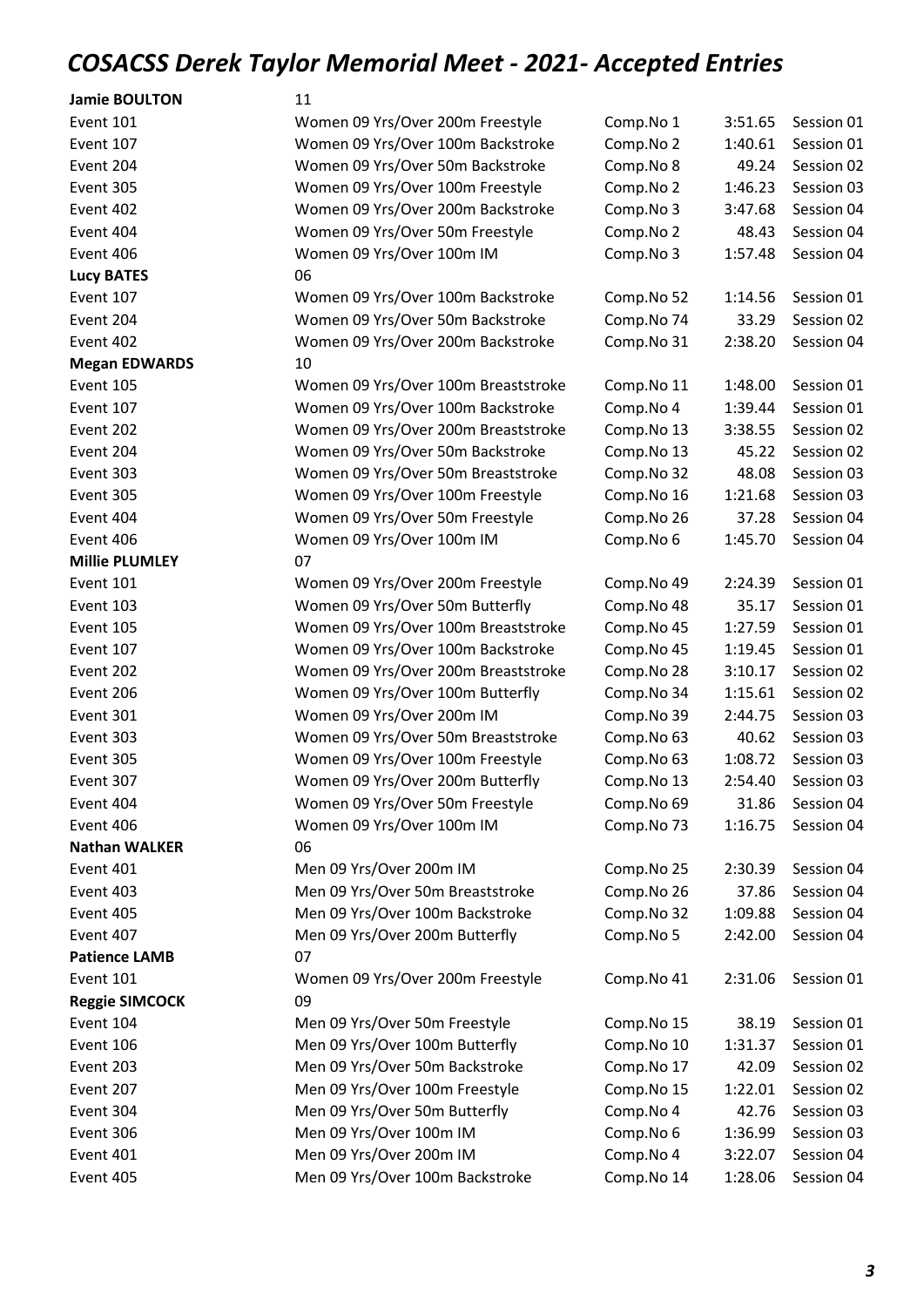| <b>Thomas BIDGOOD</b> | 09                                |            |         |            |
|-----------------------|-----------------------------------|------------|---------|------------|
| Event 102             | Men 09 Yrs/Over 200m Backstroke   | Comp.No 14 | 2:51.85 | Session 01 |
| Event 104             | Men 09 Yrs/Over 50m Freestyle     | Comp.No 30 | 32.96   | Session 01 |
| Event 106             | Men 09 Yrs/Over 100m Butterfly    | Comp.No 15 | 1:19.72 | Session 01 |
| Event 201             | Men 09 Yrs/Over 200m Freestyle    | Comp.No 14 | 2:35.49 | Session 02 |
| Event 203             | Men 09 Yrs/Over 50m Backstroke    | Comp.No 30 | 37.60   | Session 02 |
| Event 205             | Men 09 Yrs/Over 100m Breaststroke | Comp.No 22 | 1:28.33 | Session 02 |
| Event 207             | Men 09 Yrs/Over 100m Freestyle    | Comp.No 28 | 1:11.39 | Session 02 |
| Event 302             | Men 09 Yrs/Over 200m Breaststroke | Comp.No 13 | 3:05.60 | Session 03 |
| Event 304             | Men 09 Yrs/Over 50m Butterfly     | Comp.No 15 | 36.28   | Session 03 |
| Event 306             | Men 09 Yrs/Over 100m IM           | Comp.No 22 | 1:21.53 | Session 03 |
| Event 401             | Men 09 Yrs/Over 200m IM           | Comp.No 17 | 2:47.99 | Session 04 |
| Event 403             | Men 09 Yrs/Over 50m Breaststroke  | Comp.No 23 | 40.19   | Session 04 |
| Event 405             | Men 09 Yrs/Over 100m Backstroke   | Comp.No 21 | 1:18.14 | Session 04 |
|                       |                                   |            |         |            |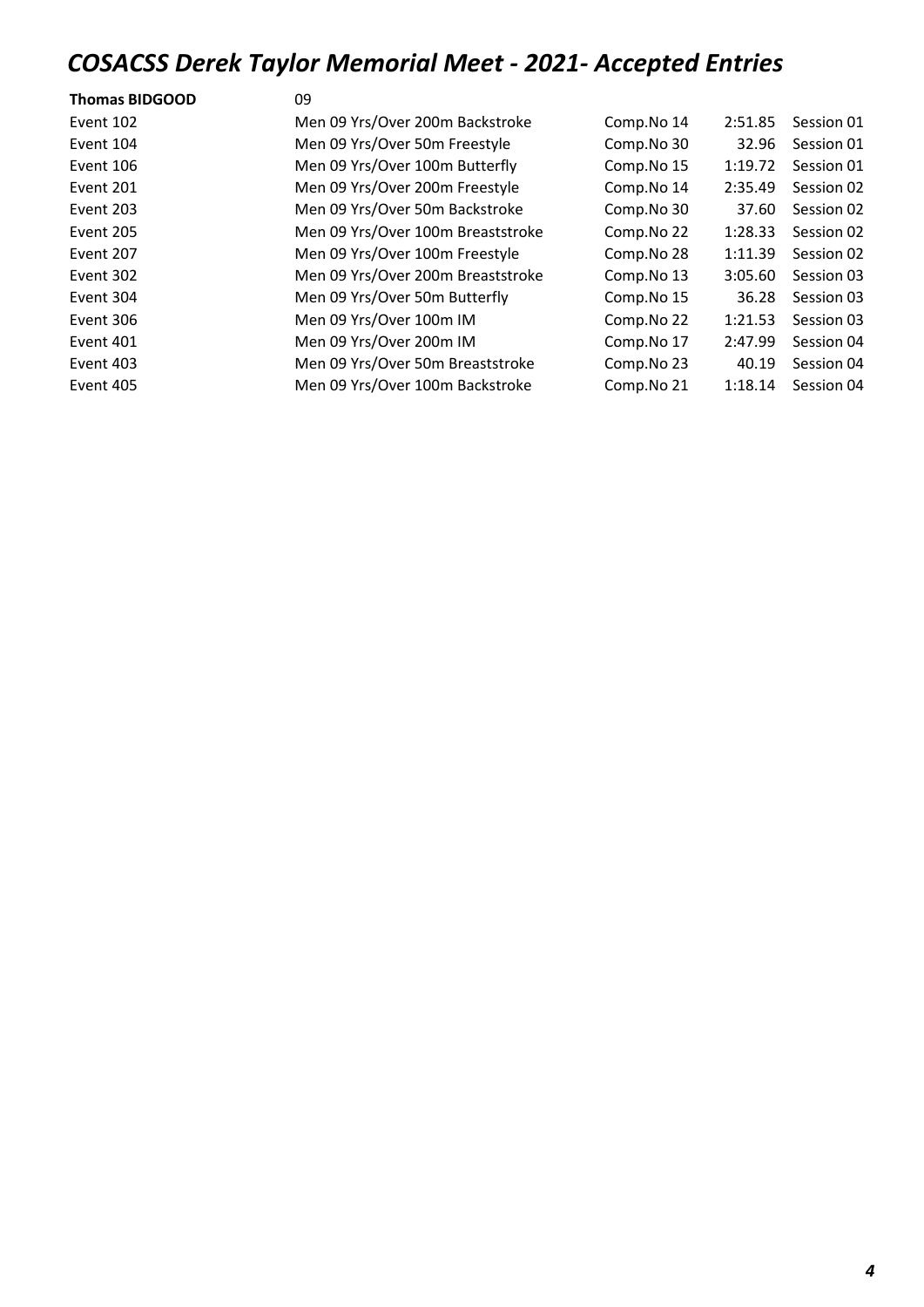#### Broadway M

| <b>Elodie ROLLINS</b> | 06                                  |            |         |            |
|-----------------------|-------------------------------------|------------|---------|------------|
| <b>Event 105</b>      | Women 09 Yrs/Over 100m Breaststroke | Comp.No 34 | 1:33.00 | Session 01 |
| Event 303             | Women 09 Yrs/Over 50m Breaststroke  | Comp.No 67 | 39.99   | Session 03 |
| Event 305             | Women 09 Yrs/Over 100m Freestyle    | Comp.No 43 | 1:13.50 | Session 03 |
| Event 406             | Women 09 Yrs/Over 100m IM           | Comp.No 39 | 1:26.00 | Session 04 |
| <b>Ewan TERRY</b>     | 07                                  |            |         |            |
| Event 104             | Men 09 Yrs/Over 50m Freestyle       | Comp.No 34 | 31.80   | Session 01 |
| <b>Henry DEAVALL</b>  | 09                                  |            |         |            |
| Event 102             | Men 09 Yrs/Over 200m Backstroke     | Comp.No 10 | 3:00.06 | Session 01 |
| Event 104             | Men 09 Yrs/Over 50m Freestyle       | Comp.No 23 | 34.98   | Session 01 |
| Event 203             | Men 09 Yrs/Over 50m Backstroke      | Comp.No 28 | 38.36   | Session 02 |
| Event 207             | Men 09 Yrs/Over 100m Freestyle      | Comp.No 20 | 1:17.50 | Session 02 |
| Event 405             | Men 09 Yrs/Over 100m Backstroke     | Comp.No 19 | 1:20.60 | Session 04 |
| <b>Hollie VENNER</b>  | 09                                  |            |         |            |
| Event 103             | Women 09 Yrs/Over 50m Butterfly     | Comp.No 4  | 46.50   | Session 01 |
| Event 305             | Women 09 Yrs/Over 100m Freestyle    | Comp.No 4  | 1:31.80 | Session 03 |
| Event 404             | Women 09 Yrs/Over 50m Freestyle     | Comp.No 14 | 39.80   | Session 04 |
| Event 406             | Women 09 Yrs/Over 100m IM           | Comp.No 5  | 1:46.20 | Session 04 |
| <b>Matthias HENRY</b> | 04                                  |            |         |            |
| Event 104             | Men 09 Yrs/Over 50m Freestyle       | Comp.No 49 | 28.90   | Session 01 |
| Event 203             | Men 09 Yrs/Over 50m Backstroke      | Comp.No 38 | 34.90   | Session 02 |
| Event 207             | Men 09 Yrs/Over 100m Freestyle      | Comp.No 42 | 1:03.50 | Session 02 |
| Event 304             | Men 09 Yrs/Over 50m Butterfly       | Comp.No 25 | 32.20   | Session 03 |
| <b>Thomas MOBBS</b>   | 08                                  |            |         |            |
| Event 104             | Men 09 Yrs/Over 50m Freestyle       | Comp.No 17 | 37.00   | Session 01 |
| Event 203             | Men 09 Yrs/Over 50m Backstroke      | Comp.No 22 | 40.50   | Session 02 |
| Event 304             | Men 09 Yrs/Over 50m Butterfly       | Comp.No 9  | 40.60   | Session 03 |
| Event 306             | Men 09 Yrs/Over 100m IM             | Comp.No 11 | 1:32.70 | Session 03 |
| Event 401             | Men 09 Yrs/Over 200m IM             | Comp.No 6  | 3:16.80 | Session 04 |
| Event 405             | Men 09 Yrs/Over 100m Backstroke     | Comp.No 15 | 1:25.96 | Session 04 |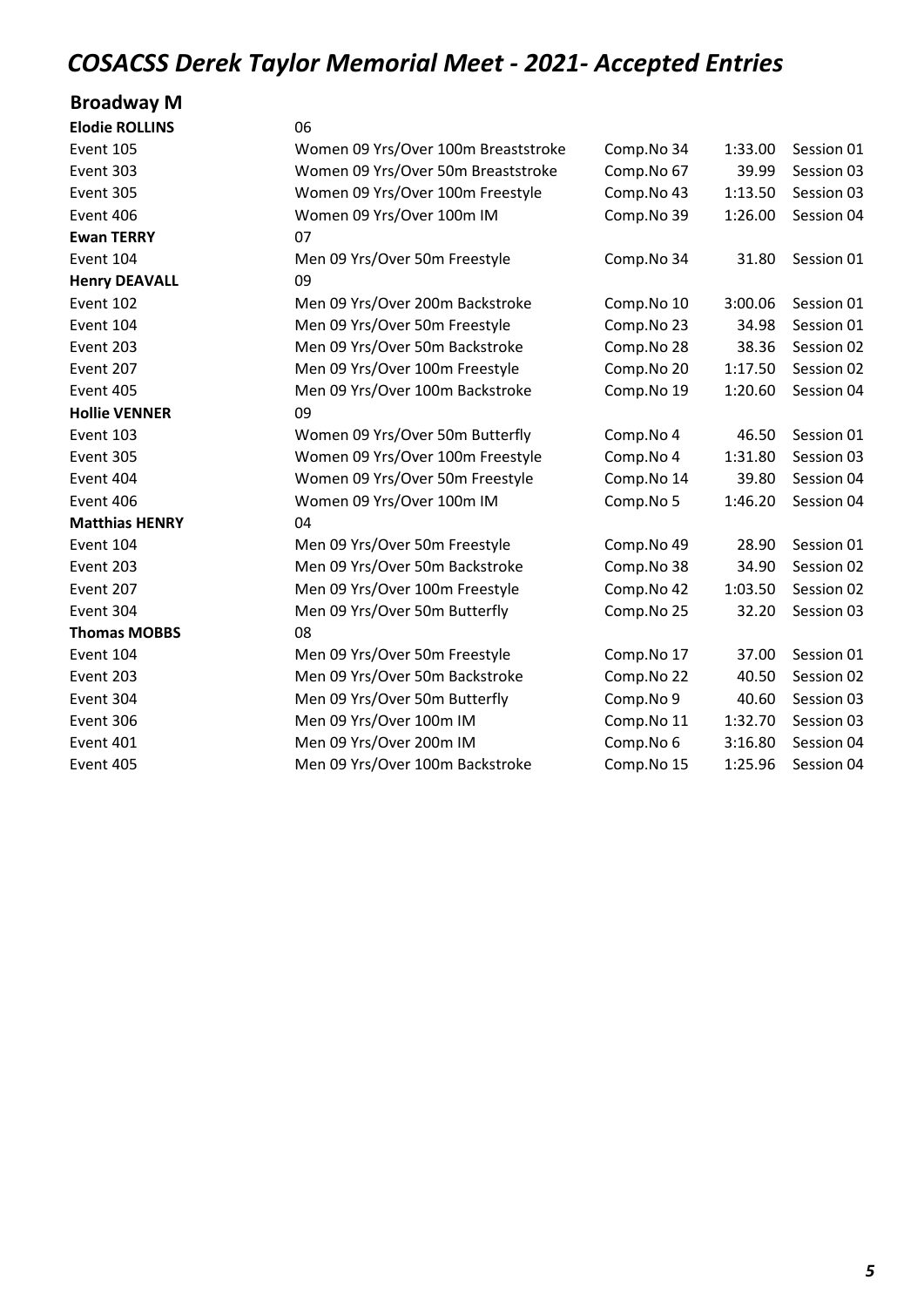#### Cheadle

| <b>Aliyah RUSHTON</b>    | 10                                  |            |         |            |
|--------------------------|-------------------------------------|------------|---------|------------|
| Event 105                | Women 09 Yrs/Over 100m Breaststroke | Comp.No 3  | 2:08.00 | Session 01 |
| Event 204                | Women 09 Yrs/Over 50m Backstroke    | Comp.No 6  | 51.70   | Session 02 |
| <b>Chloe BRINDLEY</b>    | 09                                  |            |         |            |
| Event 101                | Women 09 Yrs/Over 200m Freestyle    | Comp.No 7  | 3:04.70 | Session 01 |
| Event 105                | Women 09 Yrs/Over 100m Breaststroke | Comp.No 10 | 1:48.50 | Session 01 |
| Event 202                | Women 09 Yrs/Over 200m Breaststroke | Comp.No 7  | 3:52.90 | Session 02 |
| Event 204                | Women 09 Yrs/Over 50m Backstroke    | Comp.No 14 | 45.10   | Session 02 |
| <b>Emma MASTERSON</b>    | 05                                  |            |         |            |
| Event 103                | Women 09 Yrs/Over 50m Butterfly     | Comp.No 58 | 33.62   | Session 01 |
| Event 105                | Women 09 Yrs/Over 100m Breaststroke | Comp.No 50 | 1:26.07 | Session 01 |
| Event 107                | Women 09 Yrs/Over 100m Backstroke   | Comp.No 48 | 1:17.51 | Session 01 |
| Event 202                | Women 09 Yrs/Over 200m Breaststroke | Comp.No 34 | 2:59.95 | Session 02 |
| Event 204                | Women 09 Yrs/Over 50m Backstroke    | Comp.No 62 | 36.12   | Session 02 |
| Event 206                | Women 09 Yrs/Over 100m Butterfly    | Comp.No 22 | 1:21.02 | Session 02 |
| <b>Ethan WALKER</b>      | 07                                  |            |         |            |
| Event 106                | Men 09 Yrs/Over 100m Butterfly      | Comp.No 25 | 1:09.12 | Session 01 |
| Event 201                | Men 09 Yrs/Over 200m Freestyle      | Comp.No 30 | 2:16.01 | Session 02 |
| <b>Finley SPOONER</b>    | 10                                  |            |         |            |
| Event 104                | Men 09 Yrs/Over 50m Freestyle       | Comp.No 14 | 38.35   | Session 01 |
| Event 106                | Men 09 Yrs/Over 100m Butterfly      | Comp.No 4  | 1:42.10 | Session 01 |
| Event 203                | Men 09 Yrs/Over 50m Backstroke      | Comp.No 12 | 44.97   | Session 02 |
| Event 205                | Men 09 Yrs/Over 100m Breaststroke   | Comp.No 4  | 1:55.38 | Session 02 |
| Event 207                | Men 09 Yrs/Over 100m Freestyle      | Comp.No 8  | 1:26.41 | Session 02 |
| <b>Francesca ARMITT</b>  | 10                                  |            |         |            |
| Event 103                | Women 09 Yrs/Over 50m Butterfly     | Comp.No 5  | 46.46   | Session 01 |
| Event 105                | Women 09 Yrs/Over 100m Breaststroke | Comp.No 4  | 1:56.39 | Session 01 |
| Event 202                | Women 09 Yrs/Over 200m Breaststroke | Comp.No 3  | 4:06.97 | Session 02 |
| Event 204                | Women 09 Yrs/Over 50m Backstroke    | Comp.No 12 | 46.37   | Session 02 |
| Event 206                | Women 09 Yrs/Over 100m Butterfly    | Comp.No 2  | 1:42.10 | Session 02 |
| <b>James MASTERSON</b>   | 11                                  |            |         |            |
| Event 102                | Men 09 Yrs/Over 200m Backstroke     | Comp.No 1  | 4:17.50 | Session 01 |
| Event 104                | Men 09 Yrs/Over 50m Freestyle       | Comp.No 4  | 47.17   | Session 01 |
| Event 106                | Men 09 Yrs/Over 100m Butterfly      | Comp.No 2  | 2:08.10 | Session 01 |
| Event 201                | Men 09 Yrs/Over 200m Freestyle      | Comp.No 2  | 3:37.00 | Session 02 |
| Event 203                | Men 09 Yrs/Over 50m Backstroke      | Comp.No 1  | 54.75   | Session 02 |
| Event 205                | Men 09 Yrs/Over 100m Breaststroke   | Comp.No 2  | 2:09.11 | Session 02 |
| Event 207                | Men 09 Yrs/Over 100m Freestyle      | Comp.No 6  | 1:33.94 | Session 02 |
| <b>Leighton DOWNINGS</b> | 09                                  |            |         |            |
| Event 104                | Men 09 Yrs/Over 50m Freestyle       | Comp.No 29 | 33.41   | Session 01 |
| Event 201                | Men 09 Yrs/Over 200m Freestyle      | Comp.No 12 | 2:38.91 | Session 02 |
| Event 205                | Men 09 Yrs/Over 100m Breaststroke   | Comp.No 14 | 1:38.19 | Session 02 |
| Event 207                | Men 09 Yrs/Over 100m Freestyle      | Comp.No 27 | 1:12.30 | Session 02 |
|                          |                                     |            |         |            |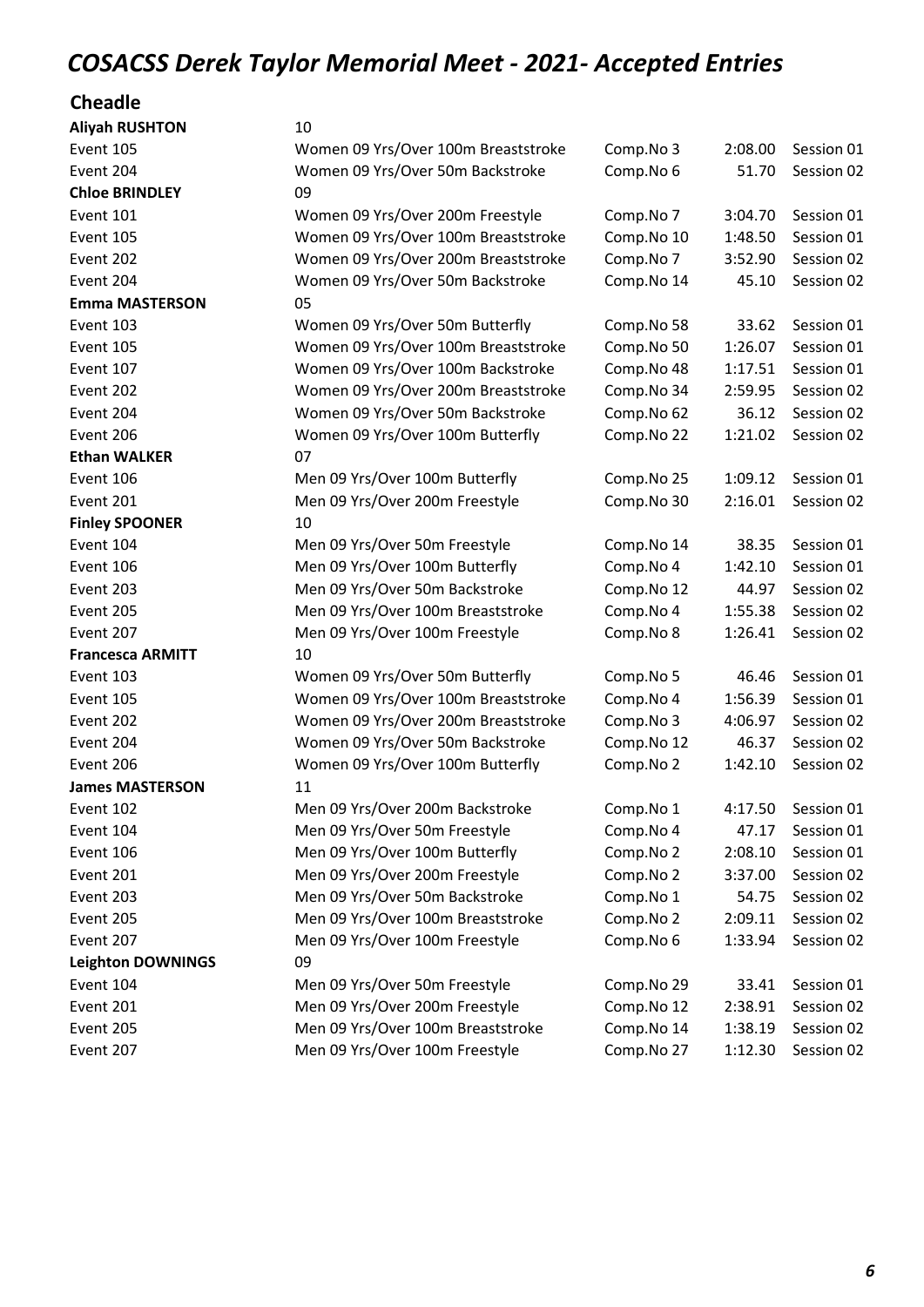| <b>Levi DOWNINGS</b>          | 12                                  |            |         |            |
|-------------------------------|-------------------------------------|------------|---------|------------|
| Event 104                     | Men 09 Yrs/Over 50m Freestyle       | Comp.No 1  | 48.50   | Session 01 |
| Event 106                     | Men 09 Yrs/Over 100m Butterfly      | Comp.No 1  | 2:08.90 | Session 01 |
| Event 207                     | Men 09 Yrs/Over 100m Freestyle      | Comp.No 1  | 1:47.92 | Session 02 |
| Lily JINKS                    | 10                                  |            |         |            |
| Event 101                     | Women 09 Yrs/Over 200m Freestyle    | Comp.No 6  | 3:06.39 | Session 01 |
| Event 103                     | Women 09 Yrs/Over 50m Butterfly     | Comp.No 8  | 44.03   | Session 01 |
| Event 105                     | Women 09 Yrs/Over 100m Breaststroke | Comp.No 9  | 1:50.40 | Session 01 |
| Event 107                     | Women 09 Yrs/Over 100m Backstroke   | Comp.No 3  | 1:40.45 | Session 01 |
| Event 204                     | Women 09 Yrs/Over 50m Backstroke    | Comp.No 18 | 44.15   | Session 02 |
| <b>Max WAINWRIGHT</b>         | 06                                  |            |         |            |
| Event 205                     | Men 09 Yrs/Over 100m Breaststroke   | Comp.No 33 | 1:17.36 | Session 02 |
| <b>Thomas HORTON</b>          | 09                                  |            |         |            |
| Event 104                     | Men 09 Yrs/Over 50m Freestyle       | Comp.No 20 | 36.25   | Session 01 |
| Event 106                     | Men 09 Yrs/Over 100m Butterfly      | Comp.No 8  | 1:40.06 | Session 01 |
| Event 201                     | Men 09 Yrs/Over 200m Freestyle      | Comp.No 10 | 2:50.91 | Session 02 |
| Event 203                     | Men 09 Yrs/Over 50m Backstroke      | Comp.No 13 | 44.70   | Session 02 |
| Event 205                     | Men 09 Yrs/Over 100m Breaststroke   | Comp.No 7  | 1:49.44 | Session 02 |
| <b>William HORTON</b>         | 09                                  |            |         |            |
| Event 102                     | Men 09 Yrs/Over 200m Backstroke     | Comp.No 6  | 3:18.83 | Session 01 |
| Event 106                     | Men 09 Yrs/Over 100m Butterfly      | Comp.No 7  | 1:40.62 | Session 01 |
| Event 203                     | Men 09 Yrs/Over 50m Backstroke      | Comp.No 18 | 42.06   | Session 02 |
| Event 205                     | Men 09 Yrs/Over 100m Breaststroke   | Comp.No 9  | 1:46.97 | Session 02 |
| Event 207                     | Men 09 Yrs/Over 100m Freestyle      | Comp.No 11 | 1:23.06 | Session 02 |
| <b>William MCGINLEY-KEATE</b> | 08                                  |            |         |            |
| Event 102                     | Men 09 Yrs/Over 200m Backstroke     | Comp.No 19 | 2:38.10 | Session 01 |
| Event 104                     | Men 09 Yrs/Over 50m Freestyle       | Comp.No 37 | 31.01   | Session 01 |
| Event 106                     | Men 09 Yrs/Over 100m Butterfly      | Comp.No 17 | 1:18.29 | Session 01 |
| Event 201                     | Men 09 Yrs/Over 200m Freestyle      | Comp.No 24 | 2:23.53 | Session 02 |
| Event 203                     | Men 09 Yrs/Over 50m Backstroke      | Comp.No 36 | 35.06   | Session 02 |
| Event 205                     | Men 09 Yrs/Over 100m Breaststroke   | Comp.No 21 | 1:29.10 | Session 02 |
| Event 207                     | Men 09 Yrs/Over 100m Freestyle      | Comp.No 35 | 1:07.44 | Session 02 |
|                               |                                     |            |         |            |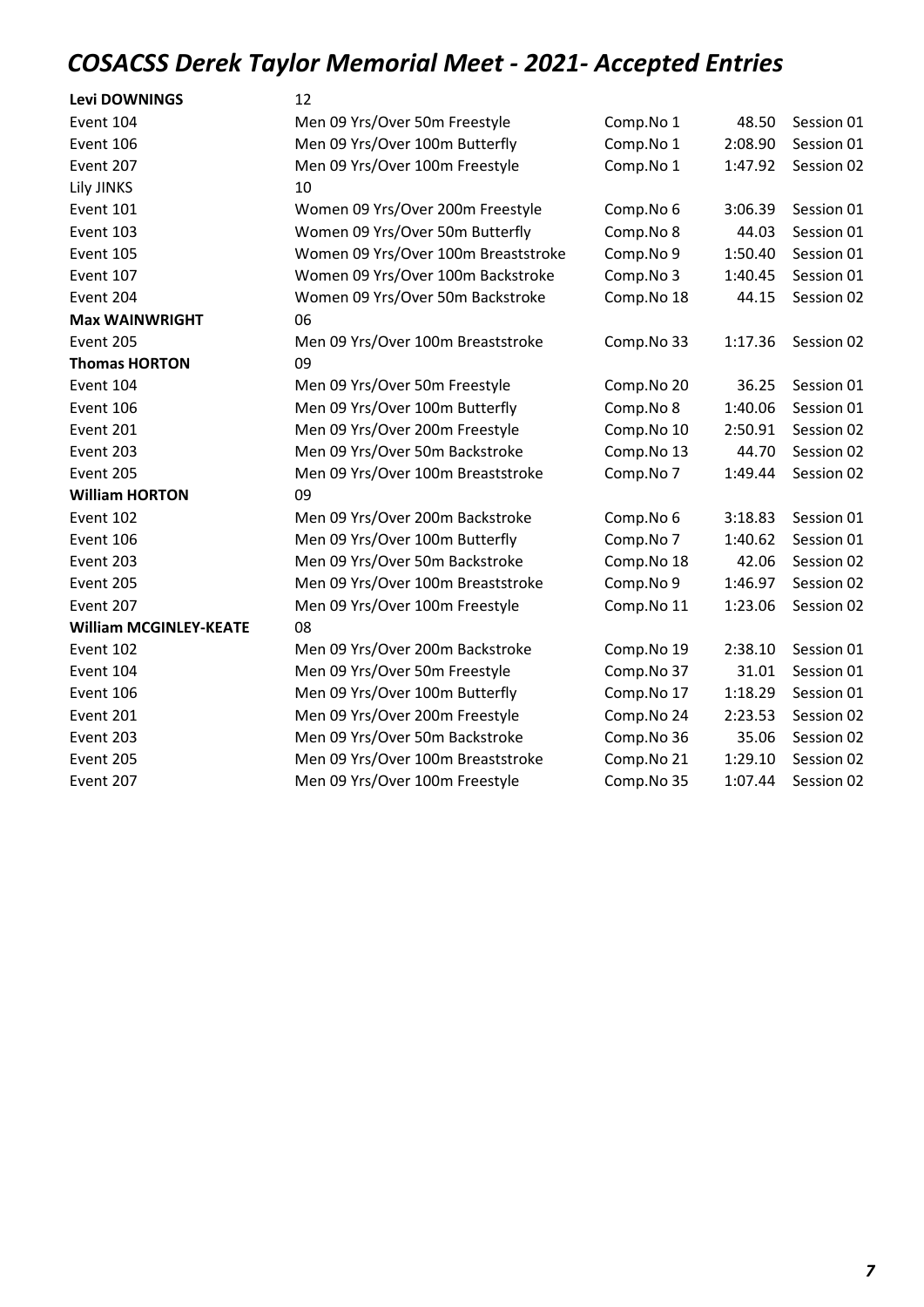#### **Cosacss**

| <b>Abigail HUGHES</b>    | 08                                  |            |         |            |
|--------------------------|-------------------------------------|------------|---------|------------|
| Event 101                | Women 09 Yrs/Over 200m Freestyle    | Comp.No 37 | 2:35.14 | Session 01 |
| Event 103                | Women 09 Yrs/Over 50m Butterfly     | Comp.No 39 | 37.07   | Session 01 |
| Event 105                | Women 09 Yrs/Over 100m Breaststroke | Comp.No 28 | 1:34.82 | Session 01 |
| Event 107                | Women 09 Yrs/Over 100m Backstroke   | Comp.No 17 | 1:26.95 | Session 01 |
| Event 204                | Women 09 Yrs/Over 50m Backstroke    | Comp.No 36 | 39.93   | Session 02 |
| Event 305                | Women 09 Yrs/Over 100m Freestyle    | Comp.No 45 | 1:13.09 | Session 03 |
| Event 402                | Women 09 Yrs/Over 200m Backstroke   | Comp.No 12 | 3:02.84 | Session 04 |
| Event 404                | Women 09 Yrs/Over 50m Freestyle     | Comp.No 58 | 33.28   | Session 04 |
| Event 406                | Women 09 Yrs/Over 100m IM           | Comp.No 42 | 1:25.09 | Session 04 |
| <b>Aidan YATES</b>       | 09                                  |            |         |            |
| Event 302                | Men 09 Yrs/Over 200m Breaststroke   | Comp.No 6  | 3:42.53 | Session 03 |
| Event 304                | Men 09 Yrs/Over 50m Butterfly       | Comp.No 6  | 41.62   | Session 03 |
| Event 306                | Men 09 Yrs/Over 100m IM             | Comp.No 9  | 1:34.88 | Session 03 |
| Event 401                | Men 09 Yrs/Over 200m IM             | Comp.No 5  | 3:18.81 | Session 04 |
| Event 403                | Men 09 Yrs/Over 50m Breaststroke    | Comp.No 8  | 49.27   | Session 04 |
| Event 407                | Men 09 Yrs/Over 200m Butterfly      | Comp.No 1  | 3:29.36 | Session 04 |
| <b>Alexander WISEMAN</b> | 06                                  |            |         |            |
| Event 104                | Men 09 Yrs/Over 50m Freestyle       | Comp.No 54 | 28.15   | Session 01 |
| Event 106                | Men 09 Yrs/Over 100m Butterfly      | Comp.No 28 | 1:07.17 | Session 01 |
| Event 201                | Men 09 Yrs/Over 200m Freestyle      | Comp.No 32 | 2:10.22 | Session 02 |
| Event 205                | Men 09 Yrs/Over 100m Breaststroke   | Comp.No 30 | 1:18.45 | Session 02 |
| Event 302                | Men 09 Yrs/Over 200m Breaststroke   | Comp.No 18 | 2:47.20 | Session 03 |
| Event 304                | Men 09 Yrs/Over 50m Butterfly       | Comp.No 37 | 29.87   | Session 03 |
| Event 403                | Men 09 Yrs/Over 50m Breaststroke    | Comp.No 28 | 37.07   | Session 04 |
| Event 407                | Men 09 Yrs/Over 200m Butterfly      | Comp.No 2  | 2:54.75 | Session 04 |
| <b>Anise MCCAUSLAND</b>  | 06                                  |            |         |            |
| Event 103                | Women 09 Yrs/Over 50m Butterfly     | Comp.No 66 | 30.60   | Session 01 |
| Event 107                | Women 09 Yrs/Over 100m Backstroke   | Comp.No 57 | 1:11.08 | Session 01 |
| Event 206                | Women 09 Yrs/Over 100m Butterfly    | Comp.No 40 | 1:07.81 | Session 02 |
| Event 305                | Women 09 Yrs/Over 100m Freestyle    | Comp.No 78 | 1:01.90 | Session 03 |
| Event 307                | Women 09 Yrs/Over 200m Butterfly    | Comp.No 16 | 2:33.80 | Session 03 |
| Event 404                | Women 09 Yrs/Over 50m Freestyle     | Comp.No 89 | 28.65   | Session 04 |
| Event 406                | Women 09 Yrs/Over 100m IM           | Comp.No 82 | 1:13.71 | Session 04 |
| <b>Athena HEAVEY</b>     | 99                                  |            |         |            |
| Event 301                | Women 09 Yrs/Over 200m IM           | Comp.No 33 | 2:52.62 | Session 03 |
| Event 305                | Women 09 Yrs/Over 100m Freestyle    | Comp.No 74 | 1:06.09 | Session 03 |
| Event 404                | Women 09 Yrs/Over 50m Freestyle     | Comp.No 82 | 30.12   | Session 04 |
| Event 406                | Women 09 Yrs/Over 100m IM           | Comp.No 65 | 1:19.21 | Session 04 |
| <b>Becky LOCKETT</b>     | 99                                  |            |         |            |
| Event 105                | Women 09 Yrs/Over 100m Breaststroke | Comp.No 54 | 1:20.17 | Session 01 |
| Event 202                | Women 09 Yrs/Over 200m Breaststroke | Comp.No 38 | 2:52.45 | Session 02 |
| Event 206                | Women 09 Yrs/Over 100m Butterfly    | Comp.No 31 | 1:16.92 | Session 02 |
| Event 406                | Women 09 Yrs/Over 100m IM           | Comp.No 74 | 1:16.72 | Session 04 |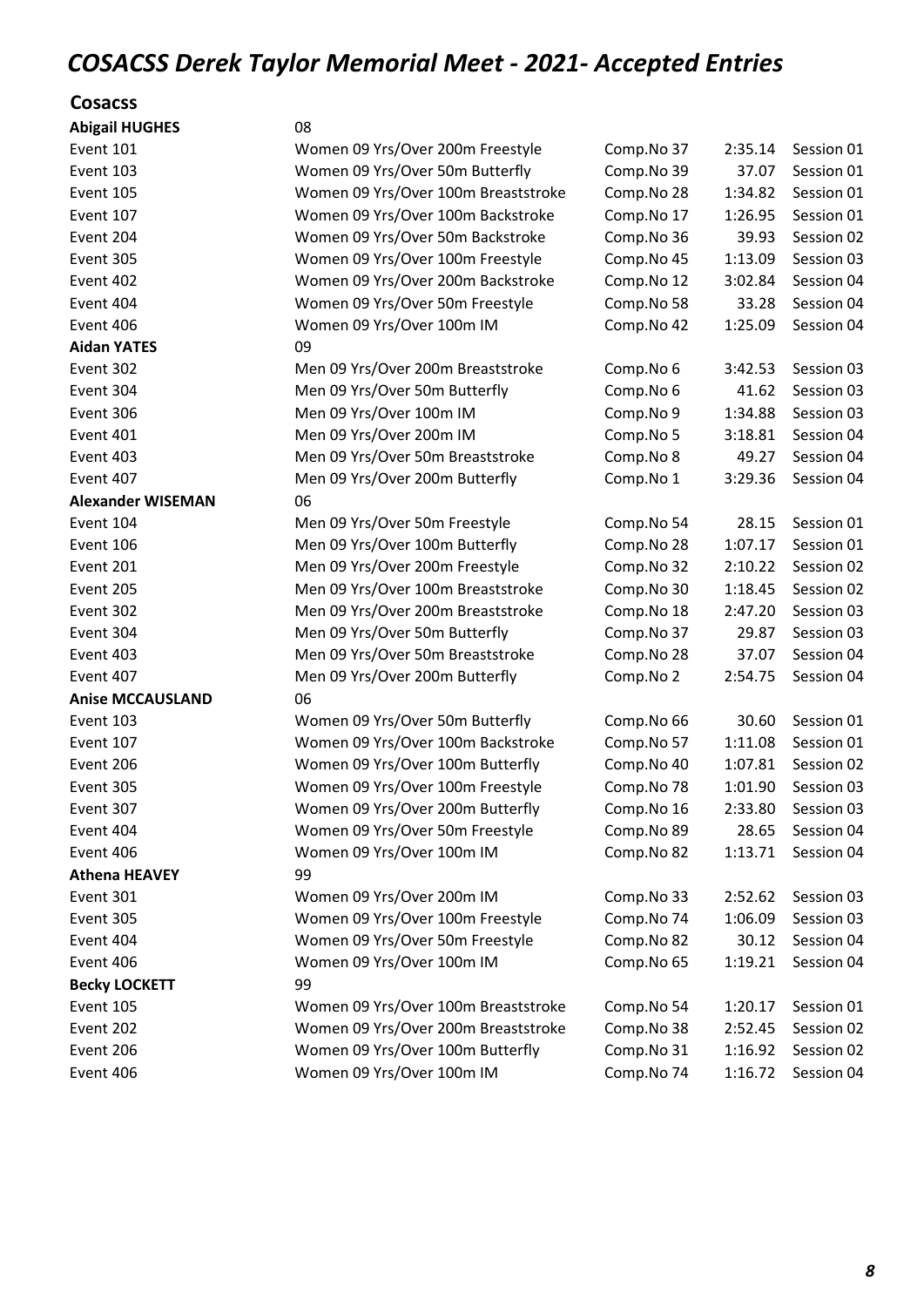| <b>Cameron MCQUADE</b>   | 07                                  |            |         |            |
|--------------------------|-------------------------------------|------------|---------|------------|
| Event 104                | Men 09 Yrs/Over 50m Freestyle       | Comp.No 51 | 28.69   | Session 01 |
| Event 106                | Men 09 Yrs/Over 100m Butterfly      | Comp.No 26 | 1:09.00 | Session 01 |
| Event 203                | Men 09 Yrs/Over 50m Backstroke      | Comp.No 47 | 32.29   | Session 02 |
| Event 205                | Men 09 Yrs/Over 100m Breaststroke   | Comp.No 35 | 1:14.79 | Session 02 |
| Event 207                | Men 09 Yrs/Over 100m Freestyle      | Comp.No 44 | 1:02.88 | Session 02 |
| Event 302                | Men 09 Yrs/Over 200m Breaststroke   | Comp.No 21 | 2:38.10 | Session 03 |
| Event 304                | Men 09 Yrs/Over 50m Butterfly       | Comp.No 36 | 30.06   | Session 03 |
| Event 306                | Men 09 Yrs/Over 100m IM             | Comp.No 39 | 1:09.00 | Session 03 |
| Event 401                | Men 09 Yrs/Over 200m IM             | Comp.No 27 | 2:29.14 | Session 04 |
| Event 403                | Men 09 Yrs/Over 50m Breaststroke    | Comp.No 36 | 33.63   | Session 04 |
| <b>Charlie CLEWLOW</b>   | 09                                  |            |         |            |
| Event 102                | Men 09 Yrs/Over 200m Backstroke     | Comp.No 9  | 3:02.87 | Session 01 |
| Event 106                | Men 09 Yrs/Over 100m Butterfly      | Comp.No 21 | 1:15.70 | Session 01 |
| Event 201                | Men 09 Yrs/Over 200m Freestyle      | Comp.No 23 | 2:23.72 | Session 02 |
| Event 205                | Men 09 Yrs/Over 100m Breaststroke   | Comp.No 20 | 1:30.20 | Session 02 |
| Event 207                | Men 09 Yrs/Over 100m Freestyle      | Comp.No 32 | 1:08.09 | Session 02 |
| Event 302                | Men 09 Yrs/Over 200m Breaststroke   | Comp.No 12 | 3:09.65 | Session 03 |
| Event 306                | Men 09 Yrs/Over 100m IM             | Comp.No 18 | 1:23.10 | Session 03 |
| Event 401                | Men 09 Yrs/Over 200m IM             | Comp.No 18 | 2:47.92 | Session 04 |
| Event 407                | Men 09 Yrs/Over 200m Butterfly      | Comp.No 4  | 2:49.29 | Session 04 |
| <b>Chloe WELSH</b>       | 08                                  |            |         |            |
| Event 103                | Women 09 Yrs/Over 50m Butterfly     | Comp.No 22 | 39.59   | Session 01 |
| Event 105                | Women 09 Yrs/Over 100m Breaststroke | Comp.No 41 | 1:30.06 | Session 01 |
| Event 107                | Women 09 Yrs/Over 100m Backstroke   | Comp.No 26 | 1:24.52 | Session 01 |
| Event 202                | Women 09 Yrs/Over 200m Breaststroke | Comp.No 26 | 3:11.40 | Session 02 |
| Event 204                | Women 09 Yrs/Over 50m Backstroke    | Comp.No 34 | 40.01   | Session 02 |
| Event 206                | Women 09 Yrs/Over 100m Butterfly    | Comp.No 15 | 1:27.59 | Session 02 |
| Event 301                | Women 09 Yrs/Over 200m IM           | Comp.No 23 | 2:58.62 | Session 03 |
| Event 303                | Women 09 Yrs/Over 50m Breaststroke  | Comp.No 56 | 42.40   | Session 03 |
| Event 307                | Women 09 Yrs/Over 200m Butterfly    | Comp.No 5  | 3:09.27 | Session 03 |
| Event 402                | Women 09 Yrs/Over 200m Backstroke   | Comp.No 20 | 2:56.25 | Session 04 |
| Event 404                | Women 09 Yrs/Over 50m Freestyle     | Comp.No 32 | 36.22   | Session 04 |
| Event 406                | Women 09 Yrs/Over 100m IM           | Comp.No 44 | 1:25.02 | Session 04 |
| <b>Ciara YATES</b>       | 06                                  |            |         |            |
| Event 301                | Women 09 Yrs/Over 200m IM           | Comp.No 43 | 2:42.42 | Session 03 |
| Event 305                | Women 09 Yrs/Over 100m Freestyle    | Comp.No 65 | 1:07.77 | Session 03 |
| Event 307                | Women 09 Yrs/Over 200m Butterfly    | Comp.No 14 | 2:52.50 | Session 03 |
| Event 402                | Women 09 Yrs/Over 200m Backstroke   | Comp.No 32 | 2:37.94 | Session 04 |
| Event 404                | Women 09 Yrs/Over 50m Freestyle     | Comp.No 80 | 30.44   | Session 04 |
| Event 406                | Women 09 Yrs/Over 100m IM           | Comp.No 67 | 1:18.50 | Session 04 |
| <b>Corey-Jay WILKINS</b> | 07                                  |            |         |            |
| Event 104                | Men 09 Yrs/Over 50m Freestyle       | Comp.No 40 | 30.45   | Session 01 |
| Event 203                | Men 09 Yrs/Over 50m Backstroke      | Comp.No 32 | 37.32   | Session 02 |
| Event 205                | Men 09 Yrs/Over 100m Breaststroke   | Comp.No 19 | 1:31.09 | Session 02 |
| Event 207                | Men 09 Yrs/Over 100m Freestyle      | Comp.No 37 | 1:06.36 | Session 02 |
| Event 304                | Men 09 Yrs/Over 50m Butterfly       | Comp.No 16 | 36.21   | Session 03 |
| Event 306                | Men 09 Yrs/Over 100m IM             | Comp.No 21 | 1:21.78 | Session 03 |
| Event 403                | Men 09 Yrs/Over 50m Breaststroke    | Comp.No 21 | 41.01   | Session 04 |
| Event 405                | Men 09 Yrs/Over 100m Backstroke     | Comp.No 20 | 1:19.80 | Session 04 |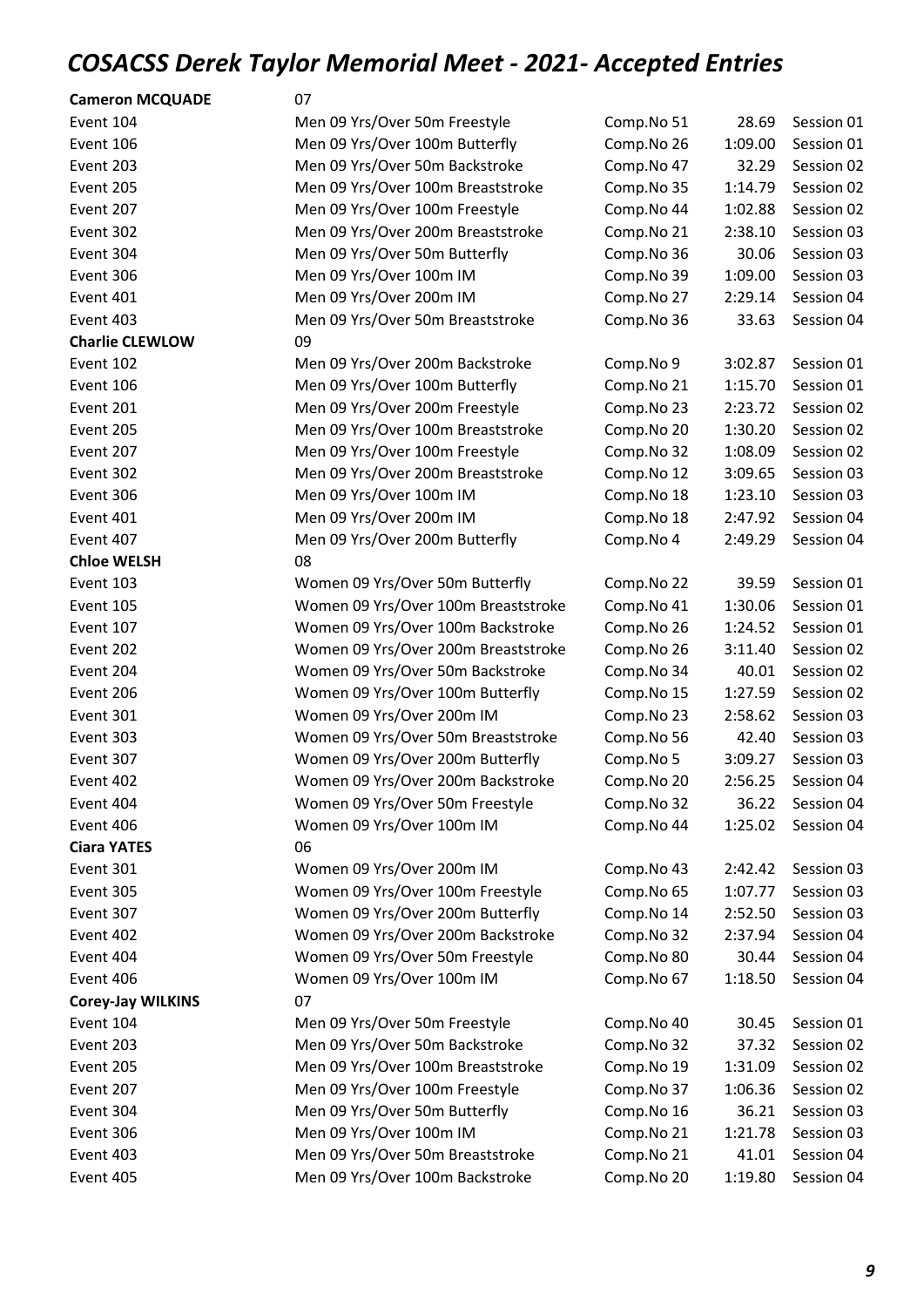| <b>Daniel WEBB</b>   | 09                                  |            |         |            |
|----------------------|-------------------------------------|------------|---------|------------|
| Event 104            | Men 09 Yrs/Over 50m Freestyle       | Comp.No 27 | 34.01   | Session 01 |
| Event 203            | Men 09 Yrs/Over 50m Backstroke      | Comp.No 20 | 41.07   | Session 02 |
| Event 207            | Men 09 Yrs/Over 100m Freestyle      | Comp.No 14 | 1:22.28 | Session 02 |
| Event 304            | Men 09 Yrs/Over 50m Butterfly       | Comp.No 8  | 41.15   | Session 03 |
| Event 306            | Men 09 Yrs/Over 100m IM             | Comp.No 7  | 1:35.98 | Session 03 |
| Event 403            | Men 09 Yrs/Over 50m Breaststroke    | Comp.No 10 | 49.01   | Session 04 |
| <b>Darcy COWDEN</b>  | 08                                  |            |         |            |
| Event 101            | Women 09 Yrs/Over 200m Freestyle    | Comp.No 26 | 2:45.13 | Session 01 |
| Event 103            | Women 09 Yrs/Over 50m Butterfly     | Comp.No 20 | 40.84   | Session 01 |
| Event 107            | Women 09 Yrs/Over 100m Backstroke   | Comp.No 14 | 1:28.70 | Session 01 |
| Event 305            | Women 09 Yrs/Over 100m Freestyle    | Comp.No 39 | 1:14.52 | Session 03 |
| Event 406            | Women 09 Yrs/Over 100m IM           | Comp.No 37 | 1:27.69 | Session 04 |
| <b>Emily MALKIN</b>  | 10                                  |            |         |            |
| Event 105            | Women 09 Yrs/Over 100m Breaststroke | Comp.No 17 | 1:41.30 | Session 01 |
| Event 107            | Women 09 Yrs/Over 100m Backstroke   | Comp.No 13 | 1:30.00 | Session 01 |
| Event 204            | Women 09 Yrs/Over 50m Backstroke    | Comp.No 19 | 43.89   | Session 02 |
| Event 206            | Women 09 Yrs/Over 100m Butterfly    | Comp.No 1  |         | Session 02 |
| Event 301            | Women 09 Yrs/Over 200m IM           | Comp.No 9  | 3:18.06 | Session 03 |
| Event 303            | Women 09 Yrs/Over 50m Breaststroke  | Comp.No 30 | 48.72   | Session 03 |
| Event 305            | Women 09 Yrs/Over 100m Freestyle    | Comp.No 21 | 1:18.39 | Session 03 |
| Event 404            | Women 09 Yrs/Over 50m Freestyle     | Comp.No 35 | 36.18   | Session 04 |
| Event 406            | Women 09 Yrs/Over 100m IM           | Comp.No 30 | 1:30.40 | Session 04 |
| <b>Emily POULSON</b> | 08                                  |            |         |            |
| Event 101            | Women 09 Yrs/Over 200m Freestyle    | Comp.No 34 | 2:37.42 | Session 01 |
| Event 103            | Women 09 Yrs/Over 50m Butterfly     | Comp.No 24 | 38.95   | Session 01 |
| Event 107            | Women 09 Yrs/Over 100m Backstroke   | Comp.No 25 | 1:24.94 | Session 01 |
| Event 204            | Women 09 Yrs/Over 50m Backstroke    | Comp.No 28 | 41.18   | Session 02 |
| Event 206            | Women 09 Yrs/Over 100m Butterfly    | Comp.No 12 | 1:28.70 | Session 02 |
| Event 301            | Women 09 Yrs/Over 200m IM           | Comp.No 16 | 3:02.22 | Session 03 |
| Event 305            | Women 09 Yrs/Over 100m Freestyle    | Comp.No 33 | 1:15.37 | Session 03 |
| Event 402            | Women 09 Yrs/Over 200m Backstroke   | Comp.No 17 | 2:58.88 | Session 04 |
| Event 406            | Women 09 Yrs/Over 100m IM           | Comp.No 48 | 1:24.60 | Session 04 |
| <b>Erin DUTTON</b>   | 09                                  |            |         |            |
| Event 101            | Women 09 Yrs/Over 200m Freestyle    | Comp.No 10 | 3:04.18 | Session 01 |
| Event 107            | Women 09 Yrs/Over 100m Backstroke   | Comp.No 11 | 1:32.43 | Session 01 |
| Event 204            | Women 09 Yrs/Over 50m Backstroke    | Comp.No 22 | 43.04   | Session 02 |
| Event 305            | Women 09 Yrs/Over 100m Freestyle    | Comp.No 14 | 1:23.88 | Session 03 |
| Event 402            | Women 09 Yrs/Over 200m Backstroke   | Comp.No 9  | 3:15.48 | Session 04 |
| Event 404            | Women 09 Yrs/Over 50m Freestyle     | Comp.No 27 | 37.06   | Session 04 |
| Event 406            | Women 09 Yrs/Over 100m IM           | Comp.No 21 | 1:38.08 | Session 04 |
| <b>Finnan MOTT</b>   | 05                                  |            |         |            |
| Event 102            | Men 09 Yrs/Over 200m Backstroke     | Comp.No 22 | 2:30.03 | Session 01 |
| Event 104            | Men 09 Yrs/Over 50m Freestyle       | Comp.No 47 | 28.98   | Session 01 |
|                      |                                     |            |         |            |
| Event 205            | Men 09 Yrs/Over 100m Breaststroke   | Comp.No 29 | 1:19.03 | Session 02 |
| Event 207            | Men 09 Yrs/Over 100m Freestyle      | Comp.No 50 | 1:02.29 | Session 02 |
| Event 304            | Men 09 Yrs/Over 50m Butterfly       | Comp.No 24 | 32.70   | Session 03 |
| Event 306            | Men 09 Yrs/Over 100m IM             | Comp.No 38 | 1:09.53 | Session 03 |
| Event 401            | Men 09 Yrs/Over 200m IM             | Comp.No 24 | 2:31.07 | Session 04 |
| Event 403            | Men 09 Yrs/Over 50m Breaststroke    | Comp.No 32 | 36.00   | Session 04 |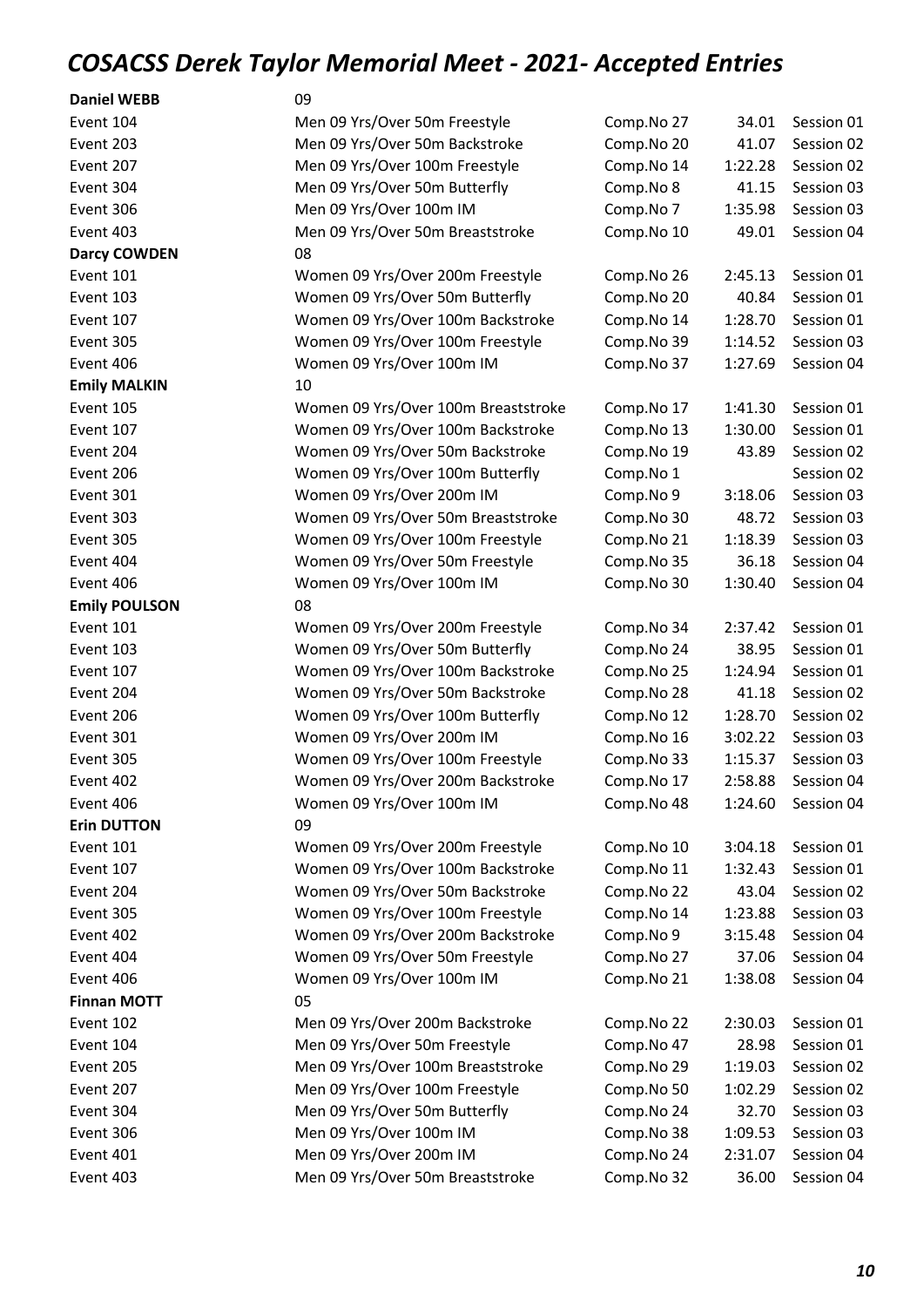| <b>Florence WILSHAW</b> | 09                                  |            |         |            |
|-------------------------|-------------------------------------|------------|---------|------------|
| Event 103               | Women 09 Yrs/Over 50m Butterfly     | Comp.No 27 | 38.32   | Session 01 |
| Event 107               | Women 09 Yrs/Over 100m Backstroke   | Comp.No 12 | 1:30.94 | Session 01 |
| Event 204               | Women 09 Yrs/Over 50m Backstroke    | Comp.No 30 | 40.90   | Session 02 |
| Event 206               | Women 09 Yrs/Over 100m Butterfly    | Comp.No 4  | 1:37.07 | Session 02 |
| Event 303               | Women 09 Yrs/Over 50m Breaststroke  | Comp.No 18 | 50.99   | Session 03 |
| Event 305               | Women 09 Yrs/Over 100m Freestyle    | Comp.No 12 | 1:24.39 | Session 03 |
| Event 404               | Women 09 Yrs/Over 50m Freestyle     | Comp.No 38 | 35.94   | Session 04 |
| Event 406               | Women 09 Yrs/Over 100m IM           | Comp.No 22 | 1:36.15 | Session 04 |
| <b>Freya PERCIVAL</b>   | 08                                  |            |         |            |
| Event 103               | Women 09 Yrs/Over 50m Butterfly     | Comp.No 57 | 34.00   | Session 01 |
| Event 105               | Women 09 Yrs/Over 100m Breaststroke | Comp.No 51 | 1:23.65 | Session 01 |
| Event 202               | Women 09 Yrs/Over 200m Breaststroke | Comp.No 35 | 2:58.78 | Session 02 |
| Event 206               | Women 09 Yrs/Over 100m Butterfly    | Comp.No 30 | 1:17.07 | Session 02 |
| Event 301               | Women 09 Yrs/Over 200m IM           | Comp.No 40 | 2:44.00 | Session 03 |
| Event 303               | Women 09 Yrs/Over 50m Breaststroke  | Comp.No 72 | 39.02   | Session 03 |
| Event 307               | Women 09 Yrs/Over 200m Butterfly    | Comp.No 6  | 3:03.89 | Session 03 |
| <b>Grace GIDMAN</b>     | 02                                  |            |         |            |
| Event 103               | Women 09 Yrs/Over 50m Butterfly     | Comp.No 69 | 29.00   | Session 01 |
| Event 105               | Women 09 Yrs/Over 100m Breaststroke | Comp.No 57 | 1:16.00 | Session 01 |
| Event 202               | Women 09 Yrs/Over 200m Breaststroke | Comp.No 40 | 2:45.00 | Session 02 |
| Event 206               | Women 09 Yrs/Over 100m Butterfly    | Comp.No 41 | 1:06.00 | Session 02 |
| Event 301               | Women 09 Yrs/Over 200m IM           | Comp.No 47 | 2:26.00 | Session 03 |
| Event 303               | Women 09 Yrs/Over 50m Breaststroke  | Comp.No 78 | 35.00   | Session 03 |
| <b>Hannah FINNEY</b>    | 09                                  |            |         |            |
| Event 103               | Women 09 Yrs/Over 50m Butterfly     | Comp.No 28 | 38.23   | Session 01 |
| Event 105               | Women 09 Yrs/Over 100m Breaststroke | Comp.No 47 | 1:26.73 | Session 01 |
| Event 107               | Women 09 Yrs/Over 100m Backstroke   | Comp.No 37 |         | Session 01 |
|                         | Women 09 Yrs/Over 200m Breaststroke |            | 1:21.04 |            |
| Event 202               |                                     | Comp.No 30 | 3:07.27 | Session 02 |
| Event 204               | Women 09 Yrs/Over 50m Backstroke    | Comp.No 46 | 38.10   | Session 02 |
| Event 303               | Women 09 Yrs/Over 50m Breaststroke  | Comp.No 60 | 40.89   | Session 03 |
| Event 305               | Women 09 Yrs/Over 100m Freestyle    | Comp.No 52 | 1:11.72 | Session 03 |
| Event 404               | Women 09 Yrs/Over 50m Freestyle     | Comp.No 59 | 32.88   | Session 04 |
| Event 406               | Women 09 Yrs/Over 100m IM           | Comp.No 62 | 1:20.71 | Session 04 |
| <b>Harry CLEWLOW</b>    | 06                                  |            |         |            |
| Event 106               | Men 09 Yrs/Over 100m Butterfly      | Comp.No 27 | 1:08.80 | Session 01 |
| Event 201               | Men 09 Yrs/Over 200m Freestyle      | Comp.No 28 | 2:16.69 | Session 02 |
| Event 207               | Men 09 Yrs/Over 100m Freestyle      | Comp.No 46 | 1:02.52 | Session 02 |
| Event 306               | Men 09 Yrs/Over 100m IM             | Comp.No 30 | 1:12.98 | Session 03 |
| Event 401               | Men 09 Yrs/Over 200m IM             | Comp.No 22 | 2:31.45 | Session 04 |
| Event 407               | Men 09 Yrs/Over 200m Butterfly      | Comp.No 7  | 2:36.30 | Session 04 |
| <b>Henry DAVIES</b>     | 09                                  |            |         |            |
| Event 106               | Men 09 Yrs/Over 100m Butterfly      | Comp.No 5  | 1:41.07 | Session 01 |
| Event 401               | Men 09 Yrs/Over 200m IM             | Comp.No 3  | 3:26.95 | Session 04 |
| Event 405               | Men 09 Yrs/Over 100m Backstroke     | Comp.No 9  | 1:35.16 | Session 04 |
| <b>Isabel SMITH</b>     | 10                                  |            |         |            |
| Event 103               | Women 09 Yrs/Over 50m Butterfly     | Comp.No 7  | 44.94   | Session 01 |
| Event 105               | Women 09 Yrs/Over 100m Breaststroke | Comp.No 8  | 1:52.13 | Session 01 |
| Event 204               | Women 09 Yrs/Over 50m Backstroke    | Comp.No 17 | 44.25   | Session 02 |
| Event 303               | Women 09 Yrs/Over 50m Breaststroke  | Comp.No 23 | 49.86   | Session 03 |
| Event 404               | Women 09 Yrs/Over 50m Freestyle     | Comp.No 22 | 38.40   | Session 04 |
| Event 406               | Women 09 Yrs/Over 100m IM           | Comp.No 13 | 1:39.48 | Session 04 |
| <b>Isabelle WEBB</b>    | 10                                  |            |         |            |

*11*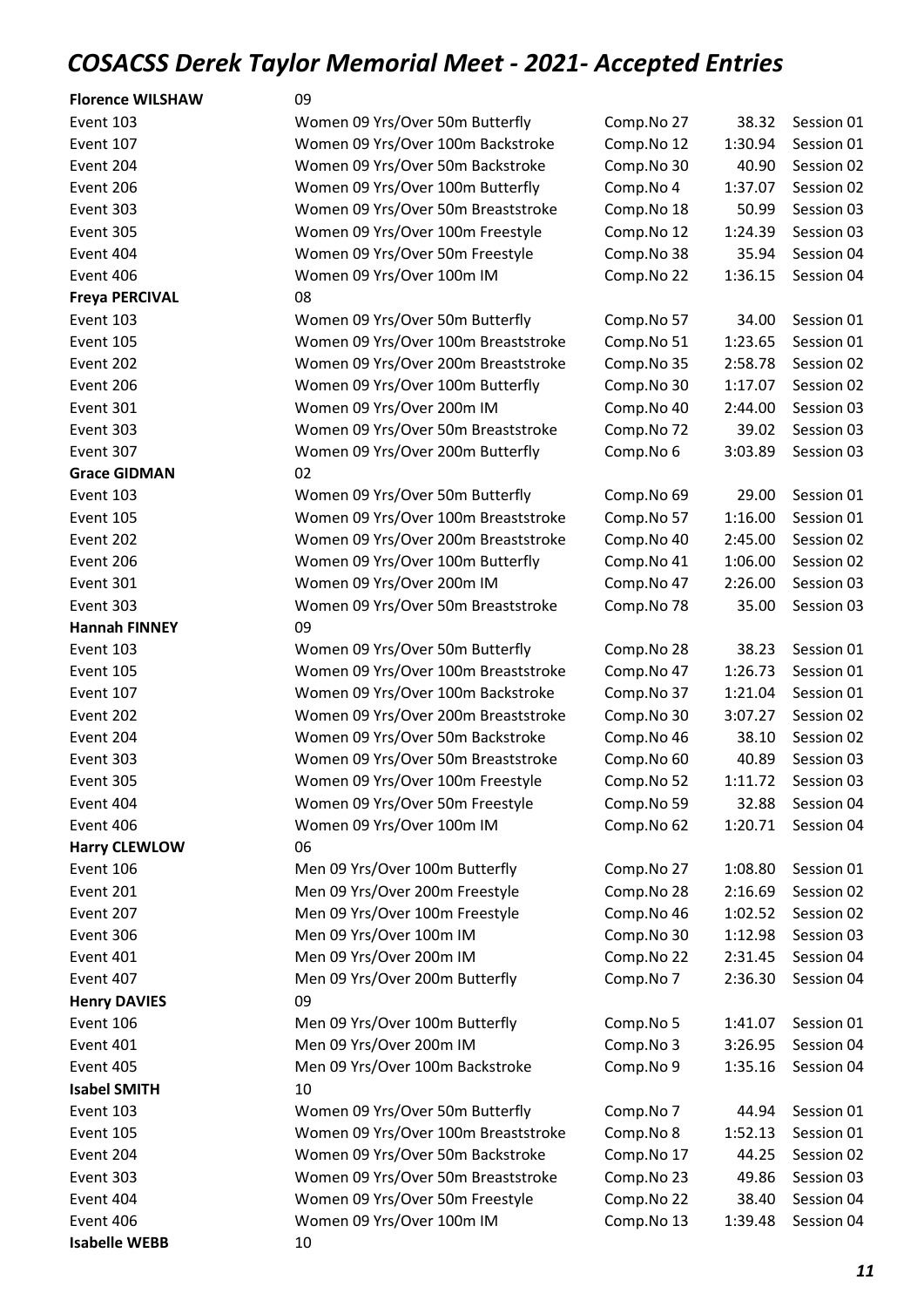| Event 103              | Women 09 Yrs/Over 50m Butterfly     | Comp.No 12 | 43.34   | Session 01       |
|------------------------|-------------------------------------|------------|---------|------------------|
| Event 303              | Women 09 Yrs/Over 50m Breaststroke  | Comp.No 16 | 51.56   | Session 03       |
| Event 404              | Women 09 Yrs/Over 50m Freestyle     | Comp.No 20 | 38.56   | Session 04       |
| Event 406              | Women 09 Yrs/Over 100m IM           | Comp.No 12 | 1:42.39 | Session 04       |
| <b>Jacob GRANGE</b>    | 09                                  |            |         |                  |
| Event 102              | Men 09 Yrs/Over 200m Backstroke     | Comp.No 7  | 3:07.76 | Session 01       |
| Event 104              | Men 09 Yrs/Over 50m Freestyle       | Comp.No 28 | 33.66   | Session 01       |
| Event 203              | Men 09 Yrs/Over 50m Backstroke      | Comp.No 21 | 40.74   | Session 02       |
| Event 205              | Men 09 Yrs/Over 100m Breaststroke   | Comp.No 11 | 1:44.28 | Session 02       |
| Event 207              | Men 09 Yrs/Over 100m Freestyle      | Comp.No 19 | 1:17.74 | Session 02       |
| Event 403              | Men 09 Yrs/Over 50m Breaststroke    | Comp.No 11 | 48.13   | Session 04       |
| Event 405              | Men 09 Yrs/Over 100m Backstroke     | Comp.No 12 | 1:30.18 | Session 04       |
| <b>Jacob LOCKETT</b>   | 05                                  |            |         |                  |
| Event 106              | Men 09 Yrs/Over 100m Butterfly      | Comp.No 23 | 1:12.36 | Session 01       |
| Event 205              | Men 09 Yrs/Over 100m Breaststroke   | Comp.No 24 | 1:26.87 | Session 02       |
| Event 207              | Men 09 Yrs/Over 100m Freestyle      | Comp.No 34 | 1:07.50 | Session 02       |
| Event 304              | Men 09 Yrs/Over 50m Butterfly       | Comp.No 28 | 31.81   | Session 03       |
| Event 306              | Men 09 Yrs/Over 100m IM             | Comp.No 25 | 1:19.50 | Session 03       |
| Event 401              | Men 09 Yrs/Over 200m IM             | Comp.No 13 | 2:51.25 | Session 04       |
| <b>Jessica KIRKHAM</b> | 05                                  |            |         |                  |
| Event 101              | Women 09 Yrs/Over 200m Freestyle    | Comp.No 39 | 2:32.20 | Session 01       |
| Event 105              | Women 09 Yrs/Over 100m Breaststroke | Comp.No 29 | 1:34.48 | Session 01       |
| Event 204              | Women 09 Yrs/Over 50m Backstroke    | Comp.No 42 | 38.54   | Session 02       |
| Event 301              | Women 09 Yrs/Over 200m IM           | Comp.No 24 | 2:58.27 | Session 03       |
| Event 303              | Women 09 Yrs/Over 50m Breaststroke  | Comp.No 55 | 42.48   | Session 03       |
| Event 305              | Women 09 Yrs/Over 100m Freestyle    | Comp.No 55 | 1:10.90 | Session 03       |
| Event 404              | Women 09 Yrs/Over 50m Freestyle     | Comp.No 65 | 32.25   | Session 04       |
| Event 406              | Women 09 Yrs/Over 100m IM           | Comp.No 54 | 1:22.88 | Session 04       |
| Joyella JEFFRIES       | 09                                  |            |         |                  |
| Event 303              | Women 09 Yrs/Over 50m Breaststroke  | Comp.No 21 | 50.60   | Session 03       |
| Event 305              | Women 09 Yrs/Over 100m Freestyle    | Comp.No 11 | 1:25.00 | Session 03       |
| Event 404              | Women 09 Yrs/Over 50m Freestyle     | Comp.No 13 |         | 39.90 Session 04 |
| Event 406              | Women 09 Yrs/Over 100m IM           | Comp.No 19 | 1:39.00 | Session 04       |
| Libby-Mae POPE         | 07                                  |            |         |                  |
| Event 103              | Women 09 Yrs/Over 50m Butterfly     | Comp.No 59 | 33.56   | Session 01       |
| Event 105              | Women 09 Yrs/Over 100m Breaststroke | Comp.No 56 | 1:18.77 | Session 01       |
| Event 202              | Women 09 Yrs/Over 200m Breaststroke | Comp.No 36 | 2:53.92 | Session 02       |
| Event 204              | Women 09 Yrs/Over 50m Backstroke    | Comp.No 68 | 34.39   | Session 02       |
| Event 301              | Women 09 Yrs/Over 200m IM           | Comp.No 44 | 2:42.29 | Session 03       |
| Event 303              | Women 09 Yrs/Over 50m Breaststroke  | Comp.No 76 | 36.81   | Session 03       |
| Event 305              | Women 09 Yrs/Over 100m Freestyle    | Comp.No 73 | 1:06.30 | Session 03       |
| Event 404              | Women 09 Yrs/Over 50m Freestyle     | Comp.No 86 | 29.73   | Session 04       |
| Event 406              | Women 09 Yrs/Over 100m IM           | Comp.No 77 | 1:15.66 | Session 04       |
| <b>Mai MCGREGOR</b>    | 07                                  |            |         |                  |
| Event 404              | Women 09 Yrs/Over 50m Freestyle     | Comp.No 34 | 36.20   | Session 04       |
|                        |                                     |            |         |                  |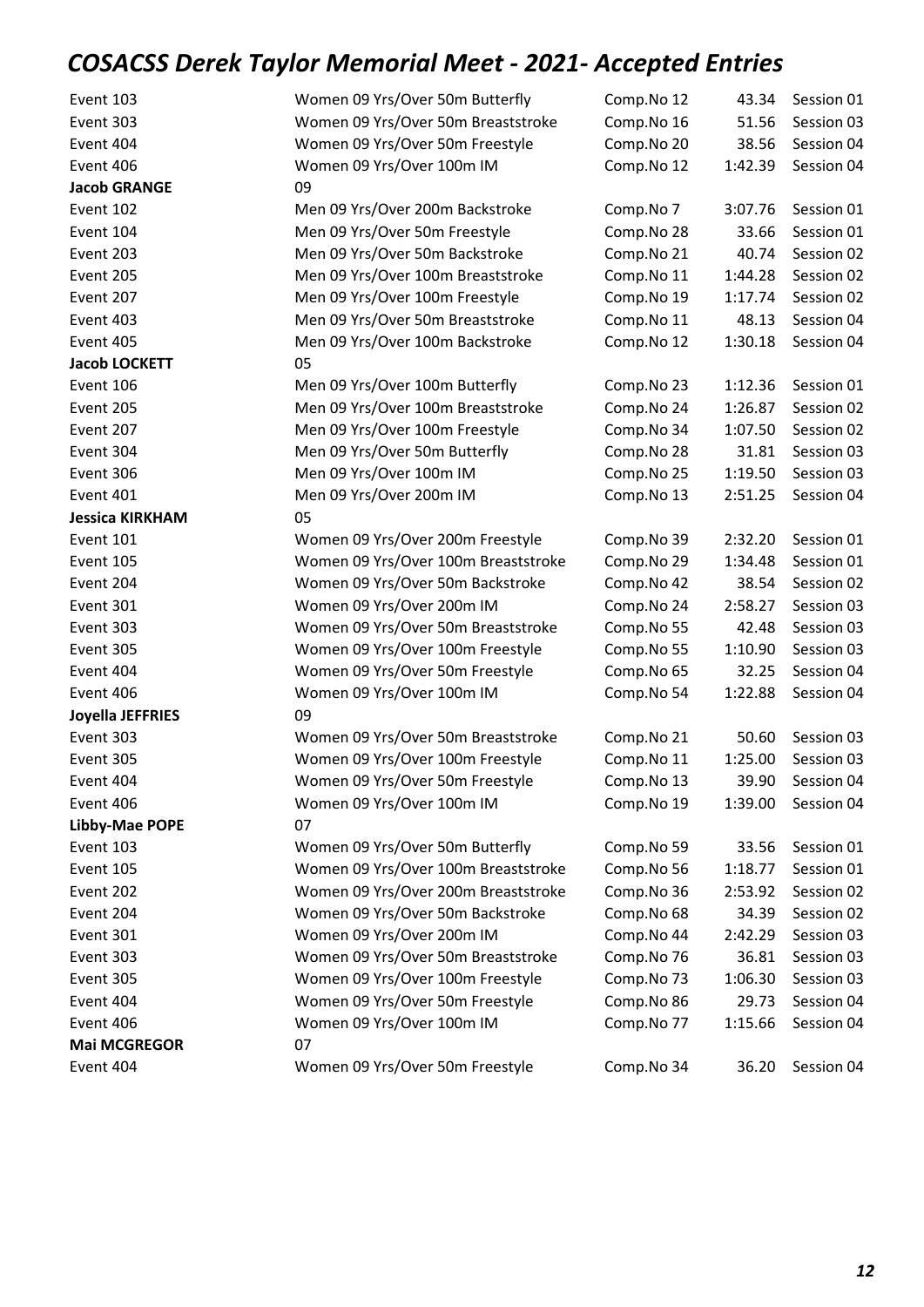| <b>Martha MCGUIGAN</b>   | 07                                  |            |         |            |
|--------------------------|-------------------------------------|------------|---------|------------|
| Event 101                | Women 09 Yrs/Over 200m Freestyle    | Comp.No 50 | 2:23.56 | Session 01 |
| Event 103                | Women 09 Yrs/Over 50m Butterfly     | Comp.No 62 | 33.05   | Session 01 |
| Event 105                | Women 09 Yrs/Over 100m Breaststroke | Comp.No 44 | 1:28.64 | Session 01 |
| Event 204                | Women 09 Yrs/Over 50m Backstroke    | Comp.No 58 | 36.96   | Session 02 |
| Event 206                | Women 09 Yrs/Over 100m Butterfly    | Comp.No 28 | 1:17.47 | Session 02 |
| Event 404                | Women 09 Yrs/Over 50m Freestyle     | Comp.No 74 | 30.88   | Session 04 |
| Event 406                | Women 09 Yrs/Over 100m IM           | Comp.No 68 | 1:18.38 | Session 04 |
| <b>Mitchell LOWE</b>     | 06                                  |            |         |            |
| Event 104                | Men 09 Yrs/Over 50m Freestyle       | Comp.No 60 | 27.23   | Session 01 |
| Event 106                | Men 09 Yrs/Over 100m Butterfly      | Comp.No 30 | 1:05.84 | Session 01 |
| Event 201                | Men 09 Yrs/Over 200m Freestyle      | Comp.No 34 | 2:09.12 | Session 02 |
| Event 203                | Men 09 Yrs/Over 50m Backstroke      | Comp.No 51 | 31.25   | Session 02 |
| Event 207                | Men 09 Yrs/Over 100m Freestyle      | Comp.No 56 | 59.66   | Session 02 |
| Event 304                | Men 09 Yrs/Over 50m Butterfly       | Comp.No 35 | 30.12   | Session 03 |
| Event 306                | Men 09 Yrs/Over 100m IM             | Comp.No 37 | 1:10.23 | Session 03 |
| Event 405                | Men 09 Yrs/Over 100m Backstroke     | Comp.No 36 | 1:07.10 | Session 04 |
| Event 407                | Men 09 Yrs/Over 200m Butterfly      | Comp.No 8  | 2:29.90 | Session 04 |
| <b>Mollie HODGKINSON</b> | 01                                  |            |         |            |
| Event 204                | Women 09 Yrs/Over 50m Backstroke    | Comp.No 69 | 34.01   | Session 02 |
| Event 303                | Women 09 Yrs/Over 50m Breaststroke  | Comp.No 71 | 39.30   | Session 03 |
| <b>Oliver POULSON</b>    | 04                                  |            |         |            |
| Event 102                | Men 09 Yrs/Over 200m Backstroke     | Comp.No 23 | 2:28.92 | Session 01 |
| Event 106                | Men 09 Yrs/Over 100m Butterfly      | Comp.No 29 | 1:06.20 | Session 01 |
| Event 203                | Men 09 Yrs/Over 50m Backstroke      | Comp.No 46 | 32.43   | Session 02 |
| Event 205                | Men 09 Yrs/Over 100m Breaststroke   | Comp.No 32 | 1:17.47 | Session 02 |
| Event 207                | Men 09 Yrs/Over 100m Freestyle      | Comp.No 48 | 1:02.36 | Session 02 |
| Event 304                | Men 09 Yrs/Over 50m Butterfly       | Comp.No 33 | 30.59   | Session 03 |
| Event 401                | Men 09 Yrs/Over 200m IM             | Comp.No 28 | 2:28.37 | Session 04 |
| Event 403                | Men 09 Yrs/Over 50m Breaststroke    | Comp.No 31 | 36.19   | Session 04 |
| Event 405                | Men 09 Yrs/Over 100m Backstroke     | Comp.No 34 | 1:08.58 | Session 04 |
| <b>Oliver RHODES</b>     | 08                                  |            |         |            |
| Event 104                | Men 09 Yrs/Over 50m Freestyle       | Comp.No 32 | 32.69   | Session 01 |
| Event 106                | Men 09 Yrs/Over 100m Butterfly      | Comp.No 11 | 1:28.30 | Session 01 |
| Event 203                | Men 09 Yrs/Over 50m Backstroke      | Comp.No 19 | 41.11   | Session 02 |
| Event 205                | Men 09 Yrs/Over 100m Breaststroke   | Comp.No 13 | 1:40.67 | Session 02 |
| Event 207                | Men 09 Yrs/Over 100m Freestyle      | Comp.No 17 | 1:18.66 | Session 02 |
| Event 304                | Men 09 Yrs/Over 50m Butterfly       | Comp.No 12 | 38.64   | Session 03 |
| Event 306                | Men 09 Yrs/Over 100m IM             | Comp.No 12 | 1:29.55 | Session 03 |
| <b>Olivia BEXON</b>      | 08                                  |            |         |            |
| Event 303                | Women 09 Yrs/Over 50m Breaststroke  | Comp.No 33 | 48.00   | Session 03 |
| Event 305                | Women 09 Yrs/Over 100m Freestyle    | Comp.No 19 | 1:20.00 | Session 03 |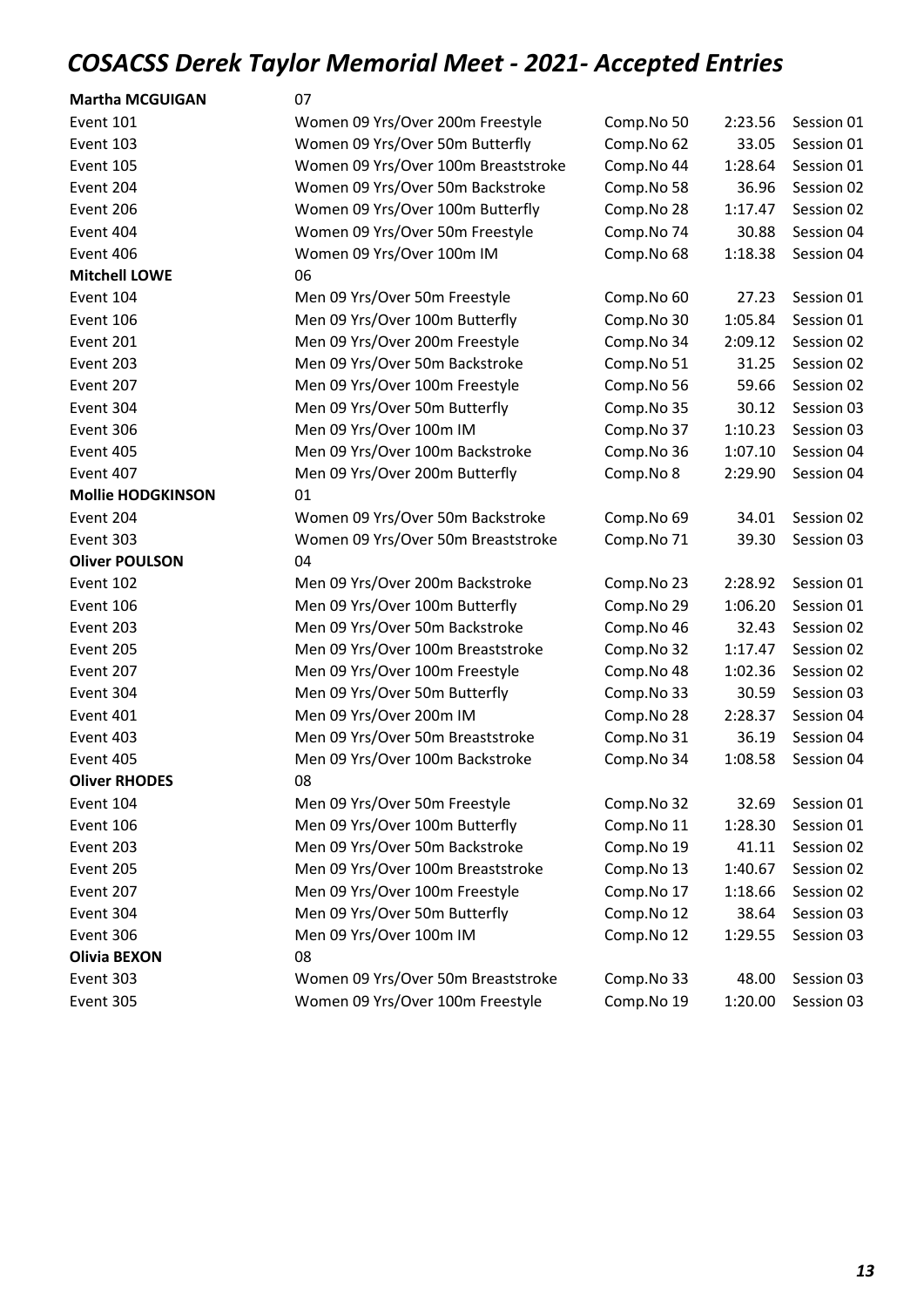#### Olivia JONES 07

| Event 101            | Women 09 Yrs/Over 200m Freestyle    | Comp.No 40 | 2:31.59 | Session 01 |
|----------------------|-------------------------------------|------------|---------|------------|
| Event 103            | Women 09 Yrs/Over 50m Butterfly     | Comp.No 29 | 38.16   | Session 01 |
| Event 105            | Women 09 Yrs/Over 100m Breaststroke | Comp.No 30 | 1:33.83 | Session 01 |
| Event 107            | Women 09 Yrs/Over 100m Backstroke   | Comp.No 49 | 1:17.22 | Session 01 |
| Event 202            | Women 09 Yrs/Over 200m Breaststroke | Comp.No 20 | 3:23.63 | Session 02 |
| Event 204            | Women 09 Yrs/Over 50m Backstroke    | Comp.No 61 | 36.30   | Session 02 |
| Event 301            | Women 09 Yrs/Over 200m IM           | Comp.No 30 | 2:54.26 | Session 03 |
| Event 303            | Women 09 Yrs/Over 50m Breaststroke  | Comp.No 45 | 43.94   | Session 03 |
| Event 305            | Women 09 Yrs/Over 100m Freestyle    | Comp.No 60 | 1:09.77 | Session 03 |
| Event 402            | Women 09 Yrs/Over 200m Backstroke   | Comp.No 26 | 2:47.91 | Session 04 |
| Event 404            | Women 09 Yrs/Over 50m Freestyle     | Comp.No 68 | 31.95   | Session 04 |
| Event 406            | Women 09 Yrs/Over 100m IM           | Comp.No 60 | 1:21.04 | Session 04 |
| Olivia WOODCOCK      | 09                                  |            |         |            |
| Event 101            | Women 09 Yrs/Over 200m Freestyle    | Comp.No 25 | 2:46.39 | Session 01 |
| Event 103            | Women 09 Yrs/Over 50m Butterfly     | Comp.No 15 | 41.89   | Session 01 |
| Event 107            | Women 09 Yrs/Over 100m Backstroke   | Comp.No 15 | 1:28.13 | Session 01 |
| Event 301            | Women 09 Yrs/Over 200m IM           | Comp.No 11 | 3:15.64 | Session 03 |
| Event 303            | Women 09 Yrs/Over 50m Breaststroke  | Comp.No 27 | 49.58   | Session 03 |
| Event 305            | Women 09 Yrs/Over 100m Freestyle    | Comp.No 42 | 1:13.80 | Session 03 |
| Event 402            | Women 09 Yrs/Over 200m Backstroke   | Comp.No 10 | 3:09.75 | Session 04 |
| Event 404            | Women 09 Yrs/Over 50m Freestyle     | Comp.No 33 | 36.22   | Session 04 |
| Event 406            | Women 09 Yrs/Over 100m IM           | Comp.No 34 | 1:29.41 | Session 04 |
| <b>Peter FINNEY</b>  | 07                                  |            |         |            |
| Event 104            | Men 09 Yrs/Over 50m Freestyle       | Comp.No 39 | 30.45   | Session 01 |
| Event 106            | Men 09 Yrs/Over 100m Butterfly      | Comp.No 18 | 1:17.78 | Session 01 |
| Event 203            | Men 09 Yrs/Over 50m Backstroke      | Comp.No 39 | 34.63   | Session 02 |
| Event 205            | Men 09 Yrs/Over 100m Breaststroke   | Comp.No 34 | 1:16.86 | Session 02 |
| Event 207            | Men 09 Yrs/Over 100m Freestyle      | Comp.No 38 | 1:05.09 | Session 02 |
| Event 302            | Men 09 Yrs/Over 200m Breaststroke   | Comp.No 19 | 2:46.85 | Session 03 |
| Event 304            | Men 09 Yrs/Over 50m Butterfly       | Comp.No 19 | 34.36   | Session 03 |
| Event 401            | Men 09 Yrs/Over 200m IM             | Comp.No 20 | 2:35.53 | Session 04 |
| Event 403            | Men 09 Yrs/Over 50m Breaststroke    | Comp.No 33 | 35.86   | Session 04 |
| Event 405            | Men 09 Yrs/Over 100m Backstroke     | Comp.No 27 | 1:15.29 | Session 04 |
| <b>Phebe HOLDING</b> | 06                                  |            |         |            |
| Event 101            | Women 09 Yrs/Over 200m Freestyle    | Comp.No 46 | 2:26.73 | Session 01 |
| Event 206            | Women 09 Yrs/Over 100m Butterfly    | Comp.No 16 | 1:23.96 | Session 02 |
| Event 305            | Women 09 Yrs/Over 100m Freestyle    | Comp.No 64 | 1:07.94 | Session 03 |
| Event 307            | Women 09 Yrs/Over 200m Butterfly    | Comp.No 9  | 3:01.35 | Session 03 |
| Event 406            | Women 09 Yrs/Over 100m IM           | Comp.No 56 | 1:21.85 | Session 04 |
| <b>Rory SHENTON</b>  | 09                                  |            |         |            |
| Event 102            | Men 09 Yrs/Over 200m Backstroke     | Comp.No 12 | 2:59.01 | Session 01 |
| Event 104            | Men 09 Yrs/Over 50m Freestyle       | Comp.No 25 | 34.12   | Session 01 |
| Event 203            | Men 09 Yrs/Over 50m Backstroke      | Comp.No 26 | 38.71   | Session 02 |
| Event 205            | Men 09 Yrs/Over 100m Breaststroke   | Comp.No 12 | 1:41.25 | Session 02 |
| Event 207            | Men 09 Yrs/Over 100m Freestyle      | Comp.No 18 | 1:18.44 | Session 02 |
| Event 304            | Men 09 Yrs/Over 50m Butterfly       | Comp.No 7  | 41.45   | Session 03 |
| Event 306            | Men 09 Yrs/Over 100m IM             | Comp.No 14 | 1:27.14 | Session 03 |
| Event 401            | Men 09 Yrs/Over 200m IM             | Comp.No 7  | 3:13.37 | Session 04 |
| Event 403            | Men 09 Yrs/Over 50m Breaststroke    | Comp.No 12 | 46.07   | Session 04 |
| Event 405            | Men 09 Yrs/Over 100m Backstroke     | Comp.No 17 | 1:23.80 | Session 04 |
|                      |                                     |            |         |            |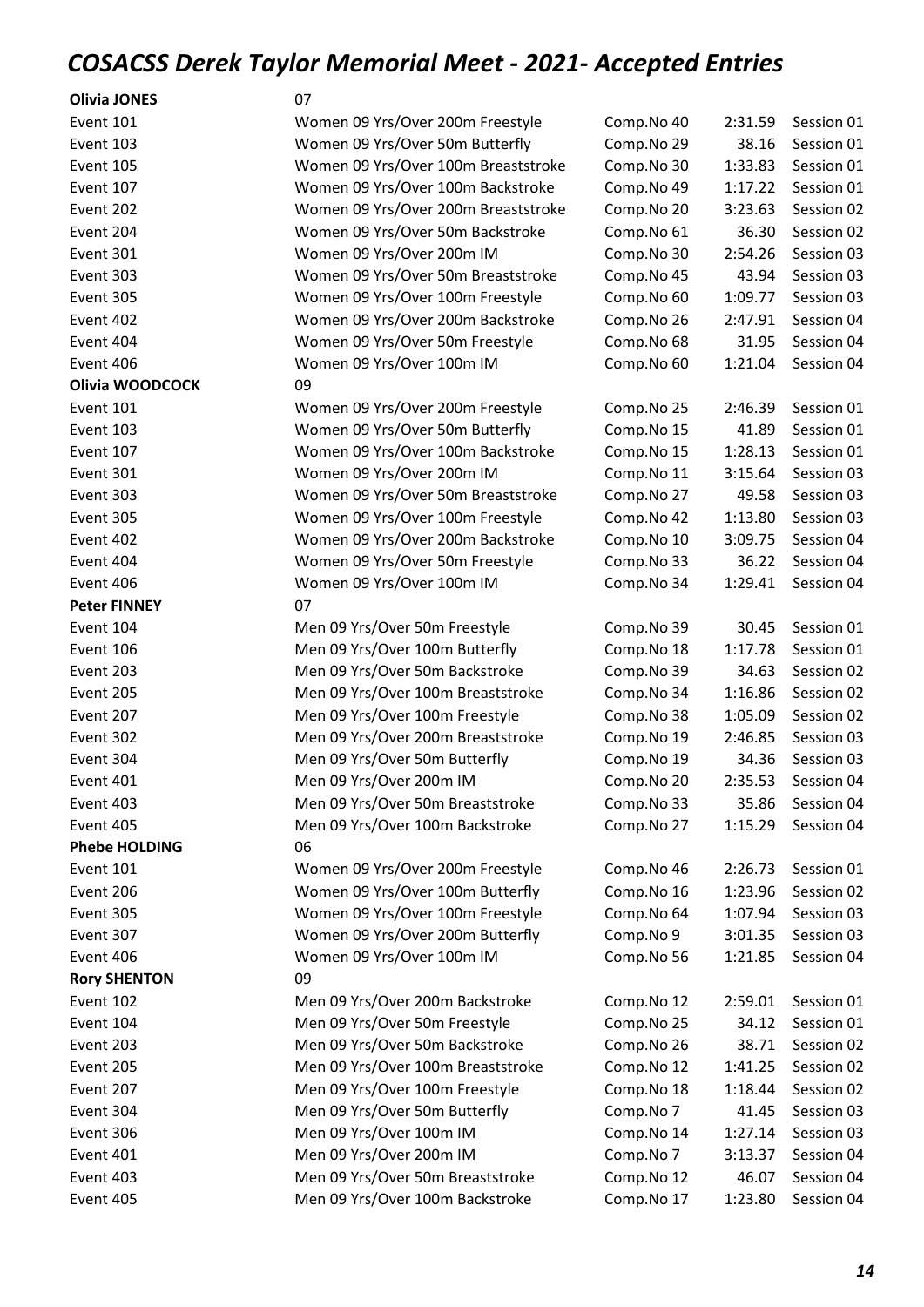Event 404 **Women 09 Yrs/Over 50m Freestyle** Comp. Event 406 Momen 09 Yrs/Over 100m IM Comp.

| Event 104                  | Men 09 Yrs/Over 50m Freestyle       | Comp.No 52 | 28.43   | Session 01 |
|----------------------------|-------------------------------------|------------|---------|------------|
| Event 205                  | Men 09 Yrs/Over 100m Breaststroke   | Comp.No 39 | 1:10.82 | Session 02 |
| Event 207                  | Men 09 Yrs/Over 100m Freestyle      | Comp.No 51 | 1:01.88 | Session 02 |
| Event 302                  | Men 09 Yrs/Over 200m Breaststroke   | Comp.No 23 | 2:32.69 | Session 03 |
| Event 304                  | Men 09 Yrs/Over 50m Butterfly       | Comp.No 30 | 31.22   | Session 03 |
| Event 401                  | Men 09 Yrs/Over 200m IM             | Comp.No 26 | 2:29.23 | Session 04 |
| Event 403                  | Men 09 Yrs/Over 50m Breaststroke    | Comp.No 37 | 33.00   | Session 04 |
| <b>S PERERA MAKAWITAGE</b> | 08                                  |            |         |            |
| Event 101                  | Women 09 Yrs/Over 200m Freestyle    | Comp.No 28 | 2:44.08 | Session 01 |
| Event 105                  | Women 09 Yrs/Over 100m Breaststroke | Comp.No 31 | 1:33.67 | Session 01 |
| Event 305                  | Women 09 Yrs/Over 100m Freestyle    | Comp.No 40 | 1:14.41 | Session 03 |
| Event 406                  | Women 09 Yrs/Over 100m IM           | Comp.No 51 | 1:23.77 | Session 04 |
| <b>Samantha MALKIN</b>     | 08                                  |            |         |            |
| Event 103                  | Women 09 Yrs/Over 50m Butterfly     | Comp.No 31 | 37.91   | Session 01 |
| Event 105                  | Women 09 Yrs/Over 100m Breaststroke | Comp.No 33 | 1:33.19 | Session 01 |
| Event 107                  | Women 09 Yrs/Over 100m Backstroke   | Comp.No 30 | 1:23.69 | Session 01 |
| Event 202                  | Women 09 Yrs/Over 200m Breaststroke | Comp.No 17 | 3:27.02 | Session 02 |
| Event 204                  | Women 09 Yrs/Over 50m Backstroke    | Comp.No 35 | 40.00   | Session 02 |
| Event 301                  | Women 09 Yrs/Over 200m IM           | Comp.No 25 | 2:57.46 | Session 03 |
| Event 303                  | Women 09 Yrs/Over 50m Breaststroke  | Comp.No 50 | 43.04   | Session 03 |
| Event 305                  | Women 09 Yrs/Over 100m Freestyle    | Comp.No 46 | 1:12.87 | Session 03 |
| Event 404                  | Women 09 Yrs/Over 50m Freestyle     | Comp.No 50 | 34.15   | Session 04 |
| Event 406                  | Women 09 Yrs/Over 100m IM           | Comp.No 45 | 1:24.98 | Session 04 |
| <b>Sophie HAROLD</b>       | 09                                  |            |         |            |
| Event 103                  | Women 09 Yrs/Over 50m Butterfly     | Comp.No 44 | 36.72   | Session 01 |
| Event 107                  | Women 09 Yrs/Over 100m Backstroke   | Comp.No 21 | 1:25.72 | Session 01 |
| Event 204                  | Women 09 Yrs/Over 50m Backstroke    | Comp.No 39 | 38.84   | Session 02 |
| Event 206                  | Women 09 Yrs/Over 100m Butterfly    | Comp.No 21 | 1:21.20 | Session 02 |
| Event 307                  | Women 09 Yrs/Over 200m Butterfly    | Comp.No 8  | 3:02.00 | Session 03 |
| Event 404                  | Women 09 Yrs/Over 50m Freestyle     | Comp.No 51 | 34.01   | Session 04 |
| Event 406                  | Women 09 Yrs/Over 100m IM           | Comp.No 43 | 1:25.03 | Session 04 |
| <b>Summer PRINCE</b>       | 08                                  |            |         |            |
| Event 101                  | Women 09 Yrs/Over 200m Freestyle    | Comp.No 44 | 2:28.10 | Session 01 |
| Event 103                  | Women 09 Yrs/Over 50m Butterfly     | Comp.No 55 | 34.30   | Session 01 |
| Event 105                  | Women 09 Yrs/Over 100m Breaststroke | Comp.No 42 | 1:29.97 | Session 01 |
| Event 204                  | Women 09 Yrs/Over 50m Backstroke    | Comp.No 67 | 34.71   | Session 02 |
| Event 206                  | Women 09 Yrs/Over 100m Butterfly    | Comp.No 26 | 1:18.97 | Session 02 |
| Event 301                  | Women 09 Yrs/Over 200m IM           | Comp.No 41 | 2:43.74 | Session 03 |
| Event 307                  | Women 09 Yrs/Over 200m Butterfly    | Comp.No 11 | 2:58.38 | Session 03 |
| Event 402                  | Women 09 Yrs/Over 200m Backstroke   | Comp.No 33 | 2:37.17 | Session 04 |

| omp.No 52 | 28.43   | Session 01 |
|-----------|---------|------------|
| omp.No 39 | 1:10.82 | Session 02 |
| omp.No 51 | 1:01.88 | Session 02 |
| omp.No 23 | 2:32.69 | Session 03 |
| omp.No 30 | 31.22   | Session 03 |
| omp.No 26 | 2:29.23 | Session 04 |
| omp.No 37 | 33.00   | Session 04 |
|           |         |            |
| omp.No 28 | 2:44.08 | Session 01 |
| omp.No 31 | 1:33.67 | Session 01 |
| omp.No 40 | 1:14.41 | Session 03 |
| omp.No 51 | 1:23.77 | Session 04 |
| omp.No 31 | 37.91   | Session 01 |
| omp.No 33 | 1:33.19 | Session 01 |
| omp.No 30 | 1:23.69 | Session 01 |
| omp.No 17 | 3:27.02 | Session 02 |
| omp.No 35 | 40.00   | Session 02 |
| omp.No 25 | 2:57.46 | Session 03 |
| omp.No 50 | 43.04   | Session 03 |
| omp.No 46 | 1:12.87 | Session 03 |
| omp.No 50 | 34.15   | Session 04 |
| omp.No 45 | 1:24.98 | Session 04 |
| omp.No 44 | 36.72   | Session 01 |
| omp.No 21 | 1:25.72 | Session 01 |
| omp.No 39 | 38.84   | Session 02 |
| omp.No 21 | 1:21.20 | Session 02 |
| omp.No 8  | 3:02.00 | Session 03 |
| omp.No 51 | 34.01   | Session 04 |
| omp.No 43 | 1:25.03 | Session 04 |
|           |         |            |
| omp.No 44 | 2:28.10 | Session 01 |
| omp.No 55 | 34.30   | Session 01 |
| omp.No 42 | 1:29.97 | Session 01 |
| omp.No 67 | 34.71   | Session 02 |
| omp.No 26 | 1:18.97 | Session 02 |
| omp.No 41 | 2:43.74 | Session 03 |
| omp.No 11 | 2:58.38 | Session 03 |
| omp.No 33 | 2:37.17 | Session 04 |
| omp.No 79 | 30.50   | Session 04 |
| omp.No 69 | 1:18.25 | Session 04 |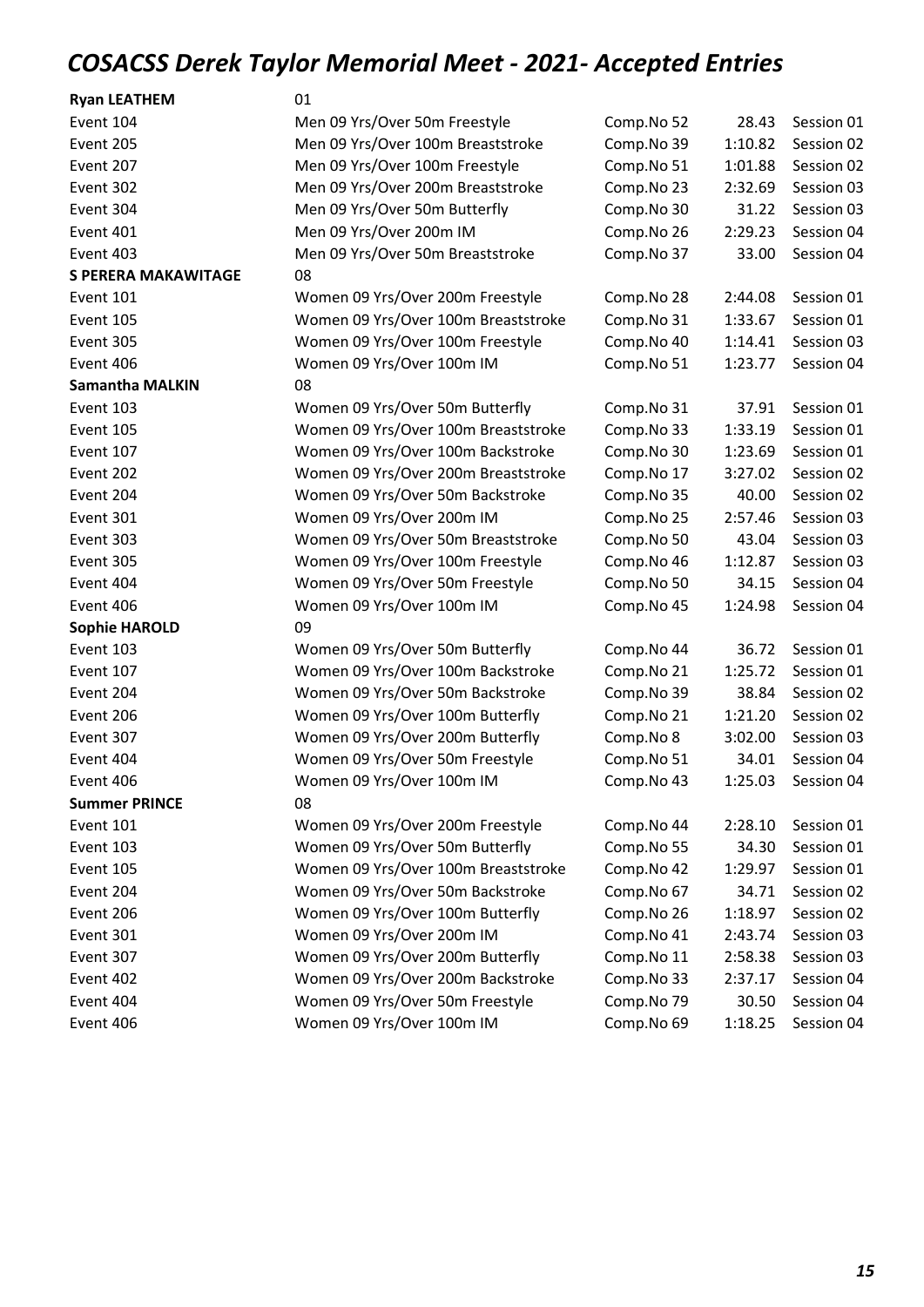| <b>Zara SHENTON</b> | 08                                 |            |         |            |
|---------------------|------------------------------------|------------|---------|------------|
| Event 101           | Women 09 Yrs/Over 200m Freestyle   | Comp.No 48 | 2:24.87 | Session 01 |
| Event 103           | Women 09 Yrs/Over 50m Butterfly    | Comp.No 56 | 34.03   | Session 01 |
| Event 107           | Women 09 Yrs/Over 100m Backstroke  | Comp.No 56 | 1:11.41 | Session 01 |
| Event 204           | Women 09 Yrs/Over 50m Backstroke   | Comp.No 70 | 33.93   | Session 02 |
| Event 206           | Women 09 Yrs/Over 100m Butterfly   | Comp.No 29 | 1:17.11 | Session 02 |
| Event 301           | Women 09 Yrs/Over 200m IM          | Comp.No 38 | 2:45.64 | Session 03 |
| Event 303           | Women 09 Yrs/Over 50m Breaststroke | Comp.No 57 | 41.39   | Session 03 |
| Event 305           | Women 09 Yrs/Over 100m Freestyle   | Comp.No 75 | 1:05.93 | Session 03 |
| Event 402           | Women 09 Yrs/Over 200m Backstroke  | Comp.No 34 | 2:33.07 | Session 04 |
| Event 404           | Women 09 Yrs/Over 50m Freestyle    | Comp.No 83 | 30.10   | Session 04 |
| Event 406           | Women 09 Yrs/Over 100m IM          | Comp.No 76 | 1:15.70 | Session 04 |
|                     |                                    |            |         |            |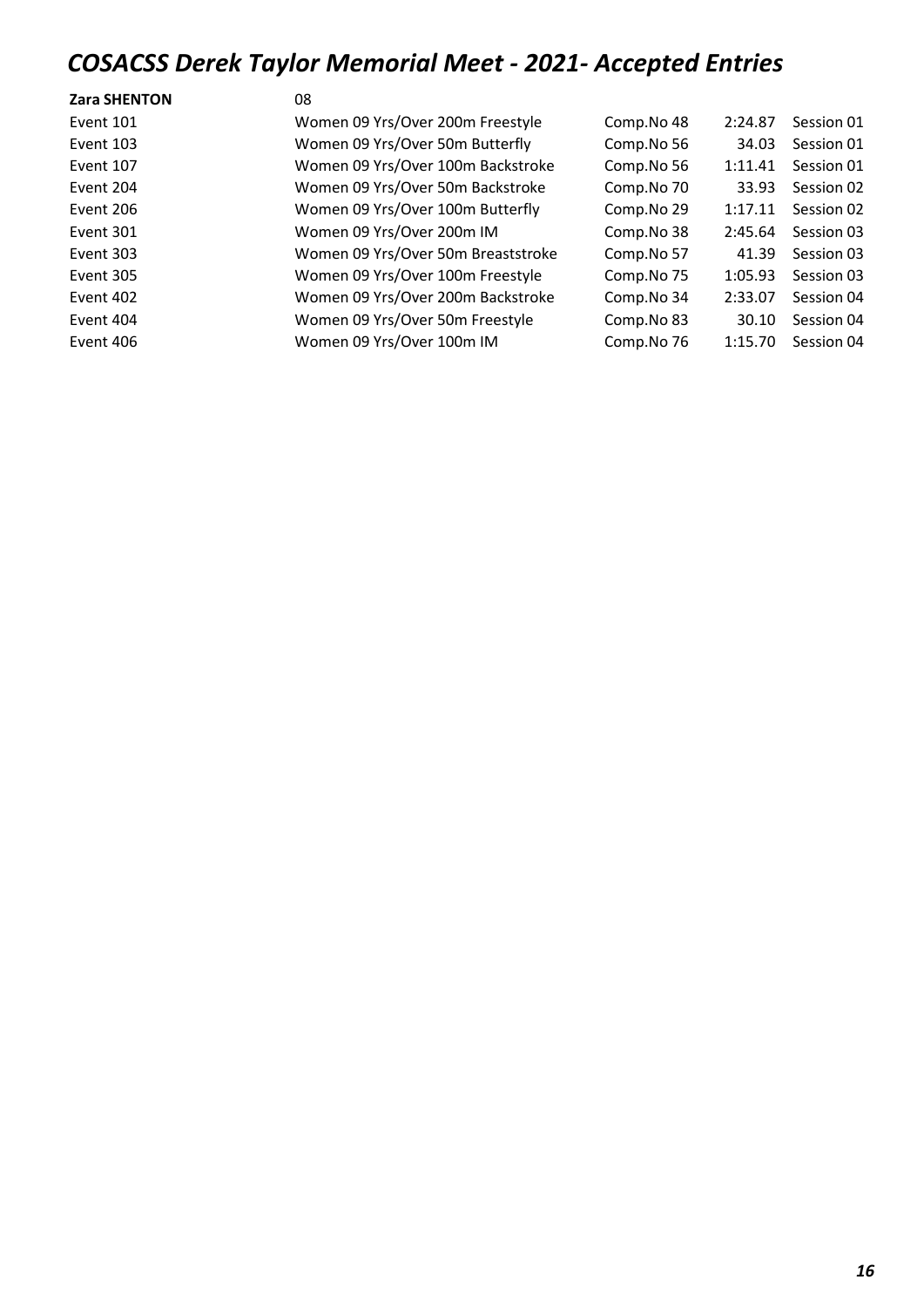#### Dove Valley

| Men 09 Yrs/Over 200m Breaststroke                            | Comp.No 17                                                                                                                                         | 2:57.51                  | Session 03               |
|--------------------------------------------------------------|----------------------------------------------------------------------------------------------------------------------------------------------------|--------------------------|--------------------------|
| Men 09 Yrs/Over 50m Butterfly                                | Comp.No 32                                                                                                                                         | 30.74                    | Session 03               |
| Men 09 Yrs/Over 100m IM                                      | Comp.No 32                                                                                                                                         | 1:12.82                  | Session 03               |
| Men 09 Yrs/Over 50m Breaststroke                             | Comp.No 30                                                                                                                                         | 36.35                    | Session 04               |
| 06                                                           |                                                                                                                                                    |                          |                          |
| Women 09 Yrs/Over 200m Freestyle                             | Comp.No 38                                                                                                                                         | 2:32.72                  | Session 01               |
| Women 09 Yrs/Over 100m Breaststroke                          | Comp.No 43                                                                                                                                         | 1:28.94                  | Session 01               |
| Women 09 Yrs/Over 200m Breaststroke                          | Comp.No 23                                                                                                                                         | 3:16.70                  | Session 02               |
| Women 09 Yrs/Over 50m Backstroke                             | Comp.No 45                                                                                                                                         | 38.26                    | Session 02               |
| Women 09 Yrs/Over 50m Breaststroke                           | Comp.No 68                                                                                                                                         | 39.80                    | Session 03               |
| Women 09 Yrs/Over 100m Freestyle                             | Comp.No 54                                                                                                                                         | 1:11.15                  | Session 03               |
| Women 09 Yrs/Over 50m Freestyle                              | Comp.No 63                                                                                                                                         | 32.40                    | Session 04               |
| 11                                                           |                                                                                                                                                    |                          |                          |
| Men 09 Yrs/Over 50m Freestyle                                | Comp.No 5                                                                                                                                          | 44.90                    | Session 01               |
| Men 09 Yrs/Over 50m Backstroke                               | Comp.No 4                                                                                                                                          | 50.90                    | Session 02               |
| Men 09 Yrs/Over 100m Breaststroke                            | Comp.No 3                                                                                                                                          | 2:05.50                  | Session 02               |
| Men 09 Yrs/Over 100m IM                                      | Comp.No 2                                                                                                                                          | 1:52.60                  | Session 03               |
| Men 09 Yrs/Over 50m Breaststroke                             | Comp.No 1                                                                                                                                          | 57.80                    | Session 04               |
| 08                                                           |                                                                                                                                                    |                          |                          |
| Men 09 Yrs/Over 200m Breaststroke                            | Comp.No 4                                                                                                                                          | 3:47.13                  | Session 03               |
| Men 09 Yrs/Over 50m Butterfly                                | Comp.No 11                                                                                                                                         | 38.91                    | Session 03               |
| Men 09 Yrs/Over 100m IM                                      | Comp.No 13                                                                                                                                         | 1:28.66                  | Session 03               |
| Men 09 Yrs/Over 50m Breaststroke                             | Comp.No 13                                                                                                                                         | 44.97                    | Session 04               |
| Men 09 Yrs/Over 100m Backstroke                              | Comp.No 13                                                                                                                                         | 1:28.88                  | Session 04               |
| 09                                                           |                                                                                                                                                    |                          |                          |
| Women 09 Yrs/Over 50m Breaststroke                           | Comp.No 8                                                                                                                                          | 54.20                    | Session 03               |
| Women 09 Yrs/Over 50m Freestyle                              | Comp.No 9                                                                                                                                          | 42.15                    | Session 04               |
| 08                                                           |                                                                                                                                                    |                          |                          |
| Men 09 Yrs/Over 50m Freestyle                                | Comp.No 21                                                                                                                                         | 35.76                    | Session 01               |
| Men 09 Yrs/Over 100m Breaststroke                            | Comp.No 15                                                                                                                                         | 1:37.00                  | Session 02               |
|                                                              | Comp.No 10                                                                                                                                         | 40.10                    | Session 03               |
| Men 09 Yrs/Over 50m Breaststroke                             | Comp.No 17                                                                                                                                         | 43.25                    | Session 04               |
| 09                                                           |                                                                                                                                                    |                          |                          |
|                                                              | Comp.No 41                                                                                                                                         | 36.97                    | Session 01               |
|                                                              |                                                                                                                                                    | 1:38.44                  | Session 01               |
|                                                              | Comp.No 46                                                                                                                                         | 1:18.00                  | Session 01               |
| Women 09 Yrs/Over 50m Backstroke                             | Comp.No 65                                                                                                                                         | 35.75                    | Session 02               |
| Women 09 Yrs/Over 100m Butterfly                             |                                                                                                                                                    | 1:29.33                  | Session 02               |
| Women 09 Yrs/Over 200m IM                                    | Comp.No 27                                                                                                                                         | 2:56.20                  | Session 03               |
| Women 09 Yrs/Over 50m Breaststroke                           | Comp.No 54                                                                                                                                         | 42.78                    | Session 03               |
| Women 09 Yrs/Over 200m Backstroke                            | Comp.No 25                                                                                                                                         | 2:49.50                  | Session 04               |
| Women 09 Yrs/Over 50m Freestyle                              | Comp.No 55                                                                                                                                         | 33.59                    | Session 04               |
| Women 09 Yrs/Over 100m IM                                    | Comp.No 49                                                                                                                                         | 1:24.21                  | Session 04               |
|                                                              |                                                                                                                                                    |                          |                          |
| 06                                                           |                                                                                                                                                    |                          |                          |
| Women 09 Yrs/Over 100m Freestyle                             | Comp.No 36                                                                                                                                         | 1:14.65                  | Session 03               |
| Women 09 Yrs/Over 50m Freestyle<br>Women 09 Yrs/Over 100m IM | Comp.No 48<br>Comp.No 40                                                                                                                           | 34.62<br>1:26.00         | Session 04<br>Session 04 |
|                                                              | 04<br>Men 09 Yrs/Over 50m Butterfly<br>Women 09 Yrs/Over 50m Butterfly<br>Women 09 Yrs/Over 100m Breaststroke<br>Women 09 Yrs/Over 100m Backstroke | Comp.No 20<br>Comp.No 11 |                          |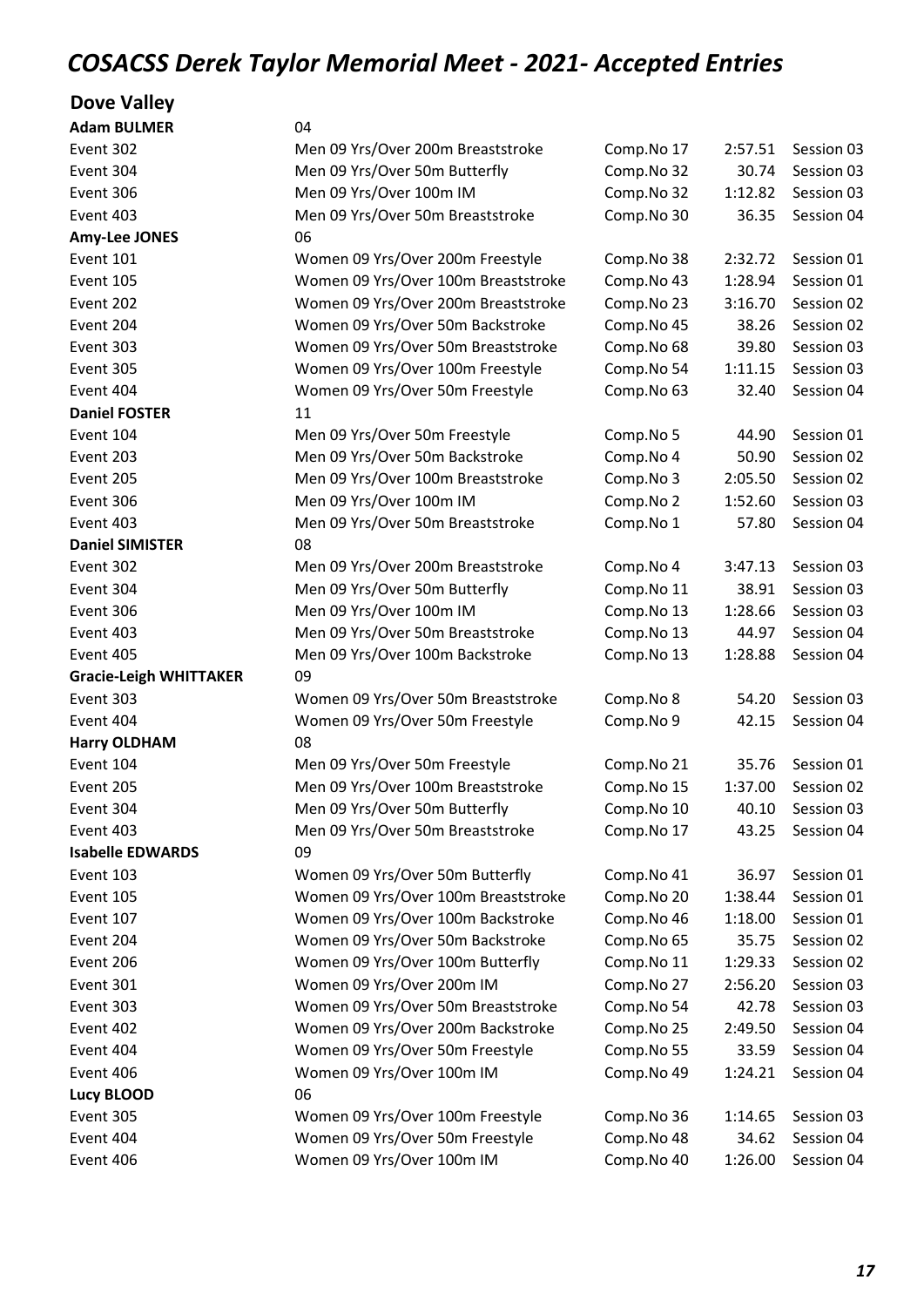| <b>Lucy OLDHAM</b>    | 05                                  |            |         |            |
|-----------------------|-------------------------------------|------------|---------|------------|
| Event 103             | Women 09 Yrs/Over 50m Butterfly     | Comp.No 61 | 33.31   | Session 01 |
| Event 107             | Women 09 Yrs/Over 100m Backstroke   | Comp.No 55 | 1:12.63 | Session 01 |
| Event 204             | Women 09 Yrs/Over 50m Backstroke    | Comp.No 75 | 33.19   | Session 02 |
| Event 301             | Women 09 Yrs/Over 200m IM           | Comp.No 42 | 2:43.72 | Session 03 |
| Event 303             | Women 09 Yrs/Over 50m Breaststroke  | Comp.No 64 | 40.45   | Session 03 |
| Event 402             | Women 09 Yrs/Over 200m Backstroke   | Comp.No 30 | 2:39.53 | Session 04 |
| Event 406             | Women 09 Yrs/Over 100m IM           | Comp.No 78 | 1:15.44 | Session 04 |
| <b>Macy COX</b>       | 11                                  |            |         |            |
| Event 103             | Women 09 Yrs/Over 50m Butterfly     | Comp.No 1  | 49.70   | Session 01 |
| Event 204             | Women 09 Yrs/Over 50m Backstroke    | Comp.No 7  | 51.50   | Session 02 |
| Event 303             | Women 09 Yrs/Over 50m Breaststroke  | Comp.No 7  | 57.80   | Session 03 |
| Event 404             | Women 09 Yrs/Over 50m Freestyle     | Comp.No 7  | 44.74   | Session 04 |
| <b>Nevada BRIGGS</b>  | 08                                  |            |         |            |
| Event 103             | Women 09 Yrs/Over 50m Butterfly     | Comp.No 19 | 40.91   | Session 01 |
| Event 105             | Women 09 Yrs/Over 100m Breaststroke | Comp.No 25 | 1:35.90 | Session 01 |
| Event 202             | Women 09 Yrs/Over 200m Breaststroke | Comp.No 12 | 3:40.85 | Session 02 |
| Event 303             | Women 09 Yrs/Over 50m Breaststroke  | Comp.No 49 | 43.22   | Session 03 |
| <b>Oliver EDWARDS</b> | 05                                  |            |         |            |
| Event 104             | Men 09 Yrs/Over 50m Freestyle       | Comp.No 44 | 29.19   | Session 01 |
| Event 106             | Men 09 Yrs/Over 100m Butterfly      | Comp.No 24 | 1:12.10 | Session 01 |
| Event 203             | Men 09 Yrs/Over 50m Backstroke      | Comp.No 48 | 32.28   | Session 02 |
| Event 205             | Men 09 Yrs/Over 100m Breaststroke   | Comp.No 26 | 1:26.08 | Session 02 |
| Event 207             | Men 09 Yrs/Over 100m Freestyle      | Comp.No 43 | 1:03.44 | Session 02 |
| Event 304             | Men 09 Yrs/Over 50m Butterfly       | Comp.No 27 | 31.93   | Session 03 |
| Event 306             | Men 09 Yrs/Over 100m IM             | Comp.No 33 | 1:11.19 | Session 03 |
| Event 401             | Men 09 Yrs/Over 200m IM             | Comp.No 21 | 2:32.92 | Session 04 |
| Event 403             | Men 09 Yrs/Over 50m Breaststroke    | Comp.No 27 | 37.50   | Session 04 |
| Event 405             | Men 09 Yrs/Over 100m Backstroke     | Comp.No 31 | 1:10.47 | Session 04 |
| <b>Tom KIRKMAN</b>    | 10                                  |            |         |            |
| Event 302             | Men 09 Yrs/Over 200m Breaststroke   | Comp.No 1  | 4:32.50 | Session 03 |
| Event 304             | Men 09 Yrs/Over 50m Butterfly       | Comp.No 2  | 50.10   | Session 03 |
| Event 403             | Men 09 Yrs/Over 50m Breaststroke    | Comp.No 2  | 57.50   | Session 04 |
| Event 405             | Men 09 Yrs/Over 100m Backstroke     | Comp.No 3  | 1:50.50 | Session 04 |
|                       |                                     |            |         |            |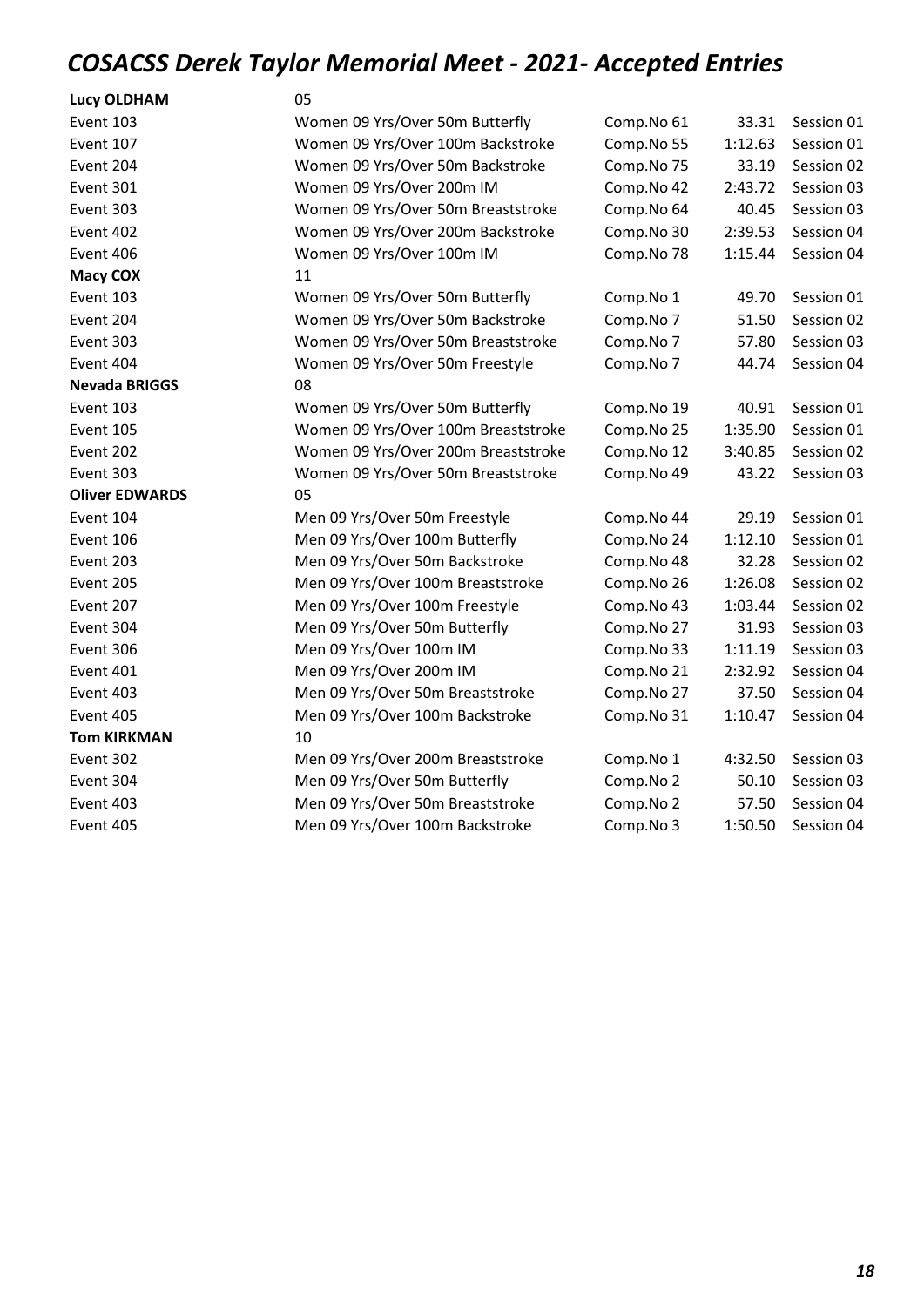#### Hoylake

| <b>C GARNER-JONES</b> | 92                               |            |         |            |
|-----------------------|----------------------------------|------------|---------|------------|
| Event 104             | Men 09 Yrs/Over 50m Freestyle    | Comp.No 55 | 28.08   | Session 01 |
| Event 203             | Men 09 Yrs/Over 50m Backstroke   | Comp.No 44 | 32.71   | Session 02 |
| Event 207             | Men 09 Yrs/Over 100m Freestyle   | Comp.No 58 | 59.55   | Session 02 |
| Event 304             | Men 09 Yrs/Over 50m Butterfly    | Comp.No 31 | 30.82   | Session 03 |
| Event 306             | Men 09 Yrs/Over 100m IM          | Comp.No 40 | 1:08.11 | Session 03 |
| Event 401             | Men 09 Yrs/Over 200m IM          | Comp.No 29 | 2:25.60 | Session 04 |
| Event 403             | Men 09 Yrs/Over 50m Breaststroke | Comp.No 35 | 34.20   | Session 04 |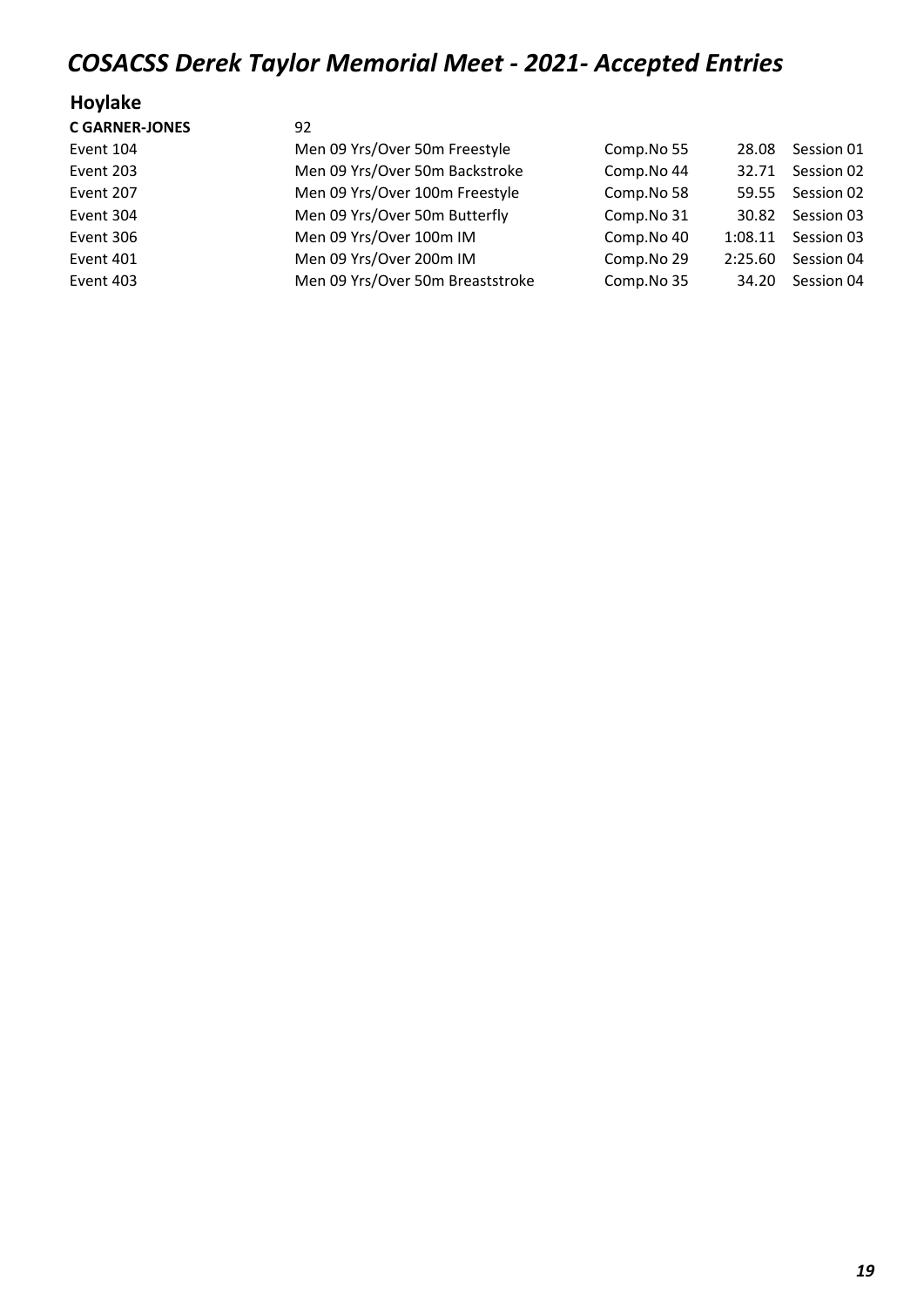#### Leek

| <b>Benedict HILTON</b>  | 06                                 |            |         |            |
|-------------------------|------------------------------------|------------|---------|------------|
| Event 102               | Men 09 Yrs/Over 200m Backstroke    | Comp.No 20 | 2:37.41 | Session 01 |
| Event 104               | Men 09 Yrs/Over 50m Freestyle      | Comp.No 50 | 28.83   | Session 01 |
| Event 201               | Men 09 Yrs/Over 200m Freestyle     | Comp.No 27 | 2:17.48 | Session 02 |
| Event 203               | Men 09 Yrs/Over 50m Backstroke     | Comp.No 41 | 34.24   | Session 02 |
| Event 207               | Men 09 Yrs/Over 100m Freestyle     | Comp.No 52 | 1:01.63 | Session 02 |
| Event 304               | Men 09 Yrs/Over 50m Butterfly      | Comp.No 26 | 32.15   | Session 03 |
| Event 306               | Men 09 Yrs/Over 100m IM            | Comp.No 28 | 1:17.03 | Session 03 |
| Event 405               | Men 09 Yrs/Over 100m Backstroke    | Comp.No 28 | 1:14.10 | Session 04 |
| <b>Benjamin KESSEL</b>  | 04                                 |            |         |            |
| Event 304               | Men 09 Yrs/Over 50m Butterfly      | Comp.No 23 | 33.00   | Session 03 |
| Event 306               | Men 09 Yrs/Over 100m IM            | Comp.No 24 | 1:20.90 | Session 03 |
| Event 403               | Men 09 Yrs/Over 50m Breaststroke   | Comp.No 22 | 40.80   | Session 04 |
| Event 405               | Men 09 Yrs/Over 100m Backstroke    | Comp.No 24 | 1:17.60 | Session 04 |
| <b>Eloise RATCLIFFE</b> | 12                                 |            |         |            |
| Event 303               | Women 09 Yrs/Over 50m Breaststroke | Comp.No 1  | 1:03.40 | Session 03 |
| Event 404               | Women 09 Yrs/Over 50m Freestyle    | Comp.No 3  | 48.40   | Session 04 |
| <b>Evie DARGUE</b>      | 09                                 |            |         |            |
| Event 101               | Women 09 Yrs/Over 200m Freestyle   | Comp.No 3  | 3:18.12 | Session 01 |
| Event 107               | Women 09 Yrs/Over 100m Backstroke  | Comp.No 5  | 1:39.37 | Session 01 |
| Event 204               | Women 09 Yrs/Over 50m Backstroke   | Comp.No 11 | 46.67   | Session 02 |
| Event 303               | Women 09 Yrs/Over 50m Breaststroke | Comp.No 10 | 53.53   | Session 03 |
| Event 305               | Women 09 Yrs/Over 100m Freestyle   | Comp.No 6  | 1:30.83 | Session 03 |
| Event 402               | Women 09 Yrs/Over 200m Backstroke  | Comp.No 4  | 3:36.19 | Session 04 |
| Event 404               | Women 09 Yrs/Over 50m Freestyle    | Comp.No 12 | 40.19   | Session 04 |
| Event 406               | Women 09 Yrs/Over 100m IM          | Comp.No 9  | 1:43.37 | Session 04 |
| <b>Ewan UNDERWOOD</b>   | 07                                 |            |         |            |
| Event 104               | Men 09 Yrs/Over 50m Freestyle      | Comp.No 43 | 29.44   | Session 01 |
| Event 201               | Men 09 Yrs/Over 200m Freestyle     | Comp.No 15 | 2:33.39 | Session 02 |
| Event 203               | Men 09 Yrs/Over 50m Backstroke     | Comp.No 43 | 32.81   | Session 02 |
| Event 207               | Men 09 Yrs/Over 100m Freestyle     | Comp.No 36 | 1:06.93 | Session 02 |
| Event 304               | Men 09 Yrs/Over 50m Butterfly      | Comp.No 20 | 34.05   | Session 03 |
| Event 306               | Men 09 Yrs/Over 100m IM            | Comp.No 20 | 1:22.30 | Session 03 |
| Event 403               | Men 09 Yrs/Over 50m Breaststroke   | Comp.No 14 | 44.96   | Session 04 |
| Event 405               | Men 09 Yrs/Over 100m Backstroke    | Comp.No 23 | 1:17.66 | Session 04 |
| <b>Florence UMNEY</b>   | 10                                 |            |         |            |
| Event 103               | Women 09 Yrs/Over 50m Butterfly    | Comp.No 2  | 47.33   | Session 01 |
| Event 404               | Women 09 Yrs/Over 50m Freestyle    | Comp.No 10 | 41.50   | Session 04 |
| Event 406               | Women 09 Yrs/Over 100m IM          | Comp.No 10 | 1:43.37 | Session 04 |
| <b>Greta JACKSON</b>    | 11                                 |            |         |            |
| Event 204               | Women 09 Yrs/Over 50m Backstroke   | Comp.No 5  | 52.97   | Session 02 |
| Event 303               | Women 09 Yrs/Over 50m Breaststroke | Comp.No 4  | 1:02.81 | Session 03 |
| Event 404               | Women 09 Yrs/Over 50m Freestyle    | Comp.No 6  | 45.21   | Session 04 |
| Event 406               | Women 09 Yrs/Over 100m IM          | Comp.No 4  | 1:53.26 | Session 04 |
| <b>Hannah PROFFITT</b>  | 08                                 |            |         |            |
| Event 101               | Women 09 Yrs/Over 200m Freestyle   | Comp.No 8  | 3:04.70 | Session 01 |
| Event 107               | Women 09 Yrs/Over 100m Backstroke  | Comp.No 10 | 1:33.26 | Session 01 |
| Event 206               | Women 09 Yrs/Over 100m Butterfly   | Comp.No 6  | 1:34.60 | Session 02 |
| Event 301               | Women 09 Yrs/Over 200m IM          | Comp.No 3  | 3:28.30 | Session 03 |
| Event 305               | Women 09 Yrs/Over 100m Freestyle   | Comp.No 9  | 1:25.70 | Session 03 |
| Event 406               | Women 09 Yrs/Over 100m IM          | Comp.No 16 | 1:39.40 | Session 04 |
|                         | 10                                 |            |         |            |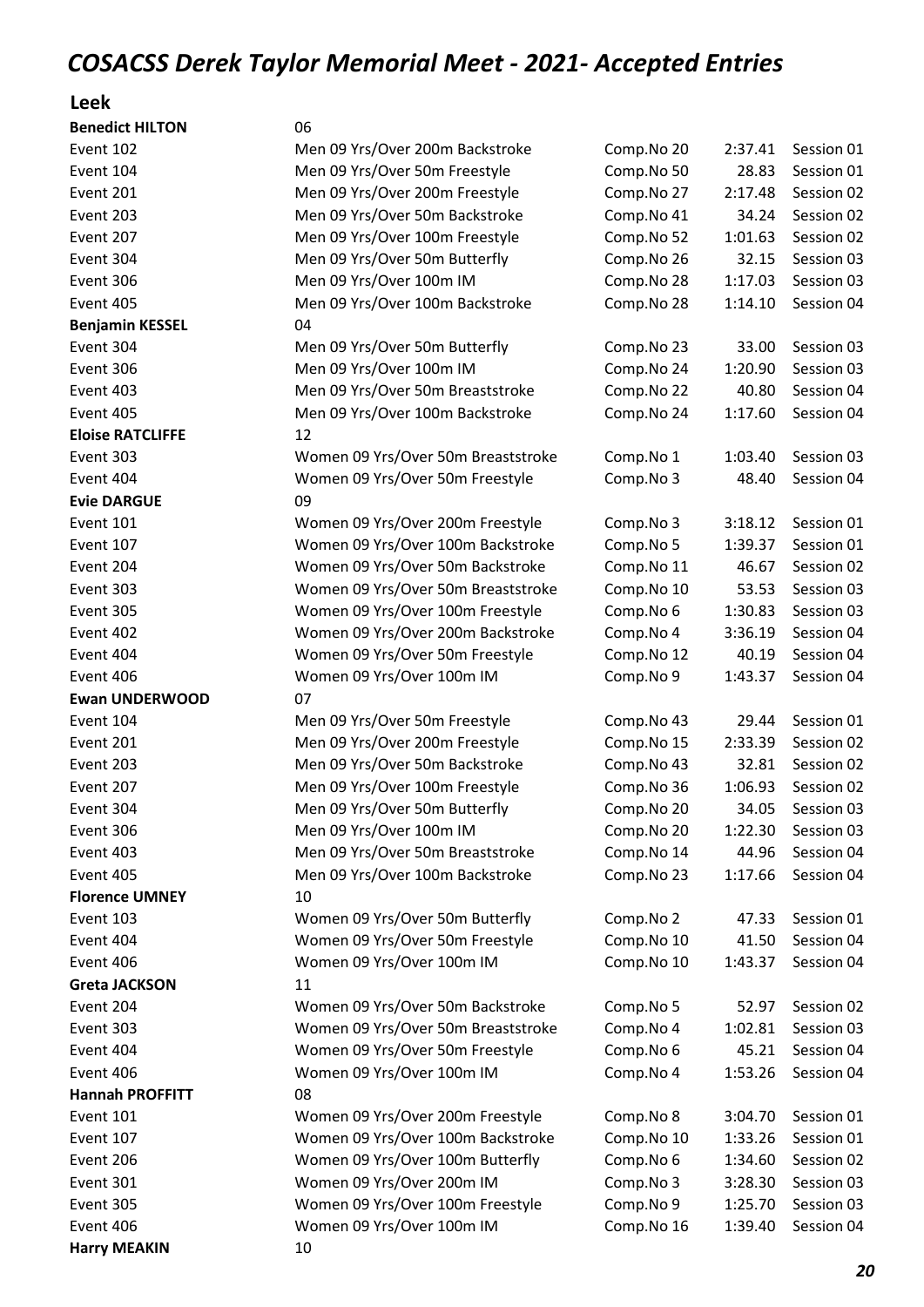| Event 104                    | Men 09 Yrs/Over 50m Freestyle       | Comp.No 33 | 32.68   | Session 01 |
|------------------------------|-------------------------------------|------------|---------|------------|
| Event 106                    | Men 09 Yrs/Over 100m Butterfly      | Comp.No 9  | 1:35.30 | Session 01 |
| Event 201                    | Men 09 Yrs/Over 200m Freestyle      | Comp.No 13 | 2:37.11 | Session 02 |
| Event 203                    | Men 09 Yrs/Over 50m Backstroke      | Comp.No 27 | 38.45   | Session 02 |
| Event 205                    | Men 09 Yrs/Over 100m Breaststroke   | Comp.No 27 | 1:25.55 | Session 02 |
| Event 207                    | Men 09 Yrs/Over 100m Freestyle      | Comp.No 25 | 1:13.22 | Session 02 |
| Event 302                    | Men 09 Yrs/Over 200m Breaststroke   | Comp.No 15 | 3:01.01 | Session 03 |
| Event 304                    | Men 09 Yrs/Over 50m Butterfly       | Comp.No 18 | 34.89   | Session 03 |
| Event 306                    | Men 09 Yrs/Over 100m IM             | Comp.No 27 | 1:17.53 | Session 03 |
| Event 401                    | Men 09 Yrs/Over 200m IM             | Comp.No 11 | 2:53.05 | Session 04 |
| Event 403                    | Men 09 Yrs/Over 50m Breaststroke    | Comp.No 24 | 38.50   | Session 04 |
| Event 405                    | Men 09 Yrs/Over 100m Backstroke     | Comp.No 18 | 1:22.22 | Session 04 |
| <b>Imogen MOLLART</b>        | 09                                  |            |         |            |
| Event 101                    | Women 09 Yrs/Over 200m Freestyle    | Comp.No 14 | 2:54.22 | Session 01 |
| Event 103                    | Women 09 Yrs/Over 50m Butterfly     | Comp.No 26 | 38.74   | Session 01 |
| Event 107                    | Women 09 Yrs/Over 100m Backstroke   | Comp.No 16 | 1:27.03 | Session 01 |
| Event 204                    | Women 09 Yrs/Over 50m Backstroke    | Comp.No 26 | 41.97   | Session 02 |
| Event 206                    | Women 09 Yrs/Over 100m Butterfly    | Comp.No 7  | 1:34.34 | Session 02 |
| Event 301                    | Women 09 Yrs/Over 200m IM           | Comp.No 5  | 3:26.03 | Session 03 |
| Event 303                    | Women 09 Yrs/Over 50m Breaststroke  | Comp.No 19 | 50.60   | Session 03 |
| Event 305                    | Women 09 Yrs/Over 100m Freestyle    | Comp.No 31 | 1:15.77 | Session 03 |
| Event 404                    | Women 09 Yrs/Over 50m Freestyle     | Comp.No 36 | 36.12   | Session 04 |
| Event 406                    | Women 09 Yrs/Over 100m IM           | Comp.No 23 | 1:35.36 | Session 04 |
| <b>Jenny PROFFITT</b>        | 12                                  |            |         |            |
| Event 204                    | Women 09 Yrs/Over 50m Backstroke    | Comp.No 1  | 55.50   | Session 02 |
| Event 303                    | Women 09 Yrs/Over 50m Breaststroke  | Comp.No 2  | 1:03.40 | Session 03 |
| Event 404                    | Women 09 Yrs/Over 50m Freestyle     | Comp.No 1  | 48.50   | Session 04 |
| <b>Maisie BEATTIE</b>        | 09                                  |            |         |            |
| Event 101                    | Women 09 Yrs/Over 200m Freestyle    | Comp.No 47 | 2:25.86 | Session 01 |
| Event 103                    | Women 09 Yrs/Over 50m Butterfly     | Comp.No 46 | 36.18   | Session 01 |
| Event 105                    | Women 09 Yrs/Over 100m Breaststroke | Comp.No 46 | 1:27.30 | Session 01 |
| Event 202                    | Women 09 Yrs/Over 200m Breaststroke | Comp.No 32 | 3:01.69 | Session 02 |
| Event 204                    | Women 09 Yrs/Over 50m Backstroke    | Comp.No 60 | 36.90   | Session 02 |
| Event 206                    | Women 09 Yrs/Over 100m Butterfly    | Comp.No 23 | 1:20.55 | Session 02 |
| <b>Miley-Ann BROWN</b>       | 10                                  |            |         |            |
| Event 107                    | Women 09 Yrs/Over 100m Backstroke   | Comp.No 6  | 1:38.48 | Session 01 |
| Event 204                    | Women 09 Yrs/Over 50m Backstroke    | Comp.No 16 | 44.59   | Session 02 |
| Event 303                    | Women 09 Yrs/Over 50m Breaststroke  | Comp.No 9  | 54.12   | Session 03 |
| Event 305                    | Women 09 Yrs/Over 100m Freestyle    | Comp.No 7  | 1:30.17 | Session 03 |
| Event 404                    | Women 09 Yrs/Over 50m Freestyle     | Comp.No 21 | 38.55   | Session 04 |
| <b>Oliver SHELDON-ANDRES</b> | 09                                  |            |         |            |
| Event 102                    | Men 09 Yrs/Over 200m Backstroke     | Comp.No 4  | 3:26.40 | Session 01 |
| Event 104                    | Men 09 Yrs/Over 50m Freestyle       | Comp.No 16 | 37.47   | Session 01 |
| Event 201                    | Men 09 Yrs/Over 200m Freestyle      | Comp.No 3  | 3:06.90 | Session 02 |
| Event 203                    | Men 09 Yrs/Over 50m Backstroke      | Comp.No 16 | 43.56   | Session 02 |
| Event 205                    | Men 09 Yrs/Over 100m Breaststroke   | Comp.No 8  | 1:49.40 | Session 02 |
| Event 207                    | Men 09 Yrs/Over 100m Freestyle      | Comp.No 9  | 1:25.56 | Session 02 |
| Event 403                    | Men 09 Yrs/Over 50m Breaststroke    | Comp.No 9  | 49.24   | Session 04 |
| Event 405                    | Men 09 Yrs/Over 100m Backstroke     | Comp.No 7  | 1:36.15 | Session 04 |
|                              |                                     |            |         |            |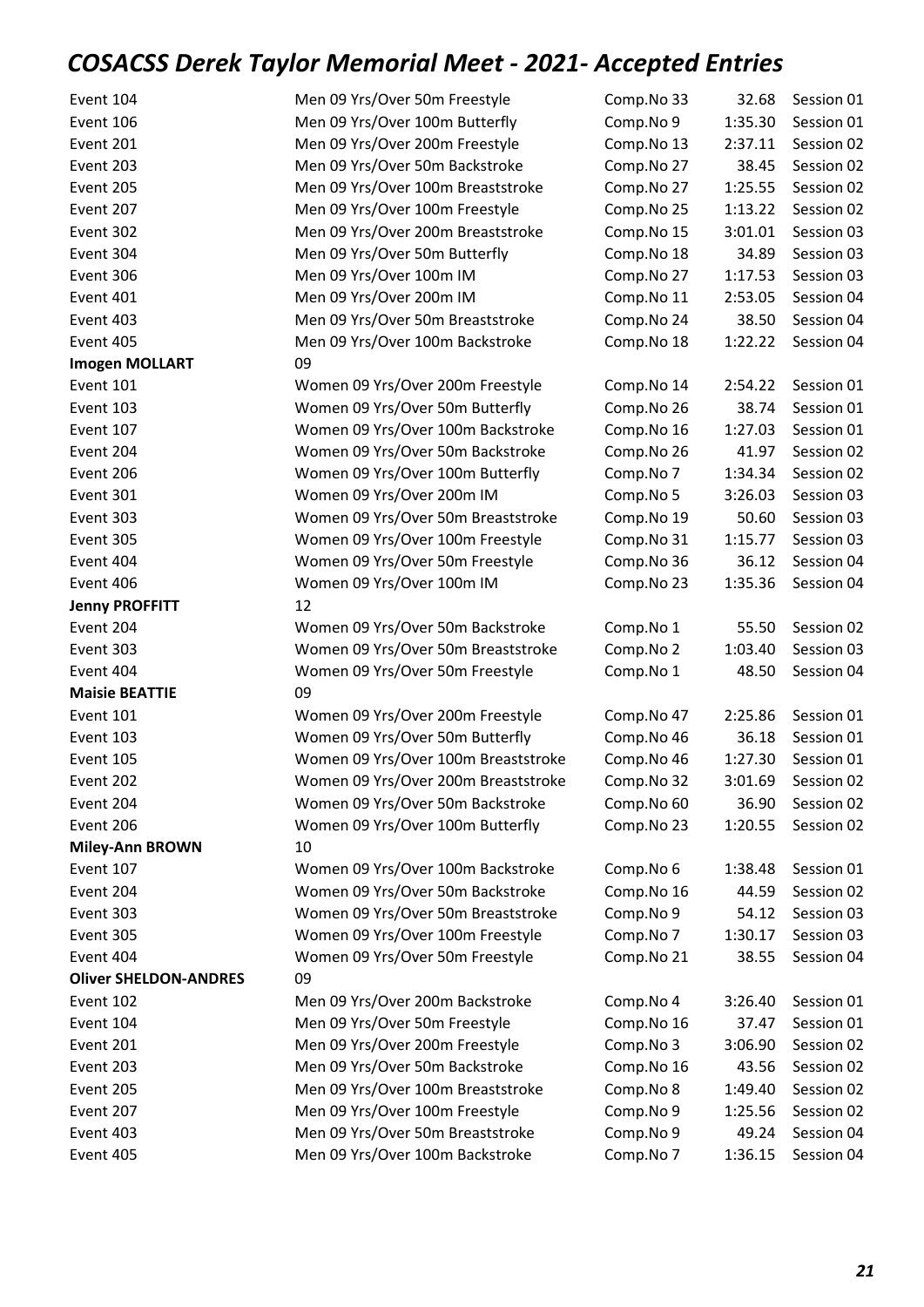| <b>Oliver SIGLEY</b>         | 11                                  |            |         |            |
|------------------------------|-------------------------------------|------------|---------|------------|
| Event 104                    | Men 09 Yrs/Over 50m Freestyle       | Comp.No 9  | 42.06   | Session 01 |
| Event 203                    | Men 09 Yrs/Over 50m Backstroke      | Comp.No 6  | 47.69   | Session 02 |
| Event 207                    | Men 09 Yrs/Over 100m Freestyle      | Comp.No 5  | 1:35.19 | Session 02 |
| Event 405                    | Men 09 Yrs/Over 100m Backstroke     | Comp.No 5  | 1:40.67 | Session 04 |
| <b>Robyn SCHILLER</b>        | 06                                  |            |         |            |
| Event 101                    | Women 09 Yrs/Over 200m Freestyle    | Comp.No 20 | 2:47.60 | Session 01 |
| Event 105                    | Women 09 Yrs/Over 100m Breaststroke | Comp.No 35 | 1:32.70 | Session 01 |
| Event 202                    | Women 09 Yrs/Over 200m Breaststroke | Comp.No 25 | 3:12.98 | Session 02 |
| Event 303                    | Women 09 Yrs/Over 50m Breaststroke  | Comp.No 41 | 44.87   | Session 03 |
| Event 305                    | Women 09 Yrs/Over 100m Freestyle    | Comp.No 28 | 1:16.89 | Session 03 |
| Event 402                    | Women 09 Yrs/Over 200m Backstroke   | Comp.No 15 | 3:00.58 | Session 04 |
| Event 406                    | Women 09 Yrs/Over 100m IM           | Comp.No 31 | 1:30.10 | Session 04 |
| Romy JACKSON                 | 09                                  |            |         |            |
| Event 101                    | Women 09 Yrs/Over 200m Freestyle    | Comp.No 35 | 2:36.73 | Session 01 |
| Event 103                    | Women 09 Yrs/Over 50m Butterfly     | Comp.No 38 | 37.26   | Session 01 |
| Event 107                    | Women 09 Yrs/Over 100m Backstroke   | Comp.No 42 | 1:20.09 | Session 01 |
| Event 204                    | Women 09 Yrs/Over 50m Backstroke    | Comp.No 50 | 37.76   | Session 02 |
| Event 301                    | Women 09 Yrs/Over 200m IM           | Comp.No 21 | 3:00.11 | Session 03 |
| Event 303                    | Women 09 Yrs/Over 50m Breaststroke  | Comp.No 40 | 45.17   | Session 03 |
| Event 305                    | Women 09 Yrs/Over 100m Freestyle    | Comp.No 57 | 1:10.30 | Session 03 |
| Event 402                    | Women 09 Yrs/Over 200m Backstroke   | Comp.No 23 | 2:50.18 | Session 04 |
| Event 404                    | Women 09 Yrs/Over 50m Freestyle     | Comp.No 64 | 32.36   | Session 04 |
| Event 406                    | Women 09 Yrs/Over 100m IM           | Comp.No 52 | 1:23.62 | Session 04 |
| <b>Ronnie UMNEY</b>          | 10                                  |            |         |            |
| Event 104                    | Men 09 Yrs/Over 50m Freestyle       | Comp.No 8  | 42.46   | Session 01 |
| <b>Sam SIGLEY</b>            | 10                                  |            |         |            |
| Event 102                    | Men 09 Yrs/Over 200m Backstroke     | Comp.No 8  | 3:05.15 | Session 01 |
| Event 104                    | Men 09 Yrs/Over 50m Freestyle       | Comp.No 18 | 36.76   | Session 01 |
| Event 201                    | Men 09 Yrs/Over 200m Freestyle      | Comp.No 8  | 2:53.17 | Session 02 |
| Event 203                    | Men 09 Yrs/Over 50m Backstroke      | Comp.No 15 | 43.57   | Session 02 |
| Event 207                    | Men 09 Yrs/Over 100m Freestyle      | Comp.No 16 | 1:18.73 | Session 02 |
| Event 304                    | Men 09 Yrs/Over 50m Butterfly       | Comp.No 3  | 44.50   | Session 03 |
| Event 306                    | Men 09 Yrs/Over 100m IM             | Comp.No 8  | 1:35.97 | Session 03 |
| Event 401                    | Men 09 Yrs/Over 200m IM             | Comp.No 2  | 3:36.12 | Session 04 |
| Event 405                    | Men 09 Yrs/Over 100m Backstroke     | Comp.No 11 | 1:31.72 | Session 04 |
| <b>Thomas SHELDON-ANDRES</b> | 06                                  |            |         |            |
| Event 102                    | Men 09 Yrs/Over 200m Backstroke     | Comp.No 16 | 2:47.44 | Session 01 |
| Event 104                    | Men 09 Yrs/Over 50m Freestyle       | Comp.No 38 | 30.49   | Session 01 |
| Event 106                    | Men 09 Yrs/Over 100m Butterfly      | Comp.No 20 | 1:15.71 | Session 01 |
| Event 203                    | Men 09 Yrs/Over 50m Backstroke      | Comp.No 34 | 36.18   | Session 02 |
| Event 207                    | Men 09 Yrs/Over 100m Freestyle      | Comp.No 33 | 1:07.56 | Session 02 |
| Event 405                    | Men 09 Yrs/Over 100m Backstroke     | Comp.No 26 | 1:17.49 | Session 04 |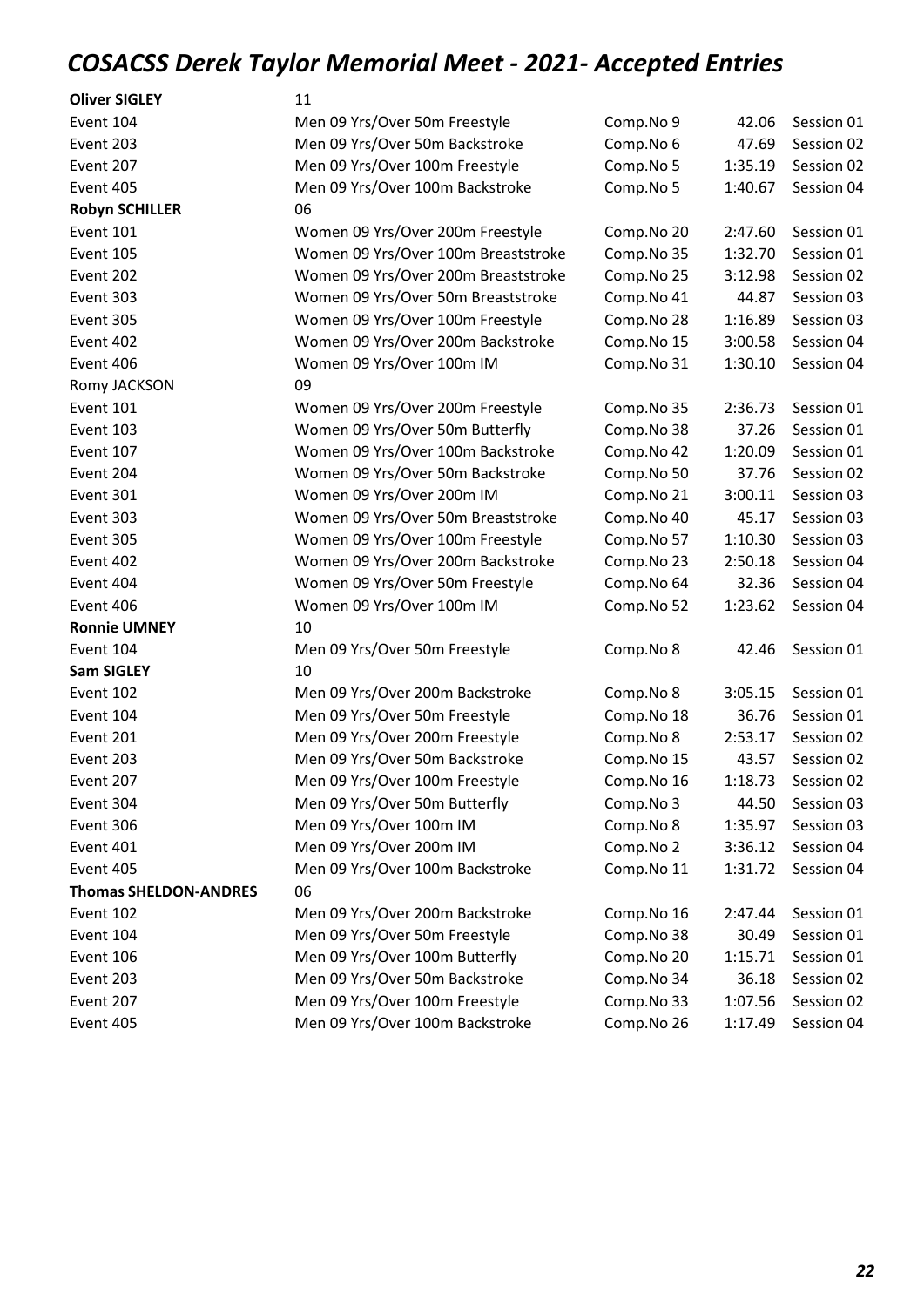# Lichfield<br>Abisoil HAV

| <b>Abigail HAWES</b>      | 06                                  |            |         |            |
|---------------------------|-------------------------------------|------------|---------|------------|
| Event 101                 | Women 09 Yrs/Over 200m Freestyle    | Comp.No 33 | 2:38.75 | Session 01 |
| Event 105                 | Women 09 Yrs/Over 100m Breaststroke | Comp.No 48 | 1:26.69 | Session 01 |
| Event 202                 | Women 09 Yrs/Over 200m Breaststroke | Comp.No 29 | 3:09.94 | Session 02 |
| Event 301                 | Women 09 Yrs/Over 200m IM           | Comp.No 17 | 3:01.76 | Session 03 |
| Event 303                 | Women 09 Yrs/Over 50m Breaststroke  | Comp.No 59 | 41.28   | Session 03 |
| Event 305                 | Women 09 Yrs/Over 100m Freestyle    | Comp.No 41 | 1:13.81 | Session 03 |
| <b>Amelia HAWES</b>       | 09                                  |            |         |            |
| Event 105                 | Women 09 Yrs/Over 100m Breaststroke | Comp.No 15 | 1:45.14 | Session 01 |
| Event 107                 | Women 09 Yrs/Over 100m Backstroke   | Comp.No 9  | 1:34.13 | Session 01 |
| Event 301                 | Women 09 Yrs/Over 200m IM           | Comp.No 7  | 3:23.31 | Session 03 |
| Event 303                 | Women 09 Yrs/Over 50m Breaststroke  | Comp.No 24 | 49.84   | Session 03 |
| Event 305                 | Women 09 Yrs/Over 100m Freestyle    | Comp.No 10 | 1:25.23 | Session 03 |
| <b>Benjamin DOODY</b>     | 06                                  |            |         |            |
| Event 104                 | Men 09 Yrs/Over 50m Freestyle       | Comp.No 59 | 27.50   | Session 01 |
| Event 203                 | Men 09 Yrs/Over 50m Backstroke      | Comp.No 49 | 31.60   | Session 02 |
| Event 207                 | Men 09 Yrs/Over 100m Freestyle      | Comp.No 59 | 59.50   | Session 02 |
| <b>Cerys THOMPSON</b>     | 08                                  |            |         |            |
| Event 105                 | Women 09 Yrs/Over 100m Breaststroke | Comp.No 27 | 1:34.98 | Session 01 |
| Event 107                 | Women 09 Yrs/Over 100m Backstroke   | Comp.No 33 | 1:22.17 | Session 01 |
| Event 404                 | Women 09 Yrs/Over 50m Freestyle     | Comp.No 72 | 31.47   | Session 04 |
| Event 406                 | Women 09 Yrs/Over 100m IM           | Comp.No 38 | 1:26.87 | Session 04 |
| <b>Henri-J GATHERGOOD</b> | 11                                  |            |         |            |
| Event 104                 | Men 09 Yrs/Over 50m Freestyle       | Comp.No 7  | 43.81   | Session 01 |
| <b>Holly MASON</b>        | 09                                  |            |         |            |
| Event 101                 | Women 09 Yrs/Over 200m Freestyle    | Comp.No 9  | 3:04.70 | Session 01 |
| Event 107                 | Women 09 Yrs/Over 100m Backstroke   | Comp.No 39 | 1:20.93 | Session 01 |
| Event 204                 | Women 09 Yrs/Over 50m Backstroke    | Comp.No 59 | 36.94   | Session 02 |
| Event 206                 | Women 09 Yrs/Over 100m Butterfly    | Comp.No 14 | 1:27.95 | Session 02 |
| Event 301                 | Women 09 Yrs/Over 200m IM           | Comp.No 20 | 3:00.68 | Session 03 |
| Event 402                 | Women 09 Yrs/Over 200m Backstroke   | Comp.No 14 | 3:01.20 | Session 04 |
| Event 404                 | Women 09 Yrs/Over 50m Freestyle     | Comp.No 30 | 36.26   | Session 04 |
| <b>Lewis DICKINSON</b>    | 08                                  |            |         |            |
| Event 102                 | Men 09 Yrs/Over 200m Backstroke     | Comp.No 17 | 2:46.03 | Session 01 |
| Event 104                 | Men 09 Yrs/Over 50m Freestyle       | Comp.No 35 | 31.46   | Session 01 |
| Event 201                 | Men 09 Yrs/Over 200m Freestyle      | Comp.No 17 | 2:33.24 | Session 02 |
| Event 203                 | Men 09 Yrs/Over 50m Backstroke      | Comp.No 33 | 37.00   | Session 02 |
| Event 302                 | Men 09 Yrs/Over 200m Breaststroke   | Comp.No 8  | 3:14.07 | Session 03 |
| Event 304                 | Men 09 Yrs/Over 50m Butterfly       | Comp.No 21 | 33.69   | Session 03 |
| Event 407                 | Men 09 Yrs/Over 200m Butterfly      | Comp.No 3  | 2:52.41 | Session 04 |
| <b>Louise GATHERGOOD</b>  | 06                                  |            |         |            |
| Event 105                 | Women 09 Yrs/Over 100m Breaststroke | Comp.No 52 | 1:22.51 | Session 01 |
| Event 202                 | Women 09 Yrs/Over 200m Breaststroke | Comp.No 31 | 3:02.39 | Session 02 |
| Event 303                 | Women 09 Yrs/Over 50m Breaststroke  | Comp.No 74 | 38.21   | Session 03 |
| Event 305                 | Women 09 Yrs/Over 100m Freestyle    | Comp.No 62 | 1:09.22 | Session 03 |
| <b>Lucas MILLERCHIP</b>   | 08                                  |            |         |            |
| Event 104                 | Men 09 Yrs/Over 50m Freestyle       | Comp.No 22 | 35.50   | Session 01 |
| <b>Megan HENDERSON</b>    | 09                                  |            |         |            |
| Event 103                 | Women 09 Yrs/Over 50m Butterfly     | Comp.No 43 | 36.94   | Session 01 |
| Event 107                 | Women 09 Yrs/Over 100m Backstroke   | Comp.No 27 | 1:24.01 | Session 01 |
| Event 204                 | Women 09 Yrs/Over 50m Backstroke    | Comp.No 21 | 43.18   | Session 02 |
| Event 206                 | Women 09 Yrs/Over 100m Butterfly    | Comp.No 10 | 1:29.74 | Session 02 |
|                           |                                     |            |         |            |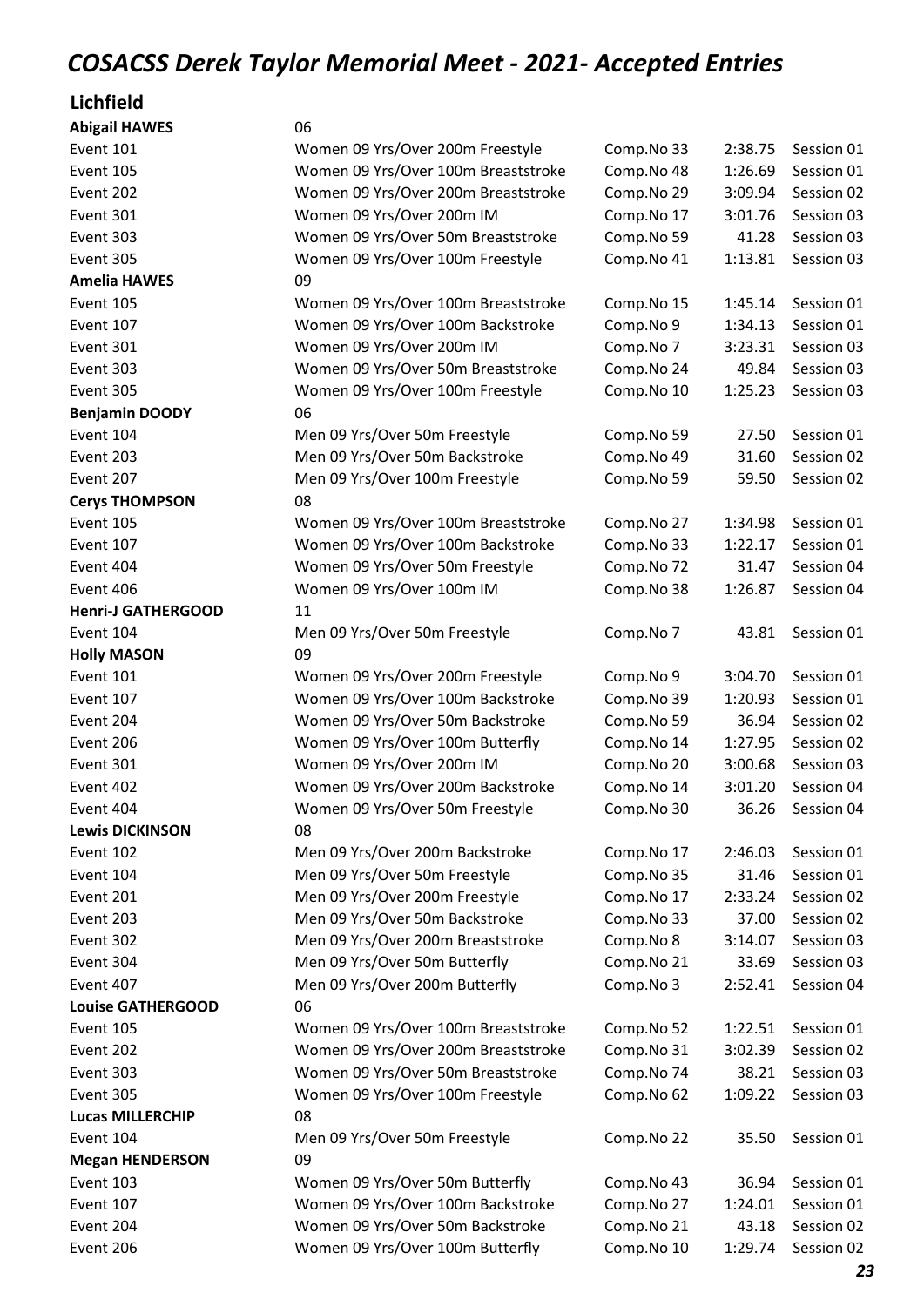| Event 301            | Women 09 Yrs/Over 200m IM           | Comp.No 12 | 3:12.78 | Session 03 |
|----------------------|-------------------------------------|------------|---------|------------|
| Event 305            | Women 09 Yrs/Over 100m Freestyle    | Comp.No 29 | 1:16.25 | Session 03 |
| Event 404            | Women 09 Yrs/Over 50m Freestyle     | Comp.No 37 | 36.00   | Session 04 |
| Event 406            | Women 09 Yrs/Over 100m IM           | Comp.No 27 | 1:32.33 | Session 04 |
| <b>Sophie CONWAY</b> | 08                                  |            |         |            |
| Event 105            | Women 09 Yrs/Over 100m Breaststroke | Comp.No 18 | 1:40.60 | Session 01 |
| Event 204            | Women 09 Yrs/Over 50m Backstroke    | Comp.No 23 | 42.92   | Session 02 |
| Event 303            | Women 09 Yrs/Over 50m Breaststroke  | Comp.No 39 | 45.88   | Session 03 |
| Event 404            | Women 09 Yrs/Over 50m Freestyle     | Comp.No 29 | 36.45   | Session 04 |
| Event 406            | Women 09 Yrs/Over 100m IM           | Comp.No 24 | 1:33.56 | Session 04 |
| <b>Sophie SMITH</b>  | 09                                  |            |         |            |
| Event 301            | Women 09 Yrs/Over 200m IM           | Comp.No 4  | 3:28.25 | Session 03 |
| Event 305            | Women 09 Yrs/Over 100m Freestyle    | Comp.No 20 | 1:19.84 | Session 03 |
| Event 404            | Women 09 Yrs/Over 50m Freestyle     | Comp.No 44 | 35.33   | Session 04 |
|                      |                                     |            |         |            |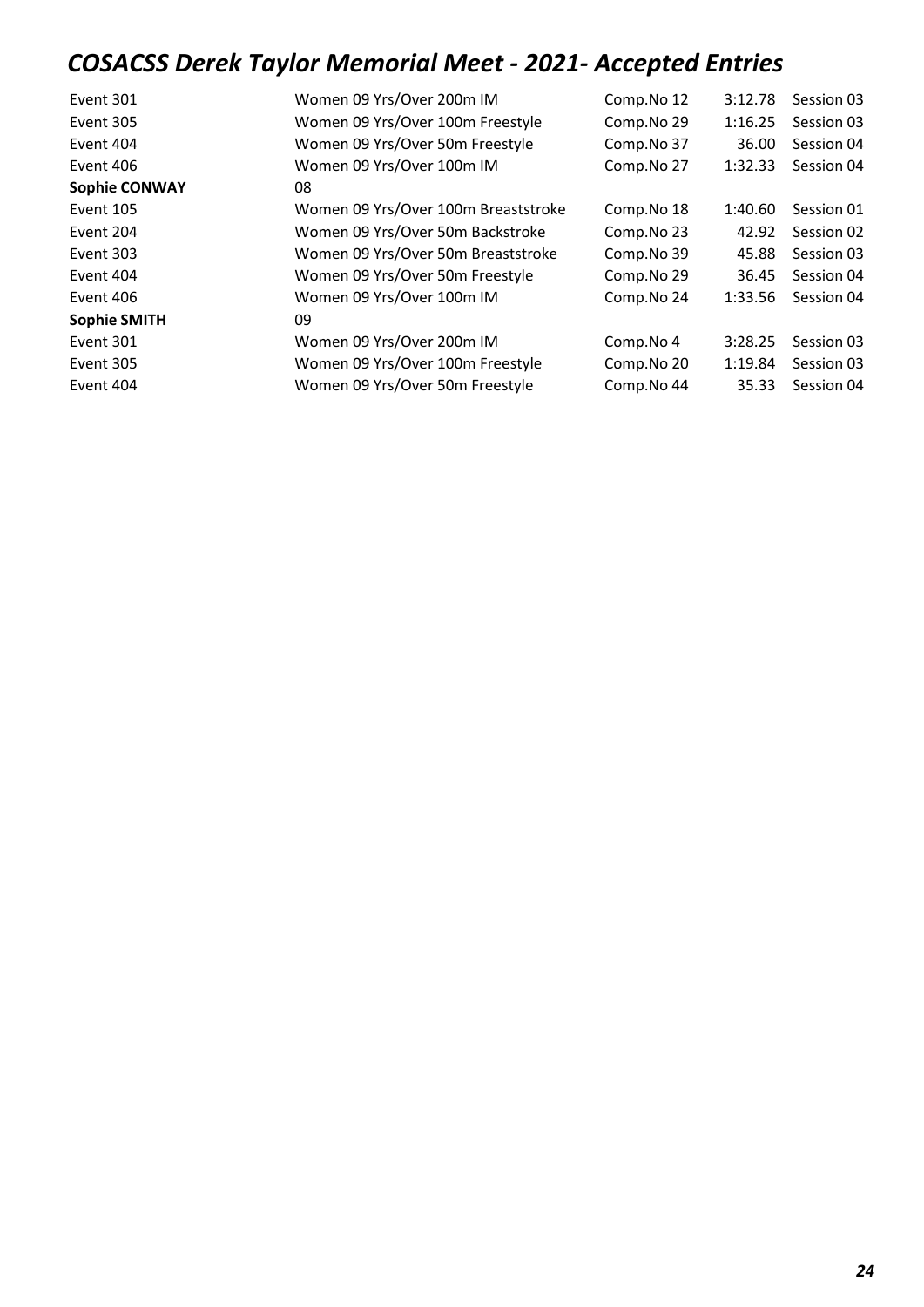#### Newcastle St

| <b>Aimee CORKHILL</b>   | 07                                  |            |         |            |
|-------------------------|-------------------------------------|------------|---------|------------|
| Event 101               | Women 09 Yrs/Over 200m Freestyle    | Comp.No 42 | 2:30.97 | Session 01 |
| Event 103               | Women 09 Yrs/Over 50m Butterfly     | Comp.No 45 | 36.67   | Session 01 |
| Event 105               | Women 09 Yrs/Over 100m Breaststroke | Comp.No 36 | 1:31.86 | Session 01 |
| Event 107               | Women 09 Yrs/Over 100m Backstroke   | Comp.No 41 | 1:20.21 | Session 01 |
| Event 202               | Women 09 Yrs/Over 200m Breaststroke | Comp.No 27 | 3:10.87 | Session 02 |
| Event 204               | Women 09 Yrs/Over 50m Backstroke    | Comp.No 48 | 38.02   | Session 02 |
| Event 301               | Women 09 Yrs/Over 200m IM           | Comp.No 35 | 2:51.48 | Session 03 |
| Event 303               | Women 09 Yrs/Over 50m Breaststroke  | Comp.No 51 | 42.88   | Session 03 |
| Event 305               | Women 09 Yrs/Over 100m Freestyle    | Comp.No 58 | 1:10.24 | Session 03 |
| Event 402               | Women 09 Yrs/Over 200m Backstroke   | Comp.No 21 | 2:52.43 | Session 04 |
| Event 404               | Women 09 Yrs/Over 50m Freestyle     | Comp.No 67 | 32.11   | Session 04 |
| Event 406               | Women 09 Yrs/Over 100m IM           | Comp.No 61 | 1:20.88 | Session 04 |
| <b>Alexa BICKLEY</b>    | 08                                  |            |         |            |
| Event 103               | Women 09 Yrs/Over 50m Butterfly     | Comp.No 18 | 41.00   | Session 01 |
| Event 105               | Women 09 Yrs/Over 100m Breaststroke | Comp.No 16 | 1:41.60 | Session 01 |
| Event 303               | Women 09 Yrs/Over 50m Breaststroke  | Comp.No 34 | 47.60   | Session 03 |
| Event 305               | Women 09 Yrs/Over 100m Freestyle    | Comp.No 17 | 1:21.10 | Session 03 |
| Event 404               | Women 09 Yrs/Over 50m Freestyle     | Comp.No 25 | 37.70   | Session 04 |
| Event 406               | Women 09 Yrs/Over 100m IM           | Comp.No 25 | 1:33.40 | Session 04 |
| <b>Alexandra HALL</b>   | 08                                  |            |         |            |
| Event 103               | Women 09 Yrs/Over 50m Butterfly     | Comp.No 52 | 34.37   | Session 01 |
| Event 105               | Women 09 Yrs/Over 100m Breaststroke | Comp.No 39 | 1:30.58 | Session 01 |
| Event 107               | Women 09 Yrs/Over 100m Backstroke   | Comp.No 51 | 1:15.69 | Session 01 |
| Event 204               | Women 09 Yrs/Over 50m Backstroke    | Comp.No 66 | 35.08   | Session 02 |
| Event 303               | Women 09 Yrs/Over 50m Breaststroke  | Comp.No 70 | 39.66   | Session 03 |
| Event 305               | Women 09 Yrs/Over 100m Freestyle    | Comp.No 69 | 1:06.75 | Session 03 |
| Event 404               | Women 09 Yrs/Over 50m Freestyle     | Comp.No 84 | 29.95   | Session 04 |
| Event 406               | Women 09 Yrs/Over 100m IM           | Comp.No 72 | 1:16.87 | Session 04 |
| <b>Alexandra SUTTON</b> | 09                                  |            |         |            |
| Event 103               | Women 09 Yrs/Over 50m Butterfly     | Comp.No 11 | 43.34   | Session 01 |
| Event 404               | Women 09 Yrs/Over 50m Freestyle     | Comp.No 23 | 38.36   | Session 04 |
| Event 406               | Women 09 Yrs/Over 100m IM           | Comp.No 14 | 1:39.40 | Session 04 |
| <b>Alice PEARSON</b>    | 08                                  |            |         |            |
| Event 101               | Women 09 Yrs/Over 200m Freestyle    | Comp.No 13 | 2:56.30 | Session 01 |
| Event 103               | Women 09 Yrs/Over 50m Butterfly     | Comp.No 37 | 37.28   | Session 01 |
| Event 301               | Women 09 Yrs/Over 200m IM           | Comp.No 10 | 3:15.90 | Session 03 |
| Event 303               | Women 09 Yrs/Over 50m Breaststroke  | Comp.No 42 | 44.43   | Session 03 |
| Event 305               | Women 09 Yrs/Over 100m Freestyle    | Comp.No 51 | 1:11.75 | Session 03 |
| Event 404               | Women 09 Yrs/Over 50m Freestyle     | Comp.No 71 | 31.64   | Session 04 |
| Event 406               | Women 09 Yrs/Over 100m IM           | Comp.No 57 | 1:21.76 | Session 04 |
| <b>Annabel BIRD</b>     | 08                                  |            |         |            |
| Event 101               | Women 09 Yrs/Over 200m Freestyle    | Comp.No 31 | 2:41.14 | Session 01 |
| Event 103               | Women 09 Yrs/Over 50m Butterfly     | Comp.No 42 | 36.96   | Session 01 |
| Event 107               | Women 09 Yrs/Over 100m Backstroke   | Comp.No 29 | 1:23.73 | Session 01 |
| Event 204               | Women 09 Yrs/Over 50m Backstroke    | Comp.No 51 | 37.73   | Session 02 |
| Event 301               | Women 09 Yrs/Over 200m IM           | Comp.No 18 | 3:01.35 | Session 03 |
| Event 404               | Women 09 Yrs/Over 50m Freestyle     | Comp.No 60 | 32.85   | Session 04 |
| Event 406               | Women 09 Yrs/Over 100m IM           | Comp.No 47 | 1:24.64 | Session 04 |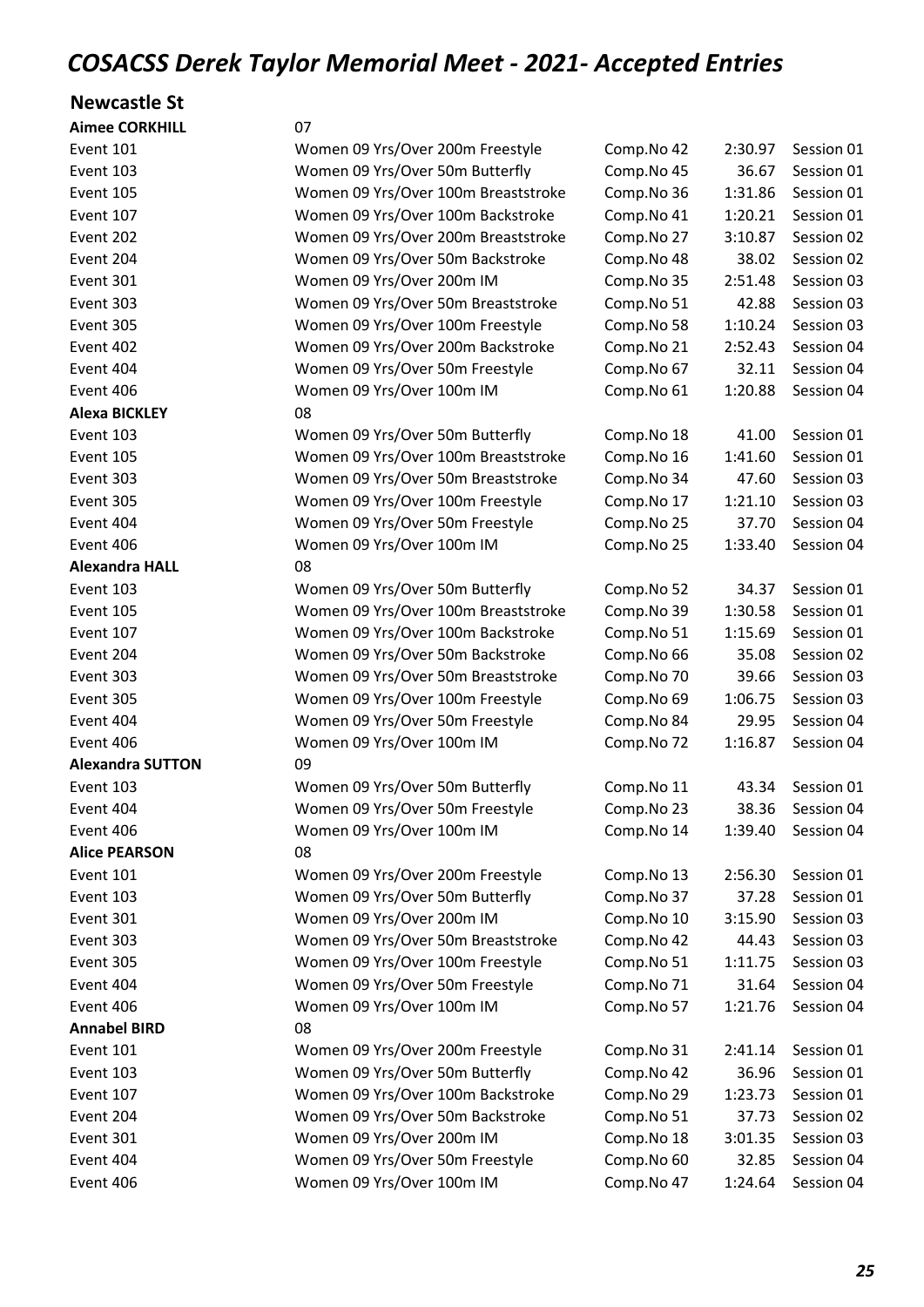| <b>Archie LOVATT</b>  | 09                                  |            |         |            |
|-----------------------|-------------------------------------|------------|---------|------------|
| Event 104             | Men 09 Yrs/Over 50m Freestyle       | Comp.No 10 | 41.17   | Session 01 |
| Event 403             | Men 09 Yrs/Over 50m Breaststroke    | Comp.No 5  | 52.65   | Session 04 |
| <b>Buddy DEAKES</b>   | 04                                  |            |         |            |
| Event 104             | Men 09 Yrs/Over 50m Freestyle       | Comp.No 67 | 25.78   | Session 01 |
| Event 201             | Men 09 Yrs/Over 200m Freestyle      | Comp.No 36 | 2:03.50 | Session 02 |
| Event 205             | Men 09 Yrs/Over 100m Breaststroke   | Comp.No 40 | 1:08.59 | Session 02 |
| Event 207             | Men 09 Yrs/Over 100m Freestyle      | Comp.No 63 | 56.07   | Session 02 |
| Event 306             | Men 09 Yrs/Over 100m IM             | Comp.No 43 | 1:02.91 | Session 03 |
| Event 401             | Men 09 Yrs/Over 200m IM             | Comp.No 31 | 2:14.43 | Session 04 |
| Event 403             | Men 09 Yrs/Over 50m Breaststroke    | Comp.No 40 | 32.43   | Session 04 |
| <b>Bunny DEAKES</b>   | 08                                  |            |         |            |
| Event 101             | Women 09 Yrs/Over 200m Freestyle    | Comp.No 27 | 2:44.86 | Session 01 |
| Event 103             | Women 09 Yrs/Over 50m Butterfly     | Comp.No 40 | 37.03   | Session 01 |
| Event 107             | Women 09 Yrs/Over 100m Backstroke   | Comp.No 34 | 1:21.98 | Session 01 |
| Event 204             | Women 09 Yrs/Over 50m Backstroke    | Comp.No 57 | 37.10   | Session 02 |
| Event 206             | Women 09 Yrs/Over 100m Butterfly    | Comp.No 18 | 1:22.22 | Session 02 |
| Event 301             | Women 09 Yrs/Over 200m IM           | Comp.No 26 | 2:56.99 | Session 03 |
| Event 305             | Women 09 Yrs/Over 100m Freestyle    | Comp.No 49 | 1:12.45 | Session 03 |
| Event 307             | Women 09 Yrs/Over 200m Butterfly    | Comp.No 4  | 3:11.50 | Session 03 |
| Event 402             | Women 09 Yrs/Over 200m Backstroke   | Comp.No 24 | 2:50.17 | Session 04 |
| Event 404             | Women 09 Yrs/Over 50m Freestyle     | Comp.No 52 | 33.99   | Session 04 |
| Event 406             | Women 09 Yrs/Over 100m IM           | Comp.No 35 | 1:29.16 | Session 04 |
| <b>Cailyn CLARK</b>   | 08                                  |            |         |            |
| Event 103             | Women 09 Yrs/Over 50m Butterfly     | Comp.No 25 | 38.90   | Session 01 |
| Event 204             | Women 09 Yrs/Over 50m Backstroke    | Comp.No 25 | 42.60   | Session 02 |
| Event 303             | Women 09 Yrs/Over 50m Breaststroke  | Comp.No 36 | 47.36   | Session 03 |
| Event 305             | Women 09 Yrs/Over 100m Freestyle    | Comp.No 32 | 1:15.44 | Session 03 |
| Event 404             | Women 09 Yrs/Over 50m Freestyle     | Comp.No 45 | 35.23   | Session 04 |
| Event 406             | Women 09 Yrs/Over 100m IM           | Comp.No 36 | 1:28.74 | Session 04 |
| <b>Caitlin MILLS</b>  | 00                                  |            |         |            |
| Event 103             | Women 09 Yrs/Over 50m Butterfly     | Comp.No 49 | 34.95   | Session 01 |
| Event 105             | Women 09 Yrs/Over 100m Breaststroke | Comp.No 55 | 1:18.80 | Session 01 |
| Event 202             | Women 09 Yrs/Over 200m Breaststroke | Comp.No 39 | 2:48.46 | Session 02 |
| Event 206             | Women 09 Yrs/Over 100m Butterfly    | Comp.No 27 | 1:17.49 | Session 02 |
| Event 301             | Women 09 Yrs/Over 200m IM           | Comp.No 45 | 2:36.11 | Session 03 |
| Event 303             | Women 09 Yrs/Over 50m Breaststroke  | Comp.No 75 | 37.22   | Session 03 |
| Event 404             | Women 09 Yrs/Over 50m Freestyle     | Comp.No 75 | 30.59   | Session 04 |
| Event 406             | Women 09 Yrs/Over 100m IM           | Comp.No 81 | 1:13.84 | Session 04 |
| <b>Callum HURST</b>   | 01                                  |            |         |            |
| Event 104             | Men 09 Yrs/Over 50m Freestyle       | Comp.No 64 | 26.20   | Session 01 |
| Event 201             | Men 09 Yrs/Over 200m Freestyle      | Comp.No 33 | 2:09.22 | Session 02 |
| Event 207             | Men 09 Yrs/Over 100m Freestyle      | Comp.No 61 | 57.30   | Session 02 |
| Event 304             | Men 09 Yrs/Over 50m Butterfly       | Comp.No 39 | 28.30   | Session 03 |
| Event 306             | Men 09 Yrs/Over 100m IM             | Comp.No 41 | 1:06.24 | Session 03 |
| <b>Charlotte PEAT</b> | 09                                  |            |         |            |
| Event 204             | Women 09 Yrs/Over 50m Backstroke    | Comp.No 15 | 45.05   | Session 02 |
| Event 303             | Women 09 Yrs/Over 50m Breaststroke  | Comp.No 20 | 50.60   | Session 03 |
|                       |                                     |            |         |            |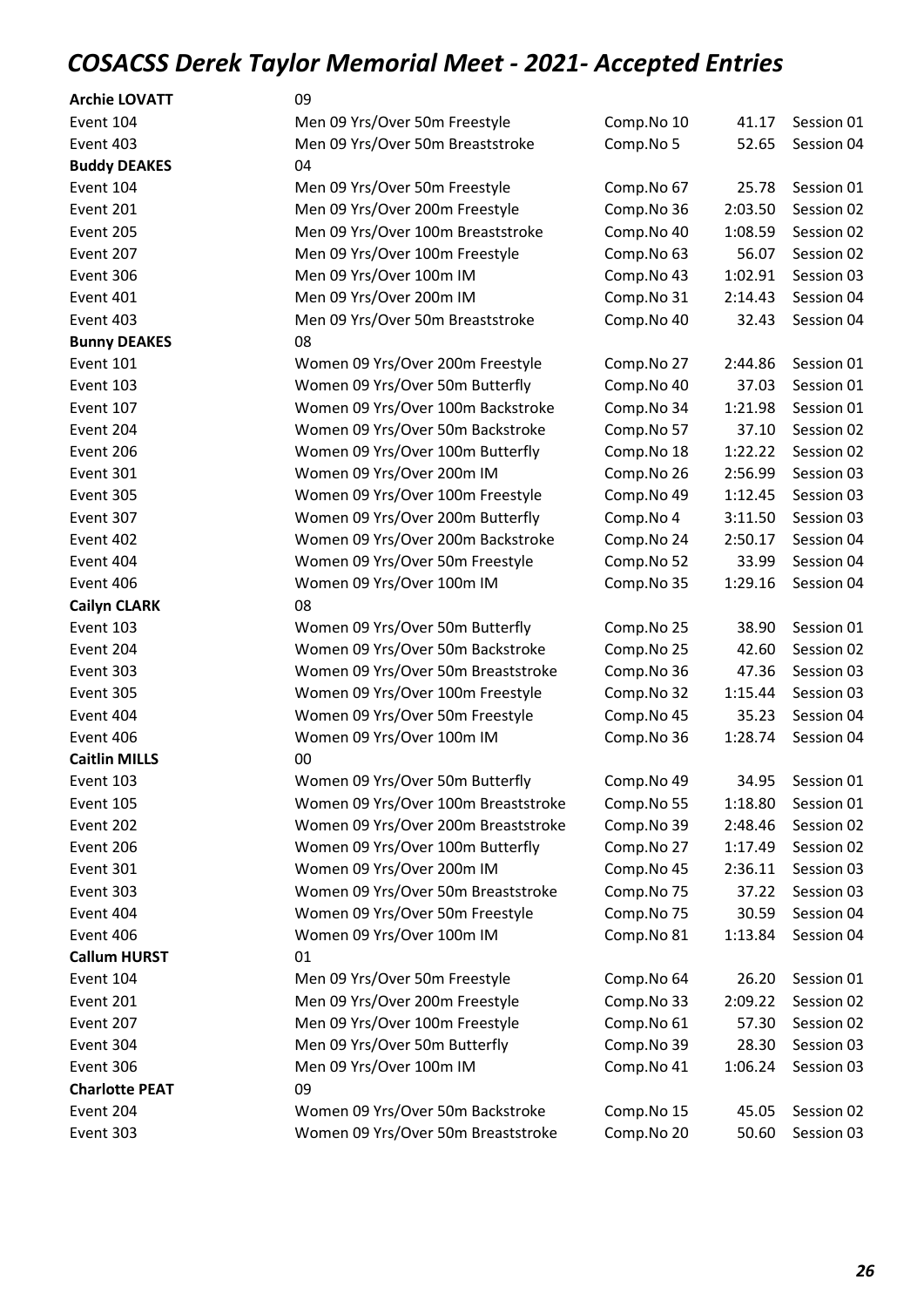| <b>Chloe HENDERSON</b>     | 07                                  |            |         |                    |
|----------------------------|-------------------------------------|------------|---------|--------------------|
| Event 101                  | Women 09 Yrs/Over 200m Freestyle    | Comp.No 30 | 2:41.57 | Session 01         |
| Event 107                  | Women 09 Yrs/Over 100m Backstroke   | Comp.No 44 | 1:19.65 | Session 01         |
| Event 204                  | Women 09 Yrs/Over 50m Backstroke    | Comp.No 53 | 37.68   | Session 02         |
| Event 206                  | Women 09 Yrs/Over 100m Butterfly    | Comp.No 20 | 1:21.63 | Session 02         |
| Event 301                  | Women 09 Yrs/Over 200m IM           | Comp.No 34 | 2:51.55 | Session 03         |
| Event 305                  | Women 09 Yrs/Over 100m Freestyle    | Comp.No 56 | 1:10.47 | Session 03         |
| Event 402                  | Women 09 Yrs/Over 200m Backstroke   | Comp.No 27 | 2:47.90 | Session 04         |
| Event 404                  | Women 09 Yrs/Over 50m Freestyle     | Comp.No 57 | 33.34   | Session 04         |
| <b>Elizabeth VICKERMAN</b> | 11                                  |            |         |                    |
| Event 103                  | Women 09 Yrs/Over 50m Butterfly     | Comp.No 21 | 40.75   | Session 01         |
| Event 204                  | Women 09 Yrs/Over 50m Backstroke    | Comp.No 24 | 42.84   | Session 02         |
| Event 303                  | Women 09 Yrs/Over 50m Breaststroke  | Comp.No 15 | 52.36   | Session 03         |
| Event 305                  | Women 09 Yrs/Over 100m Freestyle    | Comp.No 23 | 1:17.65 | Session 03         |
| Event 404                  | Women 09 Yrs/Over 50m Freestyle     | Comp.No 39 | 35.76   | Session 04         |
| Event 406                  | Women 09 Yrs/Over 100m IM           | Comp.No 28 | 1:31.91 | Session 04         |
| <b>Emily WINTLE</b>        | 09                                  |            |         |                    |
| Event 101                  | Women 09 Yrs/Over 200m Freestyle    | Comp.No 19 | 2:48.04 | Session 01         |
| Event 103                  | Women 09 Yrs/Over 50m Butterfly     | Comp.No 30 | 37.91   | Session 01         |
| Event 105                  | Women 09 Yrs/Over 100m Breaststroke | Comp.No 24 | 1:36.06 | Session 01         |
| Event 107                  | Women 09 Yrs/Over 100m Backstroke   | Comp.No 36 | 1:21.53 | Session 01         |
| Event 204                  | Women 09 Yrs/Over 50m Backstroke    | Comp.No 55 | 37.23   | Session 02         |
| Event 206                  | Women 09 Yrs/Over 100m Butterfly    | Comp.No 19 | 1:22.07 | Session 02         |
| Event 301                  | Women 09 Yrs/Over 200m IM           | Comp.No 28 | 2:55.57 | Session 03         |
| Event 303                  | Women 09 Yrs/Over 50m Breaststroke  | Comp.No 43 | 44.40   | Session 03         |
| Event 305                  | Women 09 Yrs/Over 100m Freestyle    | Comp.No 47 | 1:12.86 | Session 03         |
| Event 307                  | Women 09 Yrs/Over 200m Butterfly    | Comp.No 10 | 2:59.97 | Session 03         |
| Event 402                  | Women 09 Yrs/Over 200m Backstroke   | Comp.No 19 | 2:56.43 | Session 04         |
| Event 404                  | Women 09 Yrs/Over 50m Freestyle     | Comp.No 53 | 33.78   | Session 04         |
| Event 406                  | Women 09 Yrs/Over 100m IM           | Comp.No 53 | 1:22.97 | Session 04         |
| <b>Eve TINSLEY</b>         | 06                                  |            |         |                    |
| Event 101                  | Women 09 Yrs/Over 200m Freestyle    | Comp.No 56 |         | 2:10.50 Session 01 |
| Event 103                  | Women 09 Yrs/Over 50m Butterfly     | Comp.No 68 | 30.18   | Session 01         |
| Event 107                  | Women 09 Yrs/Over 100m Backstroke   | Comp.No 54 | 1:13.39 | Session 01         |
| Event 206                  | Women 09 Yrs/Over 100m Butterfly    | Comp.No 37 | 1:09.06 | Session 02         |
| Event 301                  | Women 09 Yrs/Over 200m IM           | Comp.No 46 | 2:31.68 | Session 03         |
| Event 307                  | Women 09 Yrs/Over 200m Butterfly    | Comp.No 17 | 2:30.72 | Session 03         |
| Event 406                  | Women 09 Yrs/Over 100m IM           | Comp.No 79 | 1:15.38 | Session 04         |
| <b>Evie WORSEY</b>         | 08                                  |            |         |                    |
| Event 303                  | Women 09 Yrs/Over 50m Breaststroke  | Comp.No 35 | 47.40   | Session 03         |
| Event 305                  | Women 09 Yrs/Over 100m Freestyle    | Comp.No 22 | 1:18.19 | Session 03         |
| Event 404                  | Women 09 Yrs/Over 50m Freestyle     | Comp.No 41 | 35.65   | Session 04         |
| Event 406                  | Women 09 Yrs/Over 100m IM           | Comp.No 26 | 1:33.02 | Session 04         |
| <b>Grace DUKES</b>         | 10                                  |            |         |                    |
| Event 103                  | Women 09 Yrs/Over 50m Butterfly     | Comp.No 3  | 46.50   | Session 01         |
| Event 303                  | Women 09 Yrs/Over 50m Breaststroke  | Comp.No 12 | 52.75   | Session 03         |
| Event 404                  | Women 09 Yrs/Over 50m Freestyle     | Comp.No 11 | 40.31   | Session 04         |
| Event 406                  | Women 09 Yrs/Over 100m IM           | Comp.No 8  | 1:43.78 | Session 04         |
| <b>Harry IBBS</b>          | 09                                  |            |         |                    |
| Event 302                  | Men 09 Yrs/Over 200m Breaststroke   | Comp.No 7  | 3:20.71 | Session 03         |
| Event 306                  | Men 09 Yrs/Over 100m IM             | Comp.No 10 | 1:34.19 | Session 03         |
| Event 403                  | Men 09 Yrs/Over 50m Breaststroke    | Comp.No 16 | 43.56   | Session 04         |
| <b>Harry MORRIS</b>        | 06                                  |            |         |                    |
|                            |                                     |            |         |                    |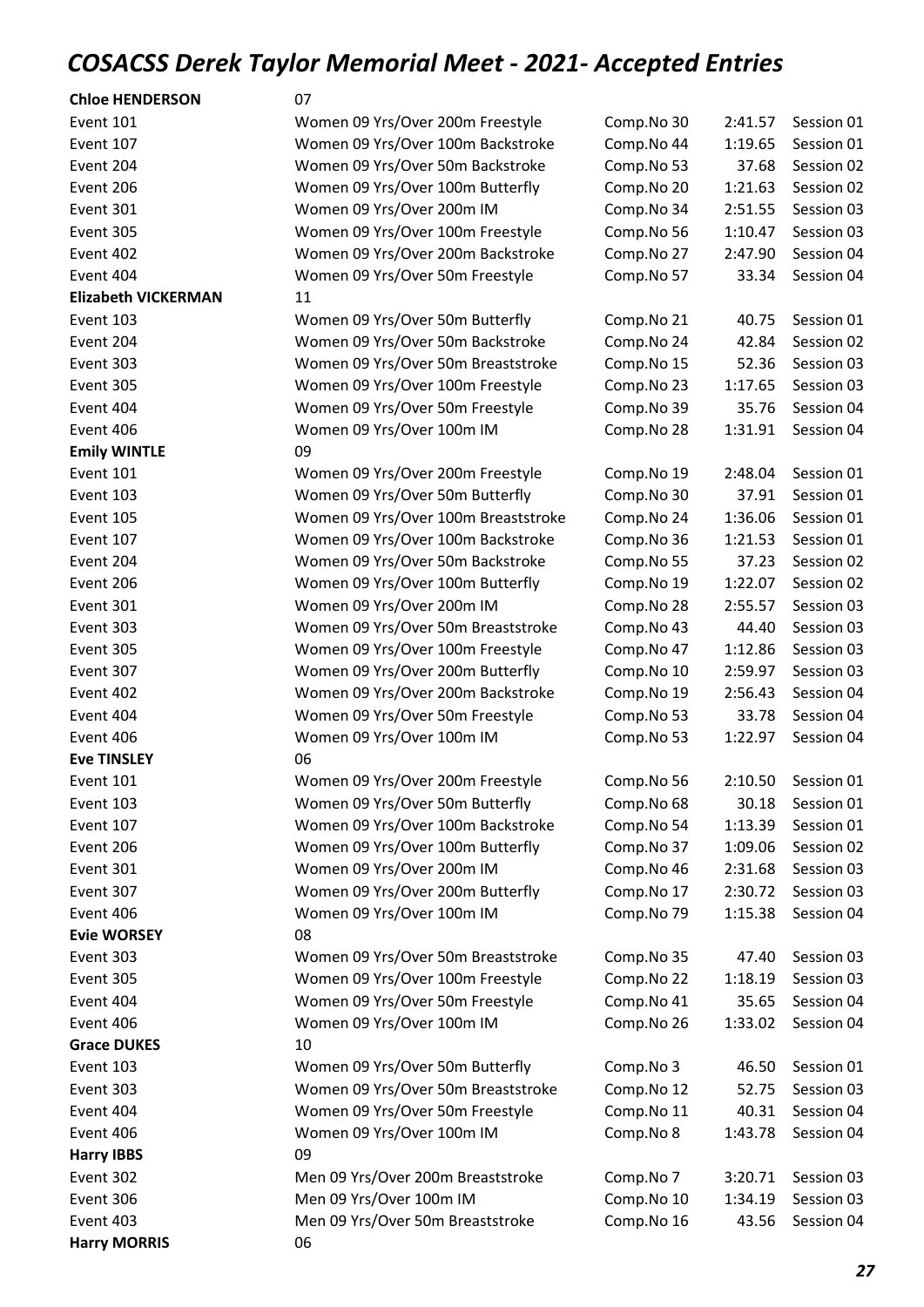| Event 104              | Men 09 Yrs/Over 50m Freestyle       | Comp.No 46 | 29.00   | Session 01 |
|------------------------|-------------------------------------|------------|---------|------------|
| Event 106              | Men 09 Yrs/Over 100m Butterfly      | Comp.No 14 | 1:20.05 | Session 01 |
| Event 205              | Men 09 Yrs/Over 100m Breaststroke   | Comp.No 36 | 1:14.76 | Session 02 |
| Event 207              | Men 09 Yrs/Over 100m Freestyle      | Comp.No 40 | 1:04.00 | Session 02 |
| Event 302              | Men 09 Yrs/Over 200m Breaststroke   | Comp.No 9  | 3:13.76 | Session 03 |
| Event 306              | Men 09 Yrs/Over 100m IM             | Comp.No 31 | 1:12.97 | Session 03 |
| Event 401              | Men 09 Yrs/Over 200m IM             | Comp.No 14 | 2:50.47 | Session 04 |
| Event 403              | Men 09 Yrs/Over 50m Breaststroke    | Comp.No 29 | 36.93   | Session 04 |
| <b>Henrietta CHICK</b> | 09                                  |            |         |            |
| Event 101              | Women 09 Yrs/Over 200m Freestyle    | Comp.No 11 | 3:00.71 | Session 01 |
| Event 103              | Women 09 Yrs/Over 50m Butterfly     | Comp.No 53 | 34.34   | Session 01 |
| Event 105              | Women 09 Yrs/Over 100m Breaststroke | Comp.No 22 | 1:36.58 | Session 01 |
| Event 107              | Women 09 Yrs/Over 100m Backstroke   | Comp.No 35 | 1:21.83 | Session 01 |
| Event 202              | Women 09 Yrs/Over 200m Breaststroke | Comp.No 6  | 3:58.85 | Session 02 |
| Event 204              | Women 09 Yrs/Over 50m Backstroke    | Comp.No 52 | 37.72   | Session 02 |
| Event 206              | Women 09 Yrs/Over 100m Butterfly    | Comp.No 24 | 1:20.03 | Session 02 |
| Event 301              | Women 09 Yrs/Over 200m IM           | Comp.No 32 | 2:53.16 | Session 03 |
| Event 303              | Women 09 Yrs/Over 50m Breaststroke  | Comp.No 47 | 43.76   | Session 03 |
| Event 305              | Women 09 Yrs/Over 100m Freestyle    | Comp.No 61 | 1:09.47 | Session 03 |
| Event 307              | Women 09 Yrs/Over 200m Butterfly    | Comp.No 3  | 3:17.50 | Session 03 |
| Event 402              | Women 09 Yrs/Over 200m Backstroke   | Comp.No 22 | 2:52.13 | Session 04 |
| Event 404              | Women 09 Yrs/Over 50m Freestyle     | Comp.No 70 | 31.78   | Session 04 |
| Event 406              | Women 09 Yrs/Over 100m IM           | Comp.No 55 | 1:22.50 | Session 04 |
| <b>Holly KEILY</b>     | 09                                  |            |         |            |
| Event 103              | Women 09 Yrs/Over 50m Butterfly     | Comp.No 35 | 37.69   | Session 01 |
| Event 107              | Women 09 Yrs/Over 100m Backstroke   | Comp.No 28 | 1:24.00 | Session 01 |
| Event 202              | Women 09 Yrs/Over 200m Breaststroke | Comp.No 14 | 3:38.16 | Session 02 |
| Event 204              | Women 09 Yrs/Over 50m Backstroke    | Comp.No 41 | 38.59   | Session 02 |
| Event 301              | Women 09 Yrs/Over 200m IM           | Comp.No 19 | 3:00.91 | Session 03 |
| Event 303              | Women 09 Yrs/Over 50m Breaststroke  | Comp.No 48 | 43.30   | Session 03 |
| Event 305              | Women 09 Yrs/Over 100m Freestyle    | Comp.No 8  | 1:29.93 | Session 03 |
| Event 404              | Women 09 Yrs/Over 50m Freestyle     | Comp.No 43 | 35.36   | Session 04 |
| Event 406              | Women 09 Yrs/Over 100m IM           | Comp.No 41 | 1:25.69 | Session 04 |
| <b>Isabella NIXON</b>  | 10                                  |            |         |            |
| Event 101              | Women 09 Yrs/Over 200m Freestyle    | Comp.No 18 | 2:48.17 | Session 01 |
| Event 103              | Women 09 Yrs/Over 50m Butterfly     | Comp.No 17 | 41.23   | Session 01 |
| <b>Event 105</b>       | Women 09 Yrs/Over 100m Breaststroke | Comp.No 14 | 1:45.50 | Session 01 |
| Event 107              | Women 09 Yrs/Over 100m Backstroke   | Comp.No 19 | 1:26.25 | Session 01 |
| Event 202              | Women 09 Yrs/Over 200m Breaststroke | Comp.No 9  | 3:46.89 | Session 02 |
| Event 204              | Women 09 Yrs/Over 50m Backstroke    | Comp.No 29 | 41.14   | Session 02 |
| Event 206              | Women 09 Yrs/Over 100m Butterfly    | Comp.No 13 | 1:28.42 | Session 02 |
| Event 301              | Women 09 Yrs/Over 200m IM           | Comp.No 14 | 3:08.02 | Session 03 |
| Event 303              | Women 09 Yrs/Over 50m Breaststroke  | Comp.No 28 | 49.29   | Session 03 |
| Event 305              | Women 09 Yrs/Over 100m Freestyle    | Comp.No 25 | 1:17.43 | Session 03 |
| Event 307              | Women 09 Yrs/Over 200m Butterfly    | Comp.No 2  | 3:19.62 | Session 03 |
| Event 402              | Women 09 Yrs/Over 200m Backstroke   | Comp.No 11 | 3:04.31 | Session 04 |
| Event 404              | Women 09 Yrs/Over 50m Freestyle     | Comp.No 31 | 36.24   | Session 04 |
| Event 406              | Women 09 Yrs/Over 100m IM           | Comp.No 33 | 1:29.72 | Session 04 |
| <b>Isabelle TURNER</b> | 10                                  |            |         |            |
| Event 105              | Women 09 Yrs/Over 100m Breaststroke | Comp.No 7  | 1:53.20 | Session 01 |
| Event 303              | Women 09 Yrs/Over 50m Breaststroke  | Comp.No 17 | 50.99   | Session 03 |
| <b>Lauren WINTLE</b>   | 12                                  |            |         |            |
| Event 202              | Women 09 Yrs/Over 200m Breaststroke | Comp.No 2  | 4:51.49 | Session 02 |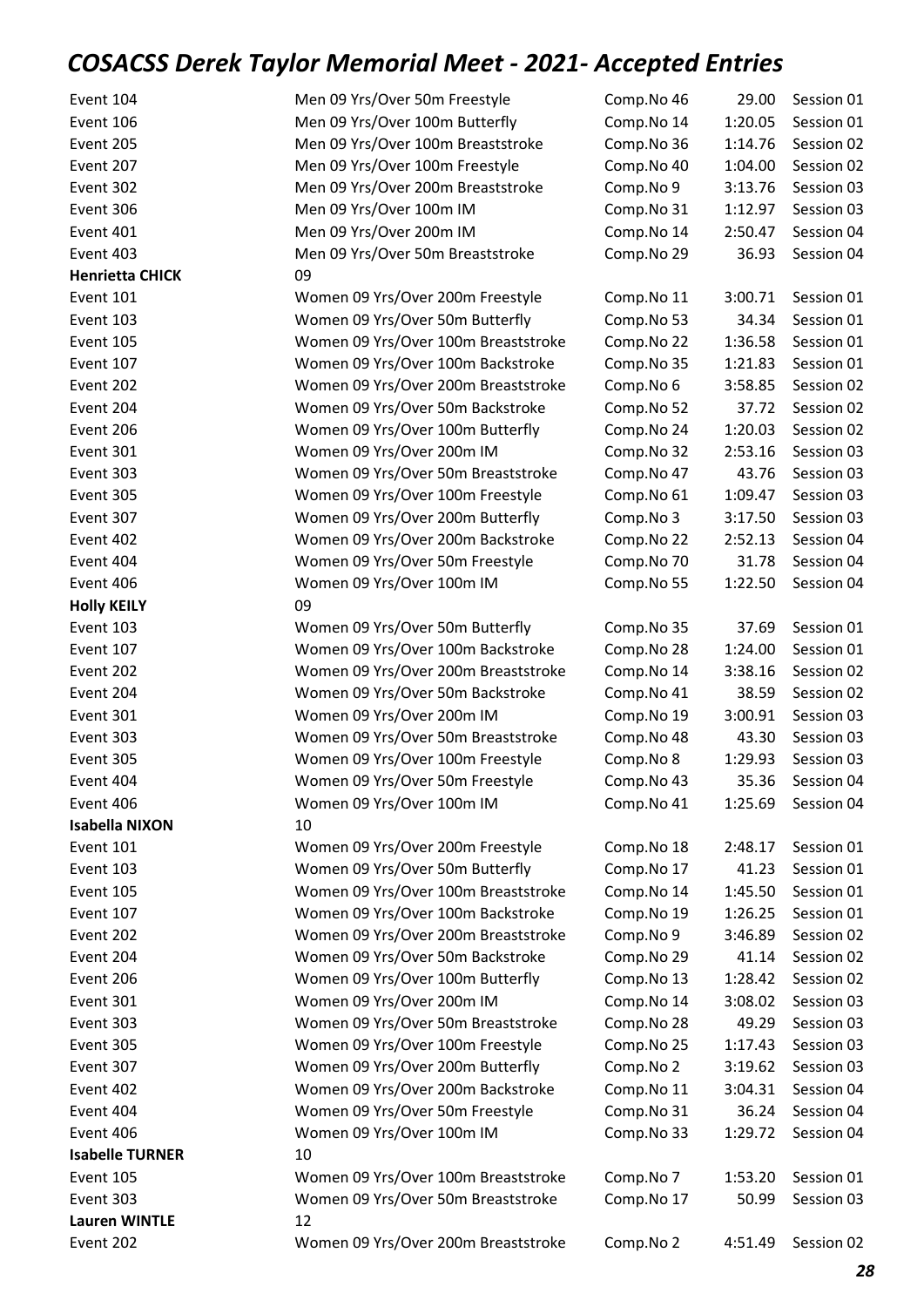| Event 204                    | Women 09 Yrs/Over 50m Backstroke    | Comp.No 2  | 55.40   | Session 02         |
|------------------------------|-------------------------------------|------------|---------|--------------------|
| Event 303                    | Women 09 Yrs/Over 50m Breaststroke  | Comp.No 6  | 1:00.53 | Session 03         |
| Event 305                    | Women 09 Yrs/Over 100m Freestyle    | Comp.No 1  | 1:46.31 | Session 03         |
| Event 402                    | Women 09 Yrs/Over 200m Backstroke   | Comp.No 1  | 3:55.88 | Session 04         |
| Event 404                    | Women 09 Yrs/Over 50m Freestyle     | Comp.No 4  | 48.10   | Session 04         |
| Event 406                    | Women 09 Yrs/Over 100m IM           | Comp.No 1  | 2:01.00 | Session 04         |
| <b>Madison MICKLETHWAITE</b> | 10                                  |            |         |                    |
| Event 101                    | Women 09 Yrs/Over 200m Freestyle    | Comp.No 15 | 2:53.63 | Session 01         |
| Event 103                    | Women 09 Yrs/Over 50m Butterfly     | Comp.No 13 | 43.14   | Session 01         |
| Event 206                    | Women 09 Yrs/Over 100m Butterfly    | Comp.No 3  | 1:40.46 | Session 02         |
| Event 301                    | Women 09 Yrs/Over 200m IM           | Comp.No 6  | 3:24.81 | Session 03         |
| Event 305                    | Women 09 Yrs/Over 100m Freestyle    | Comp.No 38 | 1:14.62 | Session 03         |
| Event 307                    | Women 09 Yrs/Over 200m Butterfly    | Comp.No 1  | 3:40.03 | Session 03         |
| Event 404                    | Women 09 Yrs/Over 50m Freestyle     | Comp.No 46 | 35.22   | Session 04         |
| Event 406                    | Women 09 Yrs/Over 100m IM           | Comp.No 29 | 1:31.13 | Session 04         |
| <b>Maisie DANIELS</b>        | 05                                  |            |         |                    |
| Event 101                    | Women 09 Yrs/Over 200m Freestyle    | Comp.No 52 | 2:20.94 | Session 01         |
| Event 107                    | Women 09 Yrs/Over 100m Backstroke   | Comp.No 50 | 1:16.30 | Session 01         |
| Event 204                    | Women 09 Yrs/Over 50m Backstroke    | Comp.No 64 | 35.85   | Session 02         |
| Event 303                    | Women 09 Yrs/Over 50m Breaststroke  | Comp.No 61 | 40.88   | Session 03         |
| Event 305                    | Women 09 Yrs/Over 100m Freestyle    | Comp.No 72 | 1:06.33 | Session 03         |
| Event 404                    | Women 09 Yrs/Over 50m Freestyle     | Comp.No 76 | 30.58   | Session 04         |
| Event 406                    | Women 09 Yrs/Over 100m IM           | Comp.No 70 | 1:17.00 | Session 04         |
| <b>Matthew WALKER</b>        | 06                                  |            |         |                    |
| Event 104                    | Men 09 Yrs/Over 50m Freestyle       | Comp.No 65 | 25.95   | Session 01         |
| Event 201                    | Men 09 Yrs/Over 200m Freestyle      | Comp.No 29 | 2:16.39 | Session 02         |
| Event 207                    | Men 09 Yrs/Over 100m Freestyle      | Comp.No 53 | 1:00.90 | Session 02         |
| Event 306                    | Men 09 Yrs/Over 100m IM             | Comp.No 29 | 1:16.03 | Session 03         |
| <b>Max SPRAGG</b>            | 07                                  |            |         |                    |
| Event 205                    | Men 09 Yrs/Over 100m Breaststroke   | Comp.No 18 | 1:32.40 | Session 02         |
| Event 207                    | Men 09 Yrs/Over 100m Freestyle      | Comp.No 26 | 1:13.16 | Session 02         |
| Event 302                    | Men 09 Yrs/Over 200m Breaststroke   | Comp.No 11 |         | 3:12.13 Session 03 |
| <b>Megan ARCHER</b>          | 06                                  |            |         |                    |
| Event 303                    | Women 09 Yrs/Over 50m Breaststroke  | Comp.No 44 | 44.20   | Session 03         |
| <b>Megan HALL</b>            | 09                                  |            |         |                    |
| Event 103                    | Women 09 Yrs/Over 50m Butterfly     | Comp.No 50 | 34.66   | Session 01         |
| Event 107                    | Women 09 Yrs/Over 100m Backstroke   | Comp.No 38 | 1:20.95 | Session 01         |
| Event 204                    | Women 09 Yrs/Over 50m Backstroke    | Comp.No 63 | 35.94   | Session 02         |
| Event 305                    | Women 09 Yrs/Over 100m Freestyle    | Comp.No 34 | 1:14.77 | Session 03         |
| Event 402                    | Women 09 Yrs/Over 200m Backstroke   | Comp.No 28 | 2:45.78 | Session 04         |
| Event 404                    | Women 09 Yrs/Over 50m Freestyle     | Comp.No 62 | 32.53   | Session 04         |
| Event 406                    | Women 09 Yrs/Over 100m IM           | Comp.No 64 | 1:19.75 | Session 04         |
| <b>Molly IBBS</b>            | 05                                  |            |         |                    |
| Event 202                    | Women 09 Yrs/Over 200m Breaststroke | Comp.No 33 | 3:00.74 | Session 02         |
| Event 303                    | Women 09 Yrs/Over 50m Breaststroke  | Comp.No 66 | 40.09   | Session 03         |
| Event 305                    | Women 09 Yrs/Over 100m Freestyle    | Comp.No 67 | 1:07.33 | Session 03         |
| Event 404                    | Women 09 Yrs/Over 50m Freestyle     | Comp.No 81 | 30.38   | Session 04         |
| Event 406                    | Women 09 Yrs/Over 100m IM           | Comp.No 63 | 1:19.85 | Session 04         |
|                              |                                     |            |         |                    |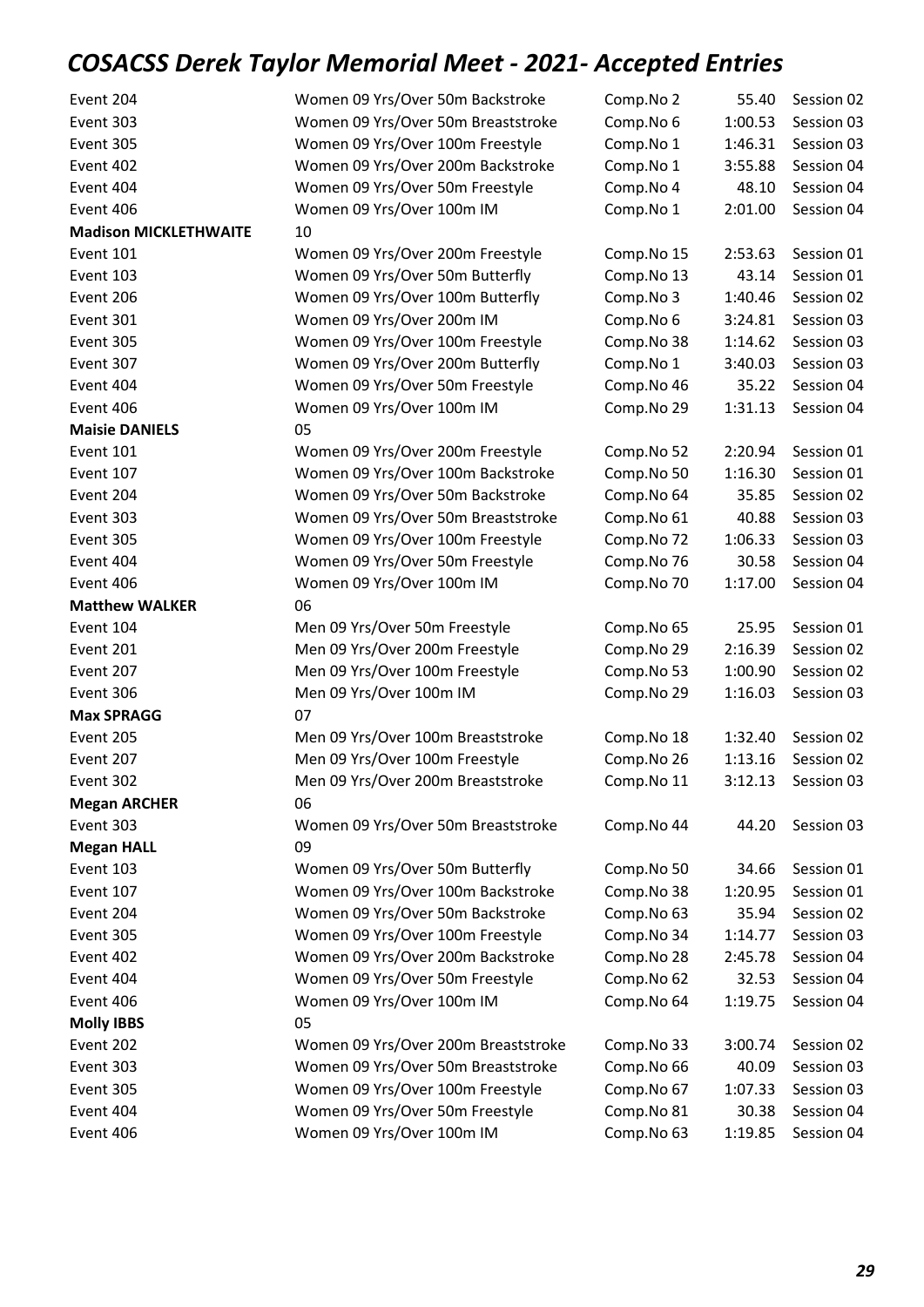| <b>Olivia HEATH</b>      | 09                                  |            |         |            |
|--------------------------|-------------------------------------|------------|---------|------------|
| Event 404                | Women 09 Yrs/Over 50m Freestyle     | Comp.No 15 | 39.78   | Session 04 |
| Event 406                | Women 09 Yrs/Over 100m IM           | Comp.No 15 | 1:39.40 | Session 04 |
| <b>Rebecca FORSTER</b>   | 06                                  |            |         |            |
| Event 303                | Women 09 Yrs/Over 50m Breaststroke  | Comp.No 46 | 43.91   | Session 03 |
| Event 305                | Women 09 Yrs/Over 100m Freestyle    | Comp.No 59 | 1:10.17 | Session 03 |
| Event 404                | Women 09 Yrs/Over 50m Freestyle     | Comp.No 78 | 30.50   | Session 04 |
| Event 406                | Women 09 Yrs/Over 100m IM           | Comp.No 59 | 1:21.12 | Session 04 |
| <b>Roisin DAVIS</b>      | 01                                  |            |         |            |
| Event 101                | Women 09 Yrs/Over 200m Freestyle    | Comp.No 54 | 2:15.68 | Session 01 |
| Event 103                | Women 09 Yrs/Over 50m Butterfly     | Comp.No 67 | 30.44   | Session 01 |
| Event 204                | Women 09 Yrs/Over 50m Backstroke    | Comp.No 72 | 33.50   | Session 02 |
| Event 206                | Women 09 Yrs/Over 100m Butterfly    | Comp.No 39 | 1:08.70 | Session 02 |
| Event 305                | Women 09 Yrs/Over 100m Freestyle    | Comp.No 79 | 1:01.75 | Session 03 |
| Event 404                | Women 09 Yrs/Over 50m Freestyle     | Comp.No 88 | 28.79   | Session 04 |
| Event 406                | Women 09 Yrs/Over 100m IM           | Comp.No 84 | 1:11.45 | Session 04 |
| <b>Rosie GRAIN</b>       | 05                                  |            |         |            |
| Event 101                | Women 09 Yrs/Over 200m Freestyle    | Comp.No 55 | 2:12.80 | Session 01 |
| Event 103                | Women 09 Yrs/Over 50m Butterfly     | Comp.No 65 | 30.88   | Session 01 |
| Event 206                | Women 09 Yrs/Over 100m Butterfly    | Comp.No 38 | 1:08.89 | Session 02 |
| Event 305                | Women 09 Yrs/Over 100m Freestyle    | Comp.No 80 | 1:01.60 | Session 03 |
| Event 307                | Women 09 Yrs/Over 200m Butterfly    | Comp.No 18 | 2:29.70 | Session 03 |
| Event 404                | Women 09 Yrs/Over 50m Freestyle     | Comp.No 91 | 28.40   | Session 04 |
| Event 406                | Women 09 Yrs/Over 100m IM           | Comp.No 83 | 1:12.17 | Session 04 |
| <b>Ross GUNNING</b>      | 07                                  |            |         |            |
| Event 102                | Men 09 Yrs/Over 200m Backstroke     | Comp.No 13 | 2:54.66 | Session 01 |
| Event 104                | Men 09 Yrs/Over 50m Freestyle       | Comp.No 41 | 29.86   | Session 01 |
| Event 106                | Men 09 Yrs/Over 100m Butterfly      | Comp.No 13 | 1:23.72 | Session 01 |
| Event 201                | Men 09 Yrs/Over 200m Freestyle      | Comp.No 22 | 2:26.34 | Session 02 |
| Event 203                | Men 09 Yrs/Over 50m Backstroke      | Comp.No 42 | 34.00   | Session 02 |
| Event 207                | Men 09 Yrs/Over 100m Freestyle      | Comp.No 41 | 1:03.80 | Session 02 |
| Event 401                | Men 09 Yrs/Over 200m IM             | Comp.No 12 | 2:51.56 | Session 04 |
| Event 403                | Men 09 Yrs/Over 50m Breaststroke    | Comp.No 19 | 41.93   | Session 04 |
| Event 405                | Men 09 Yrs/Over 100m Backstroke     | Comp.No 29 | 1:13.44 | Session 04 |
| <b>Samantha PATTYSON</b> | 09                                  |            |         |            |
| Event 103                | Women 09 Yrs/Over 50m Butterfly     | Comp.No 36 | 37.38   | Session 01 |
| Event 105                | Women 09 Yrs/Over 100m Breaststroke | Comp.No 40 | 1:30.28 | Session 01 |
| Event 107                | Women 09 Yrs/Over 100m Backstroke   | Comp.No 31 | 1:22.78 | Session 01 |
| Event 202                | Women 09 Yrs/Over 200m Breaststroke | Comp.No 24 | 3:15.75 | Session 02 |
| Event 204                | Women 09 Yrs/Over 50m Backstroke    | Comp.No 56 | 37.22   | Session 02 |
| Event 301                | Women 09 Yrs/Over 200m IM           | Comp.No 29 | 2:55.06 | Session 03 |
| Event 303                | Women 09 Yrs/Over 50m Breaststroke  | Comp.No 58 | 41.34   | Session 03 |
| Event 305                | Women 09 Yrs/Over 100m Freestyle    | Comp.No 53 | 1:11.39 | Session 03 |
| Event 402                | Women 09 Yrs/Over 200m Backstroke   | Comp.No 7  | 3:16.90 | Session 04 |
| Event 404                | Women 09 Yrs/Over 50m Freestyle     | Comp.No 66 | 32.19   | Session 04 |
| Event 406                | Women 09 Yrs/Over 100m IM           | Comp.No 46 | 1:24.97 | Session 04 |
|                          |                                     |            |         |            |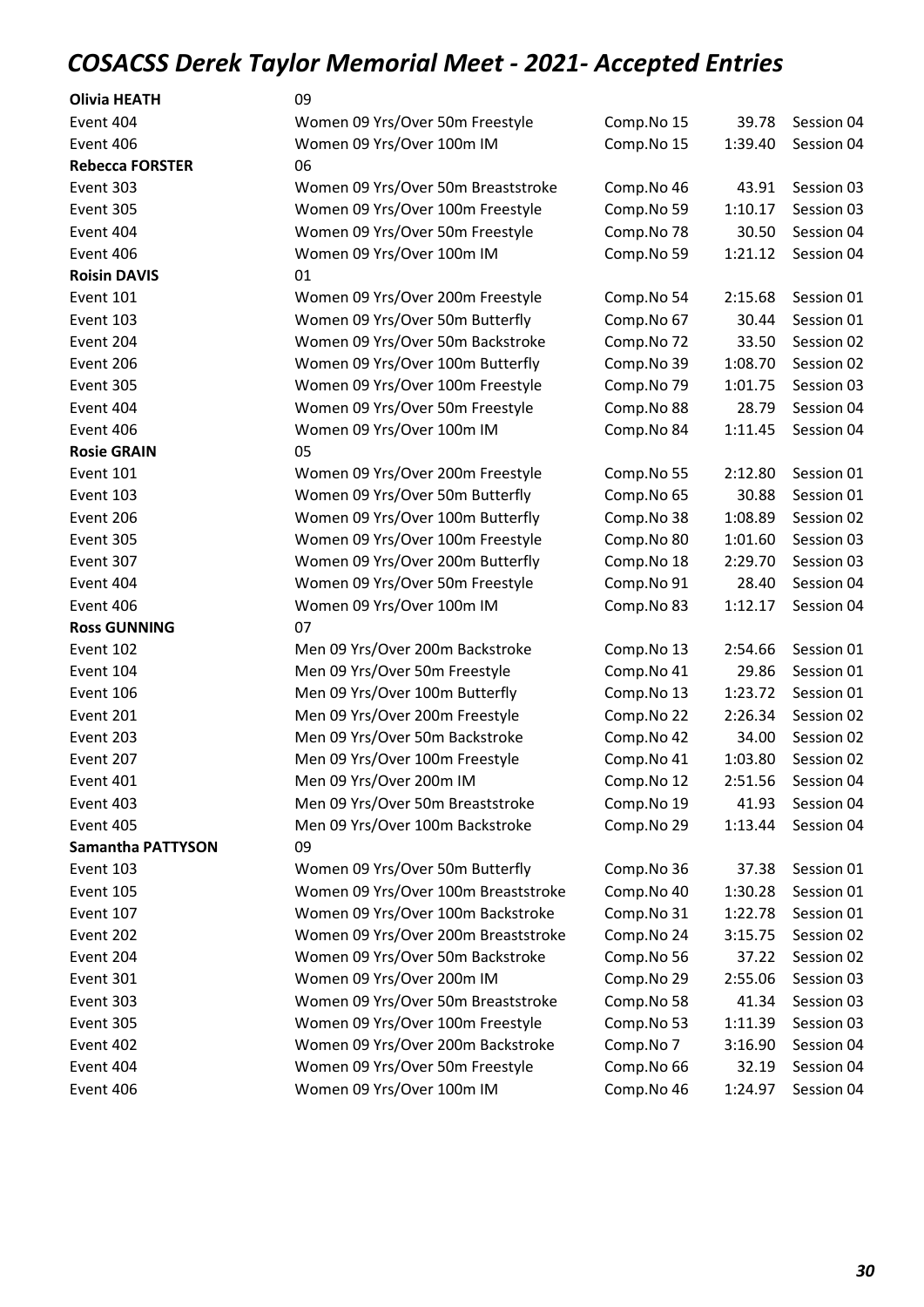| <b>Scarlet TINWELL</b> | 07                                  |            |         |            |
|------------------------|-------------------------------------|------------|---------|------------|
| Event 101              | Women 09 Yrs/Over 200m Freestyle    | Comp.No 43 | 2:29.20 | Session 01 |
| Event 105              | Women 09 Yrs/Over 100m Breaststroke | Comp.No 53 | 1:20.40 | Session 01 |
| Event 202              | Women 09 Yrs/Over 200m Breaststroke | Comp.No 37 | 2:53.90 | Session 02 |
| Event 204              | Women 09 Yrs/Over 50m Backstroke    | Comp.No 73 | 33.43   | Session 02 |
| Event 303              | Women 09 Yrs/Over 50m Breaststroke  | Comp.No 77 | 36.18   | Session 03 |
| Event 305              | Women 09 Yrs/Over 100m Freestyle    | Comp.No 66 | 1:07.72 | Session 03 |
| Event 404              | Women 09 Yrs/Over 50m Freestyle     | Comp.No 85 | 29.95   | Session 04 |
| Event 406              | Women 09 Yrs/Over 100m IM           | Comp.No 75 | 1:16.61 | Session 04 |
| <b>Scott PATTYSON</b>  | 05                                  |            |         |            |
| Event 104              | Men 09 Yrs/Over 50m Freestyle       | Comp.No 62 | 26.33   | Session 01 |
| Event 106              | Men 09 Yrs/Over 100m Butterfly      | Comp.No 31 | 1:04.13 | Session 01 |
| Event 203              | Men 09 Yrs/Over 50m Backstroke      | Comp.No 50 | 31.35   | Session 02 |
| Event 205              | Men 09 Yrs/Over 100m Breaststroke   | Comp.No 37 | 1:12.43 | Session 02 |
| Event 207              | Men 09 Yrs/Over 100m Freestyle      | Comp.No 60 | 57.85   | Session 02 |
| Event 302              | Men 09 Yrs/Over 200m Breaststroke   | Comp.No 20 | 2:46.33 | Session 03 |
| Event 304              | Men 09 Yrs/Over 50m Butterfly       | Comp.No 41 | 28.13   | Session 03 |
| Event 306              | Men 09 Yrs/Over 100m IM             | Comp.No 34 | 1:10.60 | Session 03 |
| Event 403              | Men 09 Yrs/Over 50m Breaststroke    | Comp.No 38 | 32.74   | Session 04 |
| Event 405              | Men 09 Yrs/Over 100m Backstroke     | Comp.No 30 | 1:12.09 | Session 04 |
| <b>Sophie POLWART</b>  | 06                                  |            |         |            |
| Event 101              | Women 09 Yrs/Over 200m Freestyle    | Comp.No 36 | 2:35.45 | Session 01 |
| Event 105              | Women 09 Yrs/Over 100m Breaststroke | Comp.No 32 | 1:33.33 | Session 01 |
| Event 204              | Women 09 Yrs/Over 50m Backstroke    | Comp.No 44 | 38.44   | Session 02 |
| Event 303              | Women 09 Yrs/Over 50m Breaststroke  | Comp.No 53 | 42.80   | Session 03 |
| Event 305              | Women 09 Yrs/Over 100m Freestyle    | Comp.No 50 | 1:12.10 | Session 03 |
| Event 404              | Women 09 Yrs/Over 50m Freestyle     | Comp.No 54 | 33.69   | Session 04 |
| Event 406              | Women 09 Yrs/Over 100m IM           | Comp.No 50 | 1:24.10 | Session 04 |
| <b>Sophie WALKER</b>   | 09                                  |            |         |            |
| Event 303              | Women 09 Yrs/Over 50m Breaststroke  | Comp.No 22 | 50.06   | Session 03 |
| Event 404              | Women 09 Yrs/Over 50m Freestyle     | Comp.No 18 | 39.40   | Session 04 |
| Tinashe ZINYEMBA       | 06                                  |            |         |            |
| Event 103              | Women 09 Yrs/Over 50m Butterfly     | Comp.No 63 | 32.75   | Session 01 |
| Event 107              | Women 09 Yrs/Over 100m Backstroke   | Comp.No 53 | 1:14.23 | Session 01 |
| Event 204              | Women 09 Yrs/Over 50m Backstroke    | Comp.No 71 | 33.60   | Session 02 |
| Event 303              | Women 09 Yrs/Over 50m Breaststroke  | Comp.No 65 | 40.13   | Session 03 |
| Event 305              | Women 09 Yrs/Over 100m Freestyle    | Comp.No 76 | 1:03.84 | Session 03 |
| Event 404              | Women 09 Yrs/Over 50m Freestyle     | Comp.No 90 | 28.50   | Session 04 |
| Event 406              | Women 09 Yrs/Over 100m IM           | Comp.No 66 | 1:18.74 | Session 04 |
| Zac OAKES              | 04                                  |            |         |            |
| Event 104              | Men 09 Yrs/Over 50m Freestyle       | Comp.No 58 | 27.73   | Session 01 |
| Event 106              | Men 09 Yrs/Over 100m Butterfly      | Comp.No 19 | 1:16.70 | Session 01 |
| Event 201              | Men 09 Yrs/Over 200m Freestyle      | Comp.No 18 | 2:33.00 | Session 02 |
| Event 205              | Men 09 Yrs/Over 100m Breaststroke   | Comp.No 31 | 1:17.65 | Session 02 |
| Event 207              | Men 09 Yrs/Over 100m Freestyle      | Comp.No 49 | 1:02.31 | Session 02 |
| Event 302              | Men 09 Yrs/Over 200m Breaststroke   | Comp.No 16 | 2:58.13 | Session 03 |
| Event 304              | Men 09 Yrs/Over 50m Butterfly       | Comp.No 34 | 30.59   | Session 03 |
| Event 401              | Men 09 Yrs/Over 200m IM             | Comp.No 15 | 2:50.13 | Session 04 |
| Event 403              | Men 09 Yrs/Over 50m Breaststroke    | Comp.No 34 | 34.57   | Session 04 |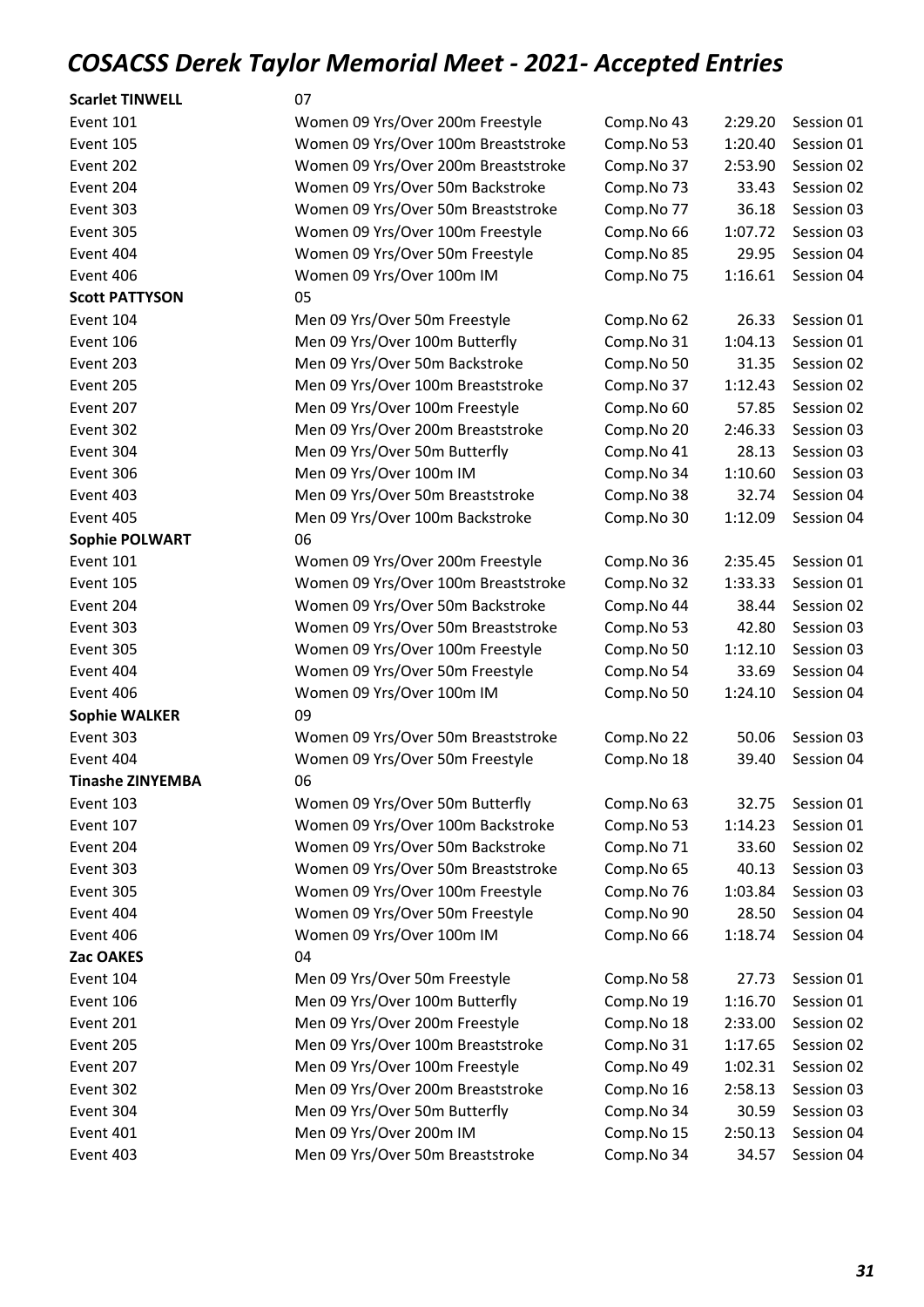| <b>Zachariah DALE</b> | 07                              |            |         |            |
|-----------------------|---------------------------------|------------|---------|------------|
| Event 102             | Men 09 Yrs/Over 200m Backstroke | Comp.No 24 | 2:26.33 | Session 01 |
| Event 104             | Men 09 Yrs/Over 50m Freestyle   | Comp.No 56 | 27.98   | Session 01 |
| Event 203             | Men 09 Yrs/Over 50m Backstroke  | Comp.No 52 | 30.91   | Session 02 |
| Event 207             | Men 09 Yrs/Over 100m Freestyle  | Comp.No 45 | 1:02.57 | Session 02 |
| Event 304             | Men 09 Yrs/Over 50m Butterfly   | Comp.No 38 | 29.72   | Session 03 |
| Event 306             | Men 09 Yrs/Over 100m IM         | Comp.No 36 | 1:10.26 | Session 03 |
| Event 401             | Men 09 Yrs/Over 200m IM         | Comp.No 23 | 2:31.24 | Session 04 |
| Event 405             | Men 09 Yrs/Over 100m Backstroke | Comp.No 33 | 1:08.77 | Session 04 |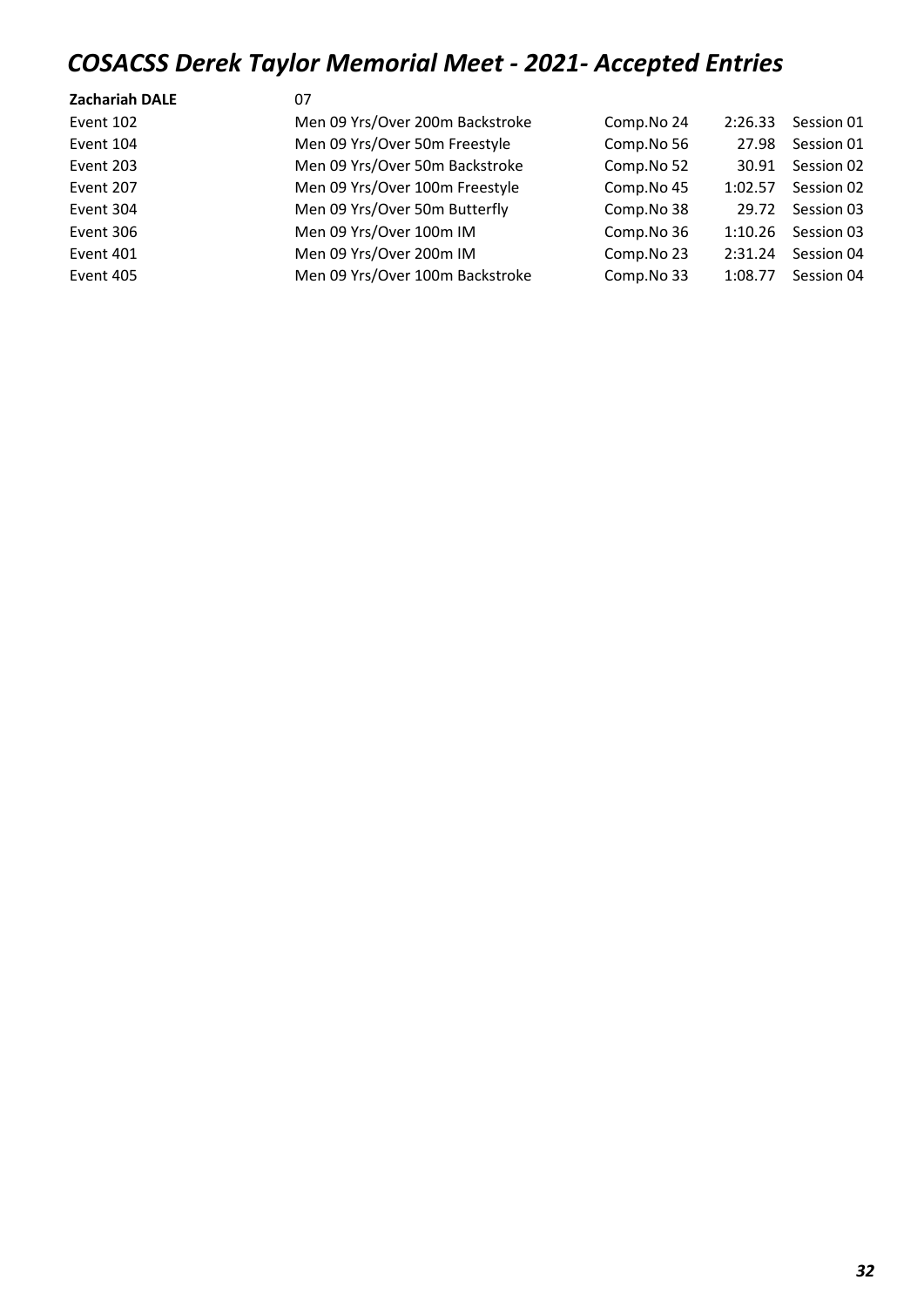#### **StaffordApex**

| <b>Amber Mai MCARTHUR</b> | 10                                  |            |         |            |
|---------------------------|-------------------------------------|------------|---------|------------|
| Event 103                 | Women 09 Yrs/Over 50m Butterfly     | Comp.No 6  | 45.00   | Session 01 |
| Event 303                 | Women 09 Yrs/Over 50m Breaststroke  | Comp.No 29 | 48.92   | Session 03 |
| Event 404                 | Women 09 Yrs/Over 50m Freestyle     | Comp.No 16 | 39.73   | Session 04 |
| <b>Andrew ONOFREI</b>     | 08                                  |            |         |            |
| Event 104                 | Men 09 Yrs/Over 50m Freestyle       | Comp.No 42 | 29.64   | Session 01 |
| Event 106                 | Men 09 Yrs/Over 100m Butterfly      | Comp.No 16 | 1:19.50 | Session 01 |
| Event 201                 | Men 09 Yrs/Over 200m Freestyle      | Comp.No 9  | 2:51.01 | Session 02 |
| Event 207                 | Men 09 Yrs/Over 100m Freestyle      | Comp.No 30 | 1:09.88 | Session 02 |
| <b>Annabelle CORAM</b>    | 10                                  |            |         |            |
| Event 101                 | Women 09 Yrs/Over 200m Freestyle    | Comp.No 5  | 3:08.30 | Session 01 |
| Event 103                 | Women 09 Yrs/Over 50m Butterfly     | Comp.No 9  | 43.77   | Session 01 |
| Event 105                 | Women 09 Yrs/Over 100m Breaststroke | Comp.No 6  | 1:55.08 | Session 01 |
| Event 107                 | Women 09 Yrs/Over 100m Backstroke   | Comp.No 8  | 1:37.90 | Session 01 |
| Event 202                 | Women 09 Yrs/Over 200m Breaststroke | Comp.No 5  | 4:03.78 | Session 02 |
| Event 303                 | Women 09 Yrs/Over 50m Breaststroke  | Comp.No 26 | 49.59   | Session 03 |
| Event 305                 | Women 09 Yrs/Over 100m Freestyle    | Comp.No 15 | 1:22.27 | Session 03 |
| Event 402                 | Women 09 Yrs/Over 200m Backstroke   | Comp.No 5  | 3:32.30 | Session 04 |
| Event 404                 | Women 09 Yrs/Over 50m Freestyle     | Comp.No 28 | 36.75   | Session 04 |
| Event 406                 | Women 09 Yrs/Over 100m IM           | Comp.No 20 | 1:38.22 | Session 04 |
| <b>Ashley KEAY</b>        | 08                                  |            |         |            |
| Event 102                 | Men 09 Yrs/Over 200m Backstroke     | Comp.No 15 | 2:50.13 | Session 01 |
| Event 104                 | Men 09 Yrs/Over 50m Freestyle       | Comp.No 31 | 32.77   | Session 01 |
| Event 203                 | Men 09 Yrs/Over 50m Backstroke      | Comp.No 31 | 37.53   | Session 02 |
| Event 304                 | Men 09 Yrs/Over 50m Butterfly       | Comp.No 14 | 36.73   | Session 03 |
| Event 306                 | Men 09 Yrs/Over 100m IM             | Comp.No 19 | 1:23.08 | Session 03 |
| <b>Beckett EMERY</b>      | 09                                  |            |         |            |
| Event 102                 | Men 09 Yrs/Over 200m Backstroke     | Comp.No 11 | 3:00.00 | Session 01 |
| Event 104                 | Men 09 Yrs/Over 50m Freestyle       | Comp.No 13 | 39.39   | Session 01 |
| Event 201                 | Men 09 Yrs/Over 200m Freestyle      | Comp.No 5  | 3:00.00 | Session 02 |
| Event 203                 | Men 09 Yrs/Over 50m Backstroke      | Comp.No 10 | 45.20   | Session 02 |
| <b>Daniel HORNE</b>       | 08                                  |            |         |            |
| Event 104                 | Men 09 Yrs/Over 50m Freestyle       | Comp.No 26 | 34.12   | Session 01 |
| Event 205                 | Men 09 Yrs/Over 100m Breaststroke   | Comp.No 17 | 1:34.19 | Session 02 |
| Event 207                 | Men 09 Yrs/Over 100m Freestyle      | Comp.No 22 | 1:14.75 | Session 02 |
| Event 403                 | Men 09 Yrs/Over 50m Breaststroke    | Comp.No 18 | 42.72   | Session 04 |
| <b>Danny WILLIAMS</b>     | 11                                  |            |         |            |
| Event 104                 | Men 09 Yrs/Over 50m Freestyle       | Comp.No 3  | 47.65   | Session 01 |
| Event 203                 | Men 09 Yrs/Over 50m Backstroke      | Comp.No 5  | 48.93   | Session 02 |
| Event 207                 | Men 09 Yrs/Over 100m Freestyle      | Comp.No 3  | 1:38.97 | Session 02 |
| Event 405                 | Men 09 Yrs/Over 100m Backstroke     | Comp.No 1  | 1:56.10 | Session 04 |
| <b>Edward KOTARA</b>      | 08                                  |            |         |            |
| Event 104                 | Men 09 Yrs/Over 50m Freestyle       | Comp.No 36 | 31.41   | Session 01 |
| Event 106                 | Men 09 Yrs/Over 100m Butterfly      | Comp.No 12 | 1:24.42 | Session 01 |
| Event 201                 | Men 09 Yrs/Over 200m Freestyle      | Comp.No 16 | 2:33.28 | Session 02 |
| Event 203                 | Men 09 Yrs/Over 50m Backstroke      | Comp.No 24 | 39.17   | Session 02 |
| Event 207                 | Men 09 Yrs/Over 100m Freestyle      | Comp.No 31 | 1:08.33 | Session 02 |
| Event 304                 | Men 09 Yrs/Over 50m Butterfly       | Comp.No 17 | 35.15   | Session 03 |
| Event 306                 | Men 09 Yrs/Over 100m IM             | Comp.No 16 | 1:25.30 | Session 03 |
| Event 401                 | Men 09 Yrs/Over 200m IM             | Comp.No 10 | 2:53.31 | Session 04 |
| Event 403                 | Men 09 Yrs/Over 50m Breaststroke    | Comp.No 15 | 44.01   | Session 04 |
| <b>Ethan LI</b>           | 09                                  |            |         |            |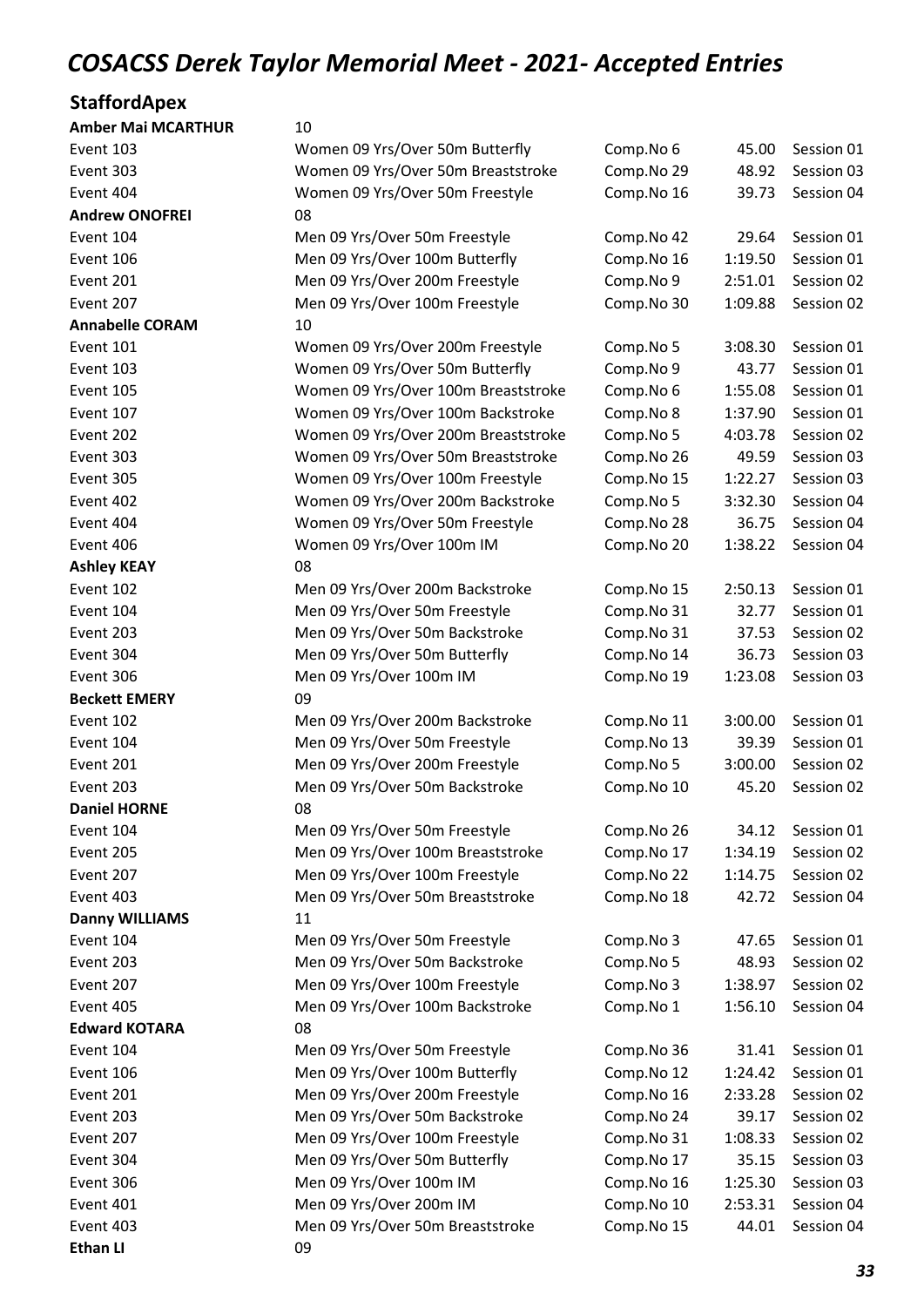| Event 205              | Men 09 Yrs/Over 100m Breaststroke   | Comp.No 16 | 1:34.53 | Session 02 |
|------------------------|-------------------------------------|------------|---------|------------|
| Event 207              | Men 09 Yrs/Over 100m Freestyle      | Comp.No 23 | 1:14.54 | Session 02 |
| Event 302              | Men 09 Yrs/Over 200m Breaststroke   | Comp.No 5  | 3:45.36 | Session 03 |
| Event 304              | Men 09 Yrs/Over 50m Butterfly       | Comp.No 13 | 37.89   | Session 03 |
| Event 405              | Men 09 Yrs/Over 100m Backstroke     | Comp.No 10 | 1:31.78 | Session 04 |
| <b>Fred PORTER</b>     | 10                                  |            |         |            |
| Event 104              | Men 09 Yrs/Over 50m Freestyle       | Comp.No 11 | 41.00   | Session 01 |
| Event 106              | Men 09 Yrs/Over 100m Butterfly      | Comp.No 6  | 1:40.81 | Session 01 |
| Event 203              | Men 09 Yrs/Over 50m Backstroke      | Comp.No 11 | 45.14   | Session 02 |
| Event 207              | Men 09 Yrs/Over 100m Freestyle      | Comp.No 7  | 1:27.39 | Session 02 |
| Event 304              | Men 09 Yrs/Over 50m Butterfly       | Comp.No 5  | 41.75   | Session 03 |
| Event 306              | Men 09 Yrs/Over 100m IM             | Comp.No 3  | 1:43.94 | Session 03 |
| Event 403              | Men 09 Yrs/Over 50m Breaststroke    | Comp.No 3  | 56.95   | Session 04 |
| Event 405              | Men 09 Yrs/Over 100m Backstroke     | Comp.No 6  | 1:37.19 | Session 04 |
| <b>George ROWLEY</b>   | 12                                  |            |         |            |
| Event 104              | Men 09 Yrs/Over 50m Freestyle       | Comp.No 6  | 44.57   | Session 01 |
| Event 203              | Men 09 Yrs/Over 50m Backstroke      | Comp.No 2  | 53.32   | Session 02 |
| Event 205              | Men 09 Yrs/Over 100m Breaststroke   | Comp.No 1  | 2:10.81 | Session 02 |
| Event 207              | Men 09 Yrs/Over 100m Freestyle      | Comp.No 4  | 1:35.32 | Session 02 |
| <b>Grace ALLEN</b>     | 10                                  |            |         |            |
| Event 101              | Women 09 Yrs/Over 200m Freestyle    | Comp.No 17 | 2:50.44 | Session 01 |
| Event 103              | Women 09 Yrs/Over 50m Butterfly     | Comp.No 16 | 41.45   | Session 01 |
| <b>Event 105</b>       | Women 09 Yrs/Over 100m Breaststroke | Comp.No 13 | 1:45.93 | Session 01 |
| Event 107              | Women 09 Yrs/Over 100m Backstroke   | Comp.No 7  | 1:38.06 | Session 01 |
| Event 204              | Women 09 Yrs/Over 50m Backstroke    | Comp.No 20 | 43.47   | Session 02 |
| Event 303              | Women 09 Yrs/Over 50m Breaststroke  | Comp.No 25 | 49.67   | Session 03 |
| Event 305              | Women 09 Yrs/Over 100m Freestyle    | Comp.No 5  | 1:30.95 | Session 03 |
| Event 402              | Women 09 Yrs/Over 200m Backstroke   | Comp.No 6  | 3:24.80 | Session 04 |
| Event 404              | Women 09 Yrs/Over 50m Freestyle     | Comp.No 42 | 35.53   | Session 04 |
| Event 406              | Women 09 Yrs/Over 100m IM           | Comp.No 11 | 1:42.58 | Session 04 |
| <b>Hannah TURNER</b>   | 09                                  |            |         |            |
| Event 103              | Women 09 Yrs/Over 50m Butterfly     | Comp.No 33 | 37.73   | Session 01 |
| Event 105              | Women 09 Yrs/Over 100m Breaststroke | Comp.No 37 | 1:31.05 | Session 01 |
| Event 202              | Women 09 Yrs/Over 200m Breaststroke | Comp.No 22 | 3:17.30 | Session 02 |
| Event 206              | Women 09 Yrs/Over 100m Butterfly    | Comp.No 8  | 1:32.90 | Session 02 |
| <b>Harrison TURNER</b> | 03                                  |            |         |            |
| Event 104              | Men 09 Yrs/Over 50m Freestyle       | Comp.No 66 | 25.93   | Session 01 |
| Event 201              | Men 09 Yrs/Over 200m Freestyle      | Comp.No 35 | 2:04.07 | Session 02 |
| Event 205              | Men 09 Yrs/Over 100m Breaststroke   | Comp.No 38 | 1:10.93 | Session 02 |
| Event 207              | Men 09 Yrs/Over 100m Freestyle      | Comp.No 62 | 56.25   | Session 02 |
| Event 302              | Men 09 Yrs/Over 200m Breaststroke   | Comp.No 22 | 2:37.42 | Session 03 |
|                        |                                     |            |         |            |
| Event 304<br>Event 401 | Men 09 Yrs/Over 50m Butterfly       | Comp.No 40 | 28.25   | Session 03 |
|                        | Men 09 Yrs/Over 200m IM             | Comp.No 30 | 2:20.76 | Session 04 |
| Event 403              | Men 09 Yrs/Over 50m Breaststroke    | Comp.No 39 | 32.69   | Session 04 |
| <b>Jake WEAVELL</b>    | 08                                  |            |         |            |
| Event 102              | Men 09 Yrs/Over 200m Backstroke     | Comp.No 18 | 2:42.24 | Session 01 |
| Event 302              | Men 09 Yrs/Over 200m Breaststroke   | Comp.No 10 | 3:13.11 | Session 03 |
| Event 306              | Men 09 Yrs/Over 100m IM             | Comp.No 15 | 1:26.02 | Session 03 |
| Event 401              | Men 09 Yrs/Over 200m IM             | Comp.No 9  | 2:58.33 | Session 04 |
| Event 403              | Men 09 Yrs/Over 50m Breaststroke    | Comp.No 20 | 41.05   | Session 04 |
| Event 405              | Men 09 Yrs/Over 100m Backstroke     | Comp.No 22 | 1:17.81 | Session 04 |
| <b>James KEMP</b>      | 08                                  |            |         |            |
| Event 201              | Men 09 Yrs/Over 200m Freestyle      | Comp.No 20 | 2:29.13 | Session 02 |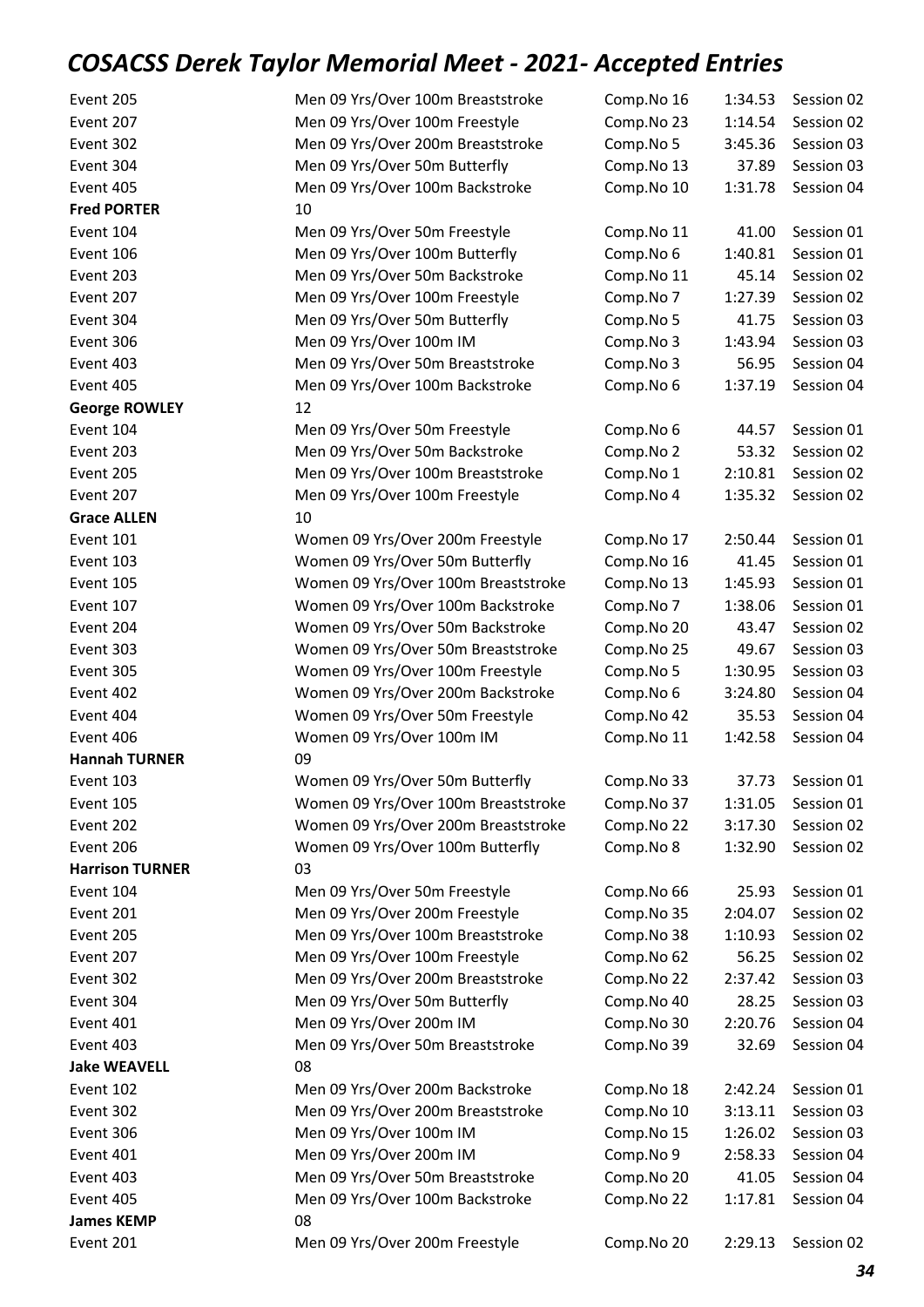| Event 203             | Men 09 Yrs/Over 50m Backstroke      | Comp.No 23 | 39.71   | Session 02 |
|-----------------------|-------------------------------------|------------|---------|------------|
| Event 205             | Men 09 Yrs/Over 100m Breaststroke   | Comp.No 28 | 1:22.66 | Session 02 |
| Event 401             | Men 09 Yrs/Over 200m IM             | Comp.No 16 | 2:49.24 | Session 04 |
| Event 403             | Men 09 Yrs/Over 50m Breaststroke    | Comp.No 25 | 38.19   | Session 04 |
| Event 405             | Men 09 Yrs/Over 100m Backstroke     | Comp.No 25 | 1:17.50 | Session 04 |
| <b>James SUTTON</b>   | 03                                  |            |         |            |
| Event 304             | Men 09 Yrs/Over 50m Butterfly       | Comp.No 42 | 27.30   | Session 03 |
| Event 306             | Men 09 Yrs/Over 100m IM             | Comp.No 35 | 1:10.28 | Session 03 |
| Event 405             | Men 09 Yrs/Over 100m Backstroke     | Comp.No 35 | 1:07.29 | Session 04 |
| <b>Joshua NORTON</b>  | 09                                  |            |         |            |
| Event 203             | Men 09 Yrs/Over 50m Backstroke      | Comp.No 14 | 44.28   | Session 02 |
| Event 205             | Men 09 Yrs/Over 100m Breaststroke   | Comp.No 10 | 1:46.00 | Session 02 |
| Event 403             | Men 09 Yrs/Over 50m Breaststroke    | Comp.No 7  | 50.00   | Session 04 |
| Event 405             | Men 09 Yrs/Over 100m Backstroke     | Comp.No 8  | 1:36.00 | Session 04 |
| <b>Lily PEDLEY</b>    | 04                                  |            |         |            |
| Event 103             | Women 09 Yrs/Over 50m Butterfly     | Comp.No 64 | 31.69   | Session 01 |
| Event 206             | Women 09 Yrs/Over 100m Butterfly    | Comp.No 36 | 1:11.74 | Session 02 |
| Event 305             | Women 09 Yrs/Over 100m Freestyle    | Comp.No 77 | 1:02.76 | Session 03 |
| Event 404             | Women 09 Yrs/Over 50m Freestyle     | Comp.No 87 | 28.90   | Session 04 |
| Event 406             | Women 09 Yrs/Over 100m IM           | Comp.No 80 | 1:13.91 | Session 04 |
| <b>Macey BROUGH</b>   | 11                                  |            |         |            |
| Event 103             | Women 09 Yrs/Over 50m Butterfly     | Comp.No 34 | 37.72   | Session 01 |
| Event 107             | Women 09 Yrs/Over 100m Backstroke   | Comp.No 32 | 1:22.28 | Session 01 |
| Event 204             | Women 09 Yrs/Over 50m Backstroke    | Comp.No 43 | 38.50   | Session 02 |
| Event 303             | Women 09 Yrs/Over 50m Breaststroke  | Comp.No 14 | 52.43   | Session 03 |
| Event 305             | Women 09 Yrs/Over 100m Freestyle    | Comp.No 24 | 1:17.56 | Session 03 |
| Event 404             | Women 09 Yrs/Over 50m Freestyle     | Comp.No 49 | 34.56   | Session 04 |
| Event 406             | Women 09 Yrs/Over 100m IM           | Comp.No 17 | 1:39.28 | Session 04 |
| <b>Maria ONOFREI</b>  | 11                                  |            |         |            |
| Event 202             | Women 09 Yrs/Over 200m Breaststroke | Comp.No 4  | 4:05.00 | Session 02 |
| Event 204             | Women 09 Yrs/Over 50m Backstroke    | Comp.No 3  | 54.09   | Session 02 |
| <b>Mollie LAMBERT</b> | 03                                  |            |         |            |
| Event 105             | Women 09 Yrs/Over 100m Breaststroke | Comp.No 49 | 1:26.53 | Session 01 |
| Event 303             | Women 09 Yrs/Over 50m Breaststroke  | Comp.No 73 | 38.94   | Session 03 |
| Event 305             | Women 09 Yrs/Over 100m Freestyle    | Comp.No 37 | 1:14.62 | Session 03 |
| <b>Mya BROUGH</b>     | 12                                  |            |         |            |
| Event 105             | Women 09 Yrs/Over 100m Breaststroke | Comp.No 2  | 2:19.02 | Session 01 |
| Event 204             | Women 09 Yrs/Over 50m Backstroke    | Comp.No 4  | 53.12   | Session 02 |
| Event 303             | Women 09 Yrs/Over 50m Breaststroke  | Comp.No 5  | 1:01.92 | Session 03 |
| Event 404             | Women 09 Yrs/Over 50m Freestyle     | Comp.No 5  | 46.39   | Session 04 |
| Event 406             | Women 09 Yrs/Over 100m IM           | Comp.No 2  | 2:00.07 | Session 04 |
| <b>Natalie HAWLEY</b> | 06                                  |            |         |            |
| Event 101             | Women 09 Yrs/Over 200m Freestyle    | Comp.No 45 | 2:27.80 | Session 01 |
| Event 103             | Women 09 Yrs/Over 50m Butterfly     | Comp.No 60 | 33.50   | Session 01 |
| Event 204             | Women 09 Yrs/Over 50m Backstroke    | Comp.No 47 | 38.06   | Session 02 |
| Event 206             | Women 09 Yrs/Over 100m Butterfly    | Comp.No 33 | 1:16.25 | Session 02 |
| Event 301             | Women 09 Yrs/Over 200m IM           | Comp.No 31 | 2:53.40 | Session 03 |
| Event 305             | Women 09 Yrs/Over 100m Freestyle    | Comp.No 71 | 1:06.42 | Session 03 |
| Event 404             | Women 09 Yrs/Over 50m Freestyle     | Comp.No 77 | 30.51   | Session 04 |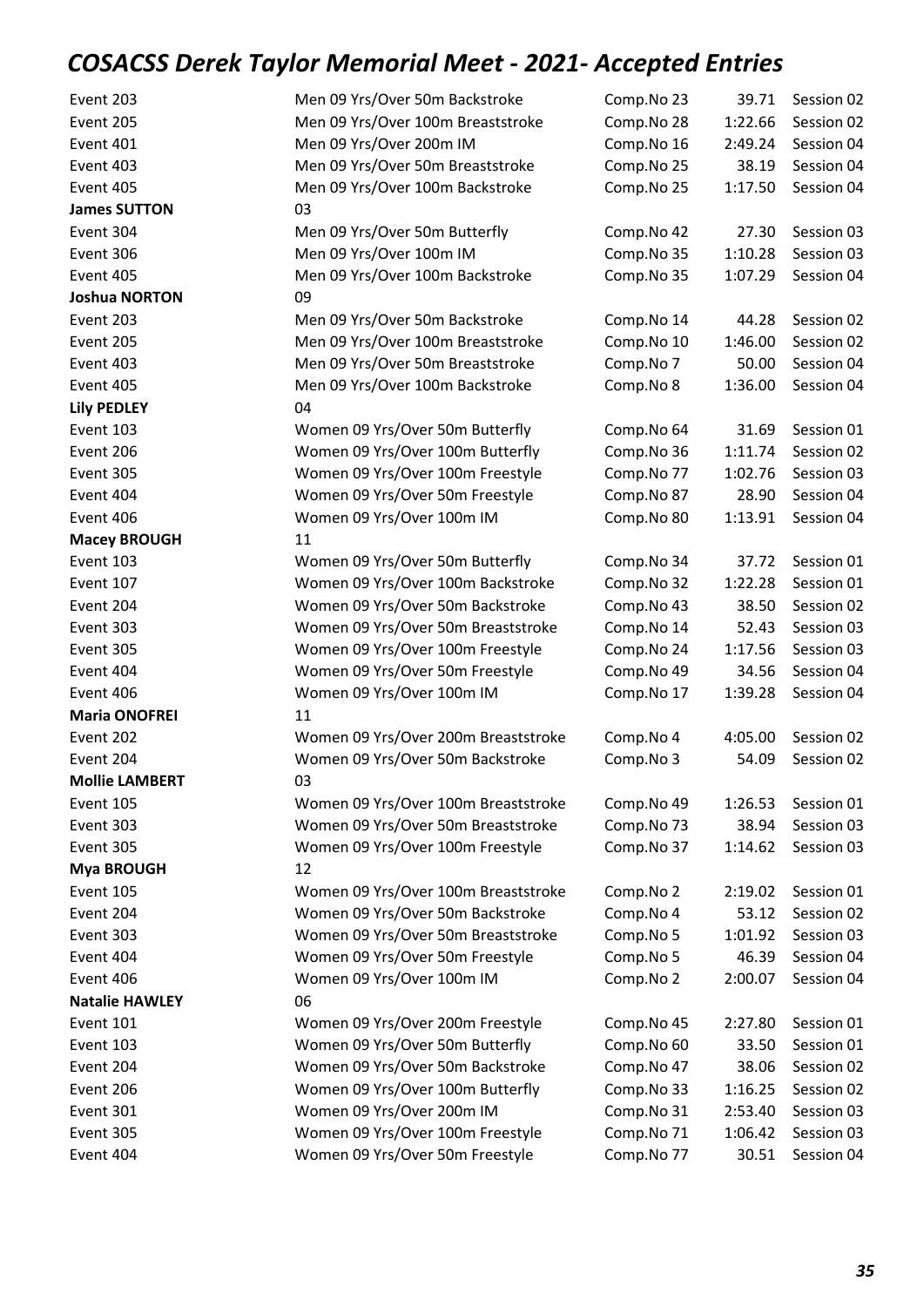| <b>Nayan KUMAR</b>            | 07                                  |            |         |            |
|-------------------------------|-------------------------------------|------------|---------|------------|
| Event 101                     | Women 09 Yrs/Over 200m Freestyle    | Comp.No 24 | 2:47.02 | Session 01 |
| Event 103                     | Women 09 Yrs/Over 50m Butterfly     | Comp.No 23 | 39.10   | Session 01 |
| Event 204                     | Women 09 Yrs/Over 50m Backstroke    | Comp.No 31 | 40.57   | Session 02 |
| <b>Niamh KENNY</b>            | 08                                  |            |         |            |
| Event 101                     | Women 09 Yrs/Over 200m Freestyle    | Comp.No 16 | 2:52.35 | Session 01 |
| Event 105                     | Women 09 Yrs/Over 100m Breaststroke | Comp.No 21 | 1:37.13 | Session 01 |
| Event 202                     | Women 09 Yrs/Over 200m Breaststroke | Comp.No 15 | 3:37.34 | Session 02 |
| Event 303                     | Women 09 Yrs/Over 50m Breaststroke  | Comp.No 38 | 46.53   | Session 03 |
| Event 305                     | Women 09 Yrs/Over 100m Freestyle    | Comp.No 18 | 1:20.87 | Session 03 |
| <b>Olivia THOMAS</b>          | 10                                  |            |         |            |
| Event 105                     | Women 09 Yrs/Over 100m Breaststroke | Comp.No 5  | 1:55.83 | Session 01 |
| Event 303                     | Women 09 Yrs/Over 50m Breaststroke  | Comp.No 11 | 53.38   | Session 03 |
| <b>Paige WELTON</b>           | 10                                  |            |         |            |
| Event 103                     | Women 09 Yrs/Over 50m Butterfly     | Comp.No 32 | 37.80   | Session 01 |
| Event 107                     | Women 09 Yrs/Over 100m Backstroke   | Comp.No 23 | 1:25.46 | Session 01 |
| Event 204                     | Women 09 Yrs/Over 50m Backstroke    | Comp.No 37 | 39.36   | Session 02 |
| Event 206                     | Women 09 Yrs/Over 100m Butterfly    | Comp.No 5  | 1:35.00 | Session 02 |
| Event 301                     | Women 09 Yrs/Over 200m IM           | Comp.No 2  | 3:40.00 | Session 03 |
| Event 305                     | Women 09 Yrs/Over 100m Freestyle    | Comp.No 27 | 1:17.24 | Session 03 |
| Event 402                     | Women 09 Yrs/Over 200m Backstroke   | Comp.No 8  | 3:16.47 | Session 04 |
| Event 404                     | Women 09 Yrs/Over 50m Freestyle     | Comp.No 47 | 35.08   | Session 04 |
| <b>Roberto CARMONA FOWLER</b> | 05                                  |            |         |            |
| Event 104                     | Men 09 Yrs/Over 50m Freestyle       | Comp.No 57 | 27.92   | Session 01 |
| Event 201                     | Men 09 Yrs/Over 200m Freestyle      | Comp.No 25 | 2:22.40 | Session 02 |
| Event 203                     | Men 09 Yrs/Over 50m Backstroke      | Comp.No 37 | 34.98   | Session 02 |
| Event 207                     | Men 09 Yrs/Over 100m Freestyle      | Comp.No 55 | 1:00.52 | Session 02 |
| Event 304                     | Men 09 Yrs/Over 50m Butterfly       | Comp.No 29 | 31.64   | Session 03 |
| Event 306                     | Men 09 Yrs/Over 100m IM             | Comp.No 23 | 1:20.90 | Session 03 |
| <b>Stephen STANLEY</b>        | 99                                  |            |         |            |
| Event 104                     | Men 09 Yrs/Over 50m Freestyle       | Comp.No 63 | 26.30   | Session 01 |
| Event 205                     | Men 09 Yrs/Over 100m Breaststroke   | Comp.No 41 | 1:07.71 | Session 02 |
| Event 302                     | Men 09 Yrs/Over 200m Breaststroke   | Comp.No 24 | 2:28.49 | Session 03 |
| Event 306                     | Men 09 Yrs/Over 100m IM             | Comp.No 42 | 1:04.17 | Session 03 |
| Event 403                     | Men 09 Yrs/Over 50m Breaststroke    | Comp.No 41 | 30.65   | Session 04 |
| <b>Toby MEAKIN</b>            | 07                                  |            |         |            |
| Event 203                     | Men 09 Yrs/Over 50m Backstroke      | Comp.No 29 | 38.04   | Session 02 |
| Event 207                     | Men 09 Yrs/Over 100m Freestyle      | Comp.No 21 | 1:15.08 | Session 02 |
| Event 401                     | Men 09 Yrs/Over 200m IM             | Comp.No 8  | 3:13.32 | Session 04 |
| Event 405                     | Men 09 Yrs/Over 100m Backstroke     | Comp.No 16 | 1:24.94 | Session 04 |
| <b>William KEMP</b>           | 10                                  |            |         |            |
| Event 203                     | Men 09 Yrs/Over 50m Backstroke      | Comp.No 7  | 46.35   | Session 02 |
| Event 205                     | Men 09 Yrs/Over 100m Breaststroke   | Comp.No 5  | 1:52.70 | Session 02 |
| Event 403                     | Men 09 Yrs/Over 50m Breaststroke    | Comp.No 4  | 53.37   | Session 04 |
| Event 405                     | Men 09 Yrs/Over 100m Backstroke     | Comp.No 4  | 1:41.26 | Session 04 |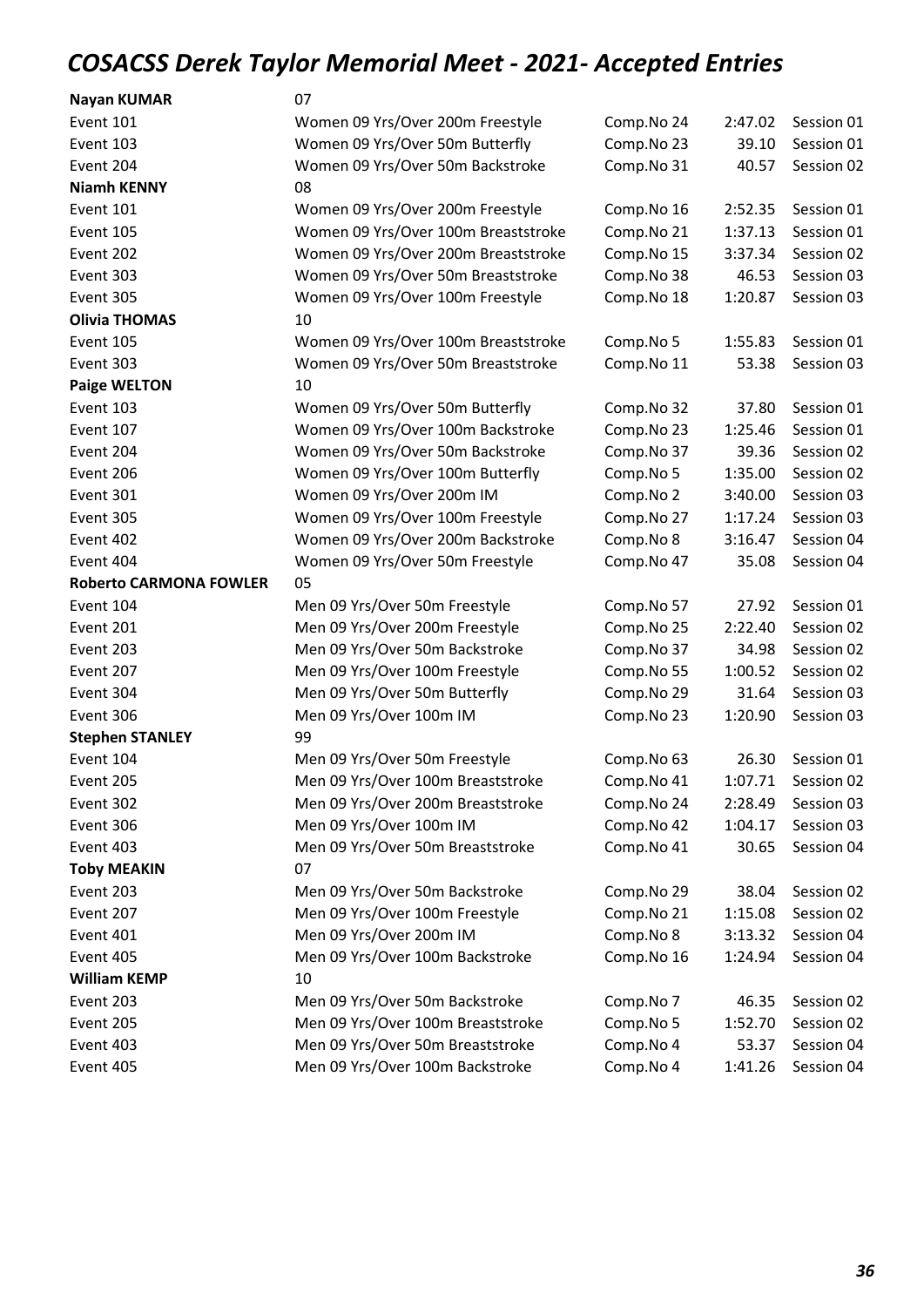#### Walsall

| <b>Ben DODWELL</b>           | 07                                  |            |         |            |
|------------------------------|-------------------------------------|------------|---------|------------|
| Event 104                    | Men 09 Yrs/Over 50m Freestyle       | Comp.No 24 | 34.31   | Session 01 |
| Event 201                    | Men 09 Yrs/Over 200m Freestyle      | Comp.No 11 | 2:41.06 | Session 02 |
| Event 203                    | Men 09 Yrs/Over 50m Backstroke      | Comp.No 25 | 39.14   | Session 02 |
| Event 207                    | Men 09 Yrs/Over 100m Freestyle      | Comp.No 24 | 1:13.91 | Session 02 |
| <b>Charlie OWEN</b>          | 11                                  |            |         |            |
| Event 405                    | Men 09 Yrs/Over 100m Backstroke     | Comp.No 2  | 1:52.32 | Session 04 |
| <b>Chloe BARNARD</b>         | 12                                  |            |         |            |
| Event 105                    | Women 09 Yrs/Over 100m Breaststroke | Comp.No 1  | 2:19.85 | Session 01 |
| Event 202                    | Women 09 Yrs/Over 200m Breaststroke | Comp.No 1  | 4:54.61 | Session 02 |
| Event 303                    | Women 09 Yrs/Over 50m Breaststroke  | Comp.No 3  | 1:03.11 | Session 03 |
| <b>Christian NEAL</b>        | 09                                  |            |         |            |
| Event 102                    | Men 09 Yrs/Over 200m Backstroke     | Comp.No 5  | 3:23.24 | Session 01 |
| Event 104                    | Men 09 Yrs/Over 50m Freestyle       | Comp.No 19 | 36.63   | Session 01 |
| Event 201                    | Men 09 Yrs/Over 200m Freestyle      | Comp.No 4  | 3:05.36 | Session 02 |
| Event 207                    | Men 09 Yrs/Over 100m Freestyle      | Comp.No 13 | 1:22.50 | Session 02 |
| Event 302                    | Men 09 Yrs/Over 200m Breaststroke   | Comp.No 3  | 3:49.02 | Session 03 |
| Event 306                    | Men 09 Yrs/Over 100m IM             | Comp.No 5  | 1:38.05 | Session 03 |
| <b>Constance HOLMES-JUDE</b> | 11                                  |            |         |            |
| Event 101                    | Women 09 Yrs/Over 200m Freestyle    | Comp.No 2  | 3:30.05 | Session 01 |
| Event 107                    | Women 09 Yrs/Over 100m Backstroke   | Comp.No 1  | 1:49.82 | Session 01 |
| Event 204                    | Women 09 Yrs/Over 50m Backstroke    | Comp.No 9  | 48.98   | Session 02 |
| Event 305                    | Women 09 Yrs/Over 100m Freestyle    | Comp.No 3  | 1:37.86 | Session 03 |
| Event 402                    | Women 09 Yrs/Over 200m Backstroke   | Comp.No 2  | 3:48.97 | Session 04 |
| Event 404                    | Women 09 Yrs/Over 50m Freestyle     | Comp.No 8  | 44.49   | Session 04 |
| <b>Ethan PERKS</b>           | 10                                  |            |         |            |
| Event 102                    | Men 09 Yrs/Over 200m Backstroke     | Comp.No 3  | 3:28.80 | Session 01 |
| Event 104                    | Men 09 Yrs/Over 50m Freestyle       | Comp.No 12 | 39.42   | Session 01 |
| Event 201                    | Men 09 Yrs/Over 200m Freestyle      | Comp.No 6  | 2:59.34 | Session 02 |
| Event 203                    | Men 09 Yrs/Over 50m Backstroke      | Comp.No 8  | 45.62   | Session 02 |
| Event 207                    | Men 09 Yrs/Over 100m Freestyle      | Comp.No 10 | 1:24.54 | Session 02 |
| <b>Ewen SLATER</b>           | 08                                  |            |         |            |
| Event 102                    | Men 09 Yrs/Over 200m Backstroke     | Comp.No 21 | 2:36.20 | Session 01 |
| Event 104                    | Men 09 Yrs/Over 50m Freestyle       | Comp.No 45 | 29.16   | Session 01 |
| Event 201                    | Men 09 Yrs/Over 200m Freestyle      | Comp.No 19 | 2:32.84 | Session 02 |
| Event 203                    | Men 09 Yrs/Over 50m Backstroke      | Comp.No 45 | 32.53   | Session 02 |
| Event 207                    | Men 09 Yrs/Over 100m Freestyle      | Comp.No 54 | 1:00.80 | Session 02 |
| <b>George ROBERTS</b>        | 03                                  |            |         |            |
| Event 104                    | Men 09 Yrs/Over 50m Freestyle       | Comp.No 53 | 28.37   | Session 01 |
| Event 201                    | Men 09 Yrs/Over 200m Freestyle      | Comp.No 26 | 2:22.15 | Session 02 |
| Event 203                    | Men 09 Yrs/Over 50m Backstroke      | Comp.No 35 | 36.16   | Session 02 |
| Event 205                    | Men 09 Yrs/Over 100m Breaststroke   | Comp.No 23 | 1:27.53 | Session 02 |
| Event 207                    | Men 09 Yrs/Over 100m Freestyle      | Comp.No 47 | 1:02.50 | Session 02 |
| <b>Gracie BULL</b>           | 07                                  |            |         |            |
| Event 101                    | Women 09 Yrs/Over 200m Freestyle    | Comp.No 22 | 2:47.08 | Session 01 |
| Event 107                    | Women 09 Yrs/Over 100m Backstroke   | Comp.No 24 | 1:25.06 | Session 01 |
| Event 301                    | Women 09 Yrs/Over 200m IM           | Comp.No 13 | 3:08.37 | Session 03 |
| Event 305                    | Women 09 Yrs/Over 100m Freestyle    | Comp.No 30 | 1:16.09 | Session 03 |
| <b>Imogen NEAL</b>           | 09                                  |            |         |            |
| Event 101                    | Women 09 Yrs/Over 200m Freestyle    | Comp.No 23 | 2:47.03 | Session 01 |
| Event 107                    | Women 09 Yrs/Over 100m Backstroke   | Comp.No 18 | 1:26.63 | Session 01 |
| Event 202                    | Women 09 Yrs/Over 200m Breaststroke | Comp.No 10 | 3:43.95 | Session 02 |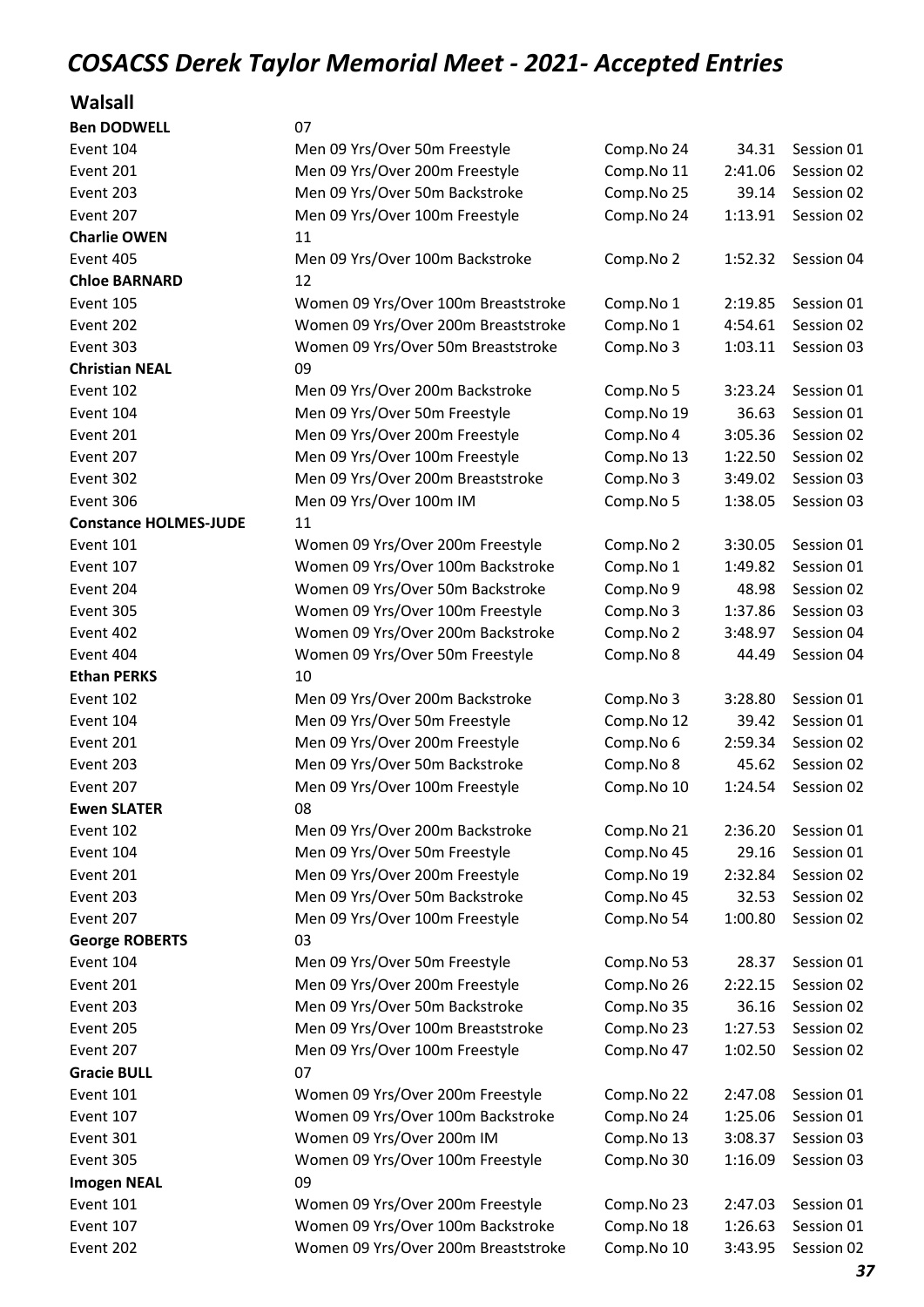| Event 204                     | Women 09 Yrs/Over 50m Backstroke    | Comp.No 33 | 40.22   | Session 02         |
|-------------------------------|-------------------------------------|------------|---------|--------------------|
| Event 301                     | Women 09 Yrs/Over 200m IM           | Comp.No 8  | 3:22.07 | Session 03         |
| Event 305                     | Women 09 Yrs/Over 100m Freestyle    | Comp.No 26 | 1:17.25 | Session 03         |
| Event 402                     | Women 09 Yrs/Over 200m Backstroke   | Comp.No 18 | 2:57.71 | Session 04         |
| <b>Isabelle CARPENTER-CLA</b> | 07                                  |            |         |                    |
| Event 402                     | Women 09 Yrs/Over 200m Backstroke   | Comp.No 13 | 3:01.76 | Session 04         |
| Event 404                     | Women 09 Yrs/Over 50m Freestyle     | Comp.No 40 | 35.67   | Session 04         |
| Event 406                     | Women 09 Yrs/Over 100m IM           | Comp.No 32 | 1:29.85 | Session 04         |
| <b>Isobel ROSE</b>            | 09                                  |            |         |                    |
| Event 404                     | Women 09 Yrs/Over 50m Freestyle     | Comp.No 19 | 39.05   | Session 04         |
| Event 406                     | Women 09 Yrs/Over 100m IM           | Comp.No 18 | 1:39.01 | Session 04         |
| Lachlan WOODEND               | 07                                  |            |         |                    |
| Event 201                     | Men 09 Yrs/Over 200m Freestyle      | Comp.No 21 | 2:29.08 | Session 02         |
| Event 205                     | Men 09 Yrs/Over 100m Breaststroke   | Comp.No 25 | 1:26.51 | Session 02         |
| Event 207                     | Men 09 Yrs/Over 100m Freestyle      | Comp.No 29 | 1:10.37 | Session 02         |
| Event 302                     | Men 09 Yrs/Over 200m Breaststroke   | Comp.No 14 | 3:04.72 | Session 03         |
| Event 306                     | Men 09 Yrs/Over 100m IM             | Comp.No 17 | 1:23.21 | Session 03         |
| Layla GARBETT                 | 11                                  |            |         |                    |
| Event 101                     | Women 09 Yrs/Over 200m Freestyle    | Comp.No 4  | 3:15.08 | Session 01         |
| Event 103                     | Women 09 Yrs/Over 50m Butterfly     | Comp.No 10 | 43.48   | Session 01         |
| Event 204                     | Women 09 Yrs/Over 50m Backstroke    | Comp.No 10 | 47.51   | Session 02         |
| Event 206                     | Women 09 Yrs/Over 100m Butterfly    | Comp.No 9  | 1:32.33 | Session 02         |
| Event 301                     | Women 09 Yrs/Over 200m IM           | Comp.No 1  | 3:48.24 | Session 03         |
| Event 303                     | Women 09 Yrs/Over 50m Breaststroke  | Comp.No 13 | 52.61   | Session 03         |
| Event 404                     | Women 09 Yrs/Over 50m Freestyle     | Comp.No 17 | 39.55   | Session 04         |
| Event 406                     | Women 09 Yrs/Over 100m IM           | Comp.No 7  | 1:45.11 | Session 04         |
| <b>Lily NEAL</b>              | 07                                  |            |         |                    |
| Event 101                     | Women 09 Yrs/Over 200m Freestyle    | Comp.No 32 | 2:40.49 | Session 01         |
| Event 105                     | Women 09 Yrs/Over 100m Breaststroke | Comp.No 26 | 1:35.83 | Session 01         |
| Event 107                     | Women 09 Yrs/Over 100m Backstroke   | Comp.No 22 | 1:25.70 | Session 01         |
| Event 202                     | Women 09 Yrs/Over 200m Breaststroke | Comp.No 18 | 3:24.44 | Session 02         |
| Event 301                     | Women 09 Yrs/Over 200m IM           | Comp.No 15 |         | 3:05.16 Session 03 |
| Event 303                     | Women 09 Yrs/Over 50m Breaststroke  | Comp.No 52 | 42.81   | Session 03         |
| Event 305                     | Women 09 Yrs/Over 100m Freestyle    | Comp.No 44 | 1:13.34 | Session 03         |
| <b>Natalie HOLLIDAY</b>       | 09                                  |            |         |                    |
| Event 101                     | Women 09 Yrs/Over 200m Freestyle    | Comp.No 29 | 2:42.51 | Session 01         |
| Event 107                     | Women 09 Yrs/Over 100m Backstroke   | Comp.No 20 | 1:26.18 | Session 01         |
| Event 202                     | Women 09 Yrs/Over 200m Breaststroke | Comp.No 11 | 3:43.29 | Session 02         |
| Event 204                     | Women 09 Yrs/Over 50m Backstroke    | Comp.No 38 | 38.98   | Session 02         |
| Event 303                     | Women 09 Yrs/Over 50m Breaststroke  | Comp.No 37 | 46.73   | Session 03         |
| Event 305                     | Women 09 Yrs/Over 100m Freestyle    | Comp.No 35 | 1:14.68 | Session 03         |
| Event 402                     | Women 09 Yrs/Over 200m Backstroke   | Comp.No 16 | 2:58.91 | Session 04         |
| Event 404                     | Women 09 Yrs/Over 50m Freestyle     | Comp.No 56 | 33.50   | Session 04         |